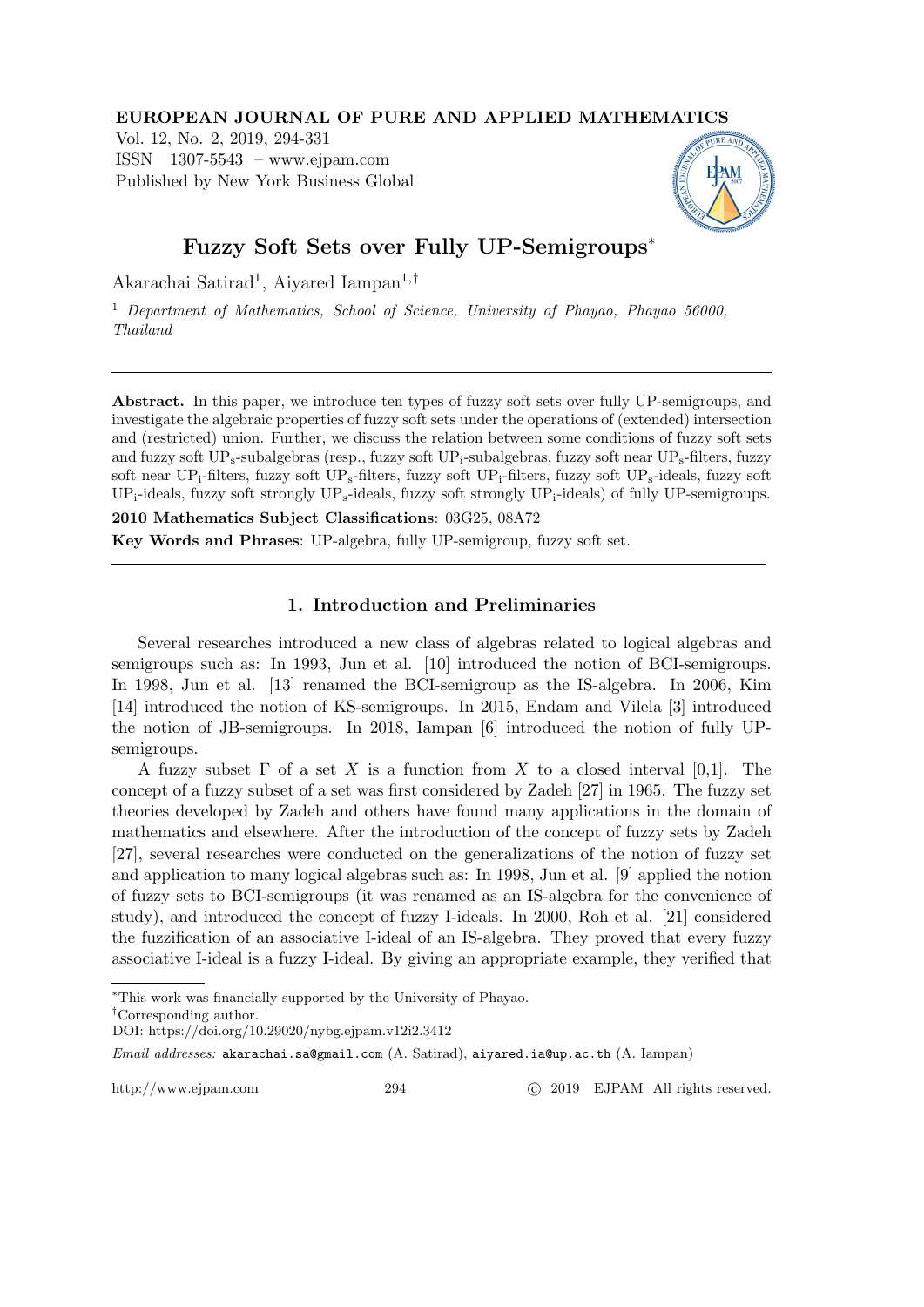a fuzzy I-ideal may not be a fuzzy associative I-ideal. They gave a condition for a fuzzy I-ideal to be a fuzzy associative I-ideal, and they investigated some related properties. In 2003, Jun and Kondo [11] proved that some concepts of BCK/BCI-algebras expressed by a certain formula can be naturally extended to the fuzzy setting and that many results are obtained immediately with the use of our method. Moreover, they proved that these results can be extended to fuzzy IS-algebras. In 2003, Jianming and Dajing [8] introduced the concept of intuitionistic fuzzy associative I-ideals of IS-algebras and they investigated some related properties. In 2007, Prince Williams and Husain [26] studied fuzzy KS-semigroups. In 2016, Endam and Manahon [2] introduced the notion of fuzzy JB-semigroups and they investigated some of its properties. In 2018, Satirad and Iampan [23] introduced the notion of fuzzy sets in fully UP-semigroups and they investigated some of its properties.

In 1999, to solve complicated problems in economics, engineering, and environment, we cannot successfully use classical methods because of various uncertainties typical for those problems. Uncertainties cannot be handled using traditional mathematical tools but may be dealt with using a wide range of existing theories such as the probability theory, the theory of (intuitionistic) fuzzy sets, the theory of vague sets, the theory of interval mathematics, and the theory of rough sets. However, all of these theories have their own difficulties which are pointed out in [18]. In 2001, Maji et al. [17] introduced the concept of fuzzy soft sets as a generalization of the standard soft sets, and presented an application of fuzzy soft sets in a decision making problem. In 2010, Jun et al. [12] applied fuzzy soft set for dealing with several kinds of theories in BCK/BCI-algebras. The notions of fuzzy soft BCK/BCI-algebras, (closed) fuzzy soft ideals and fuzzy soft p-ideals are introduced, and related properties are investigated.

Before we begin our study, we will introduce the definition of a UP-algebra.

**Definition 1.** [5] An algebra  $A = (A, \cdot, 0)$  of type  $(2, 0)$  is called a UP-algebra where A is a nonempty set,  $\cdot$  is a binary operation on A, and 0 is a fixed element of A (i.e., a nullary operation) if it satisfies the following axioms:

(UP-1)  $(\forall x, y, z \in A)((y \cdot z) \cdot ((x \cdot y) \cdot (x \cdot z)) = 0),$ 

(UP-2)  $(\forall x \in A)(0 \cdot x = x)$ ,

(UP-3)  $(\forall x \in A)(x \cdot 0 = 0)$ , and

(UP-4)  $(\forall x, y \in A)(x \cdot y = 0, y \cdot x = 0 \Rightarrow x = y)$ ,

From [5], we know that the notion of UP-algebras is a generalization of KU-algebras (see [19]).

On a UP-algebra  $A = (A, \cdot, 0)$ , we define a binary relation  $\leq$  on A [5] as follows:

$$
(\forall x, y \in A)(x \le y \Leftrightarrow x \cdot y = 0).
$$

**Example 1.** [24] Let X be a universal set and let  $\Omega \in \mathcal{P}(X)$ . Let  $\mathcal{P}_{\Omega}(X) = \{A \in \mathcal{P}(X) \mid \Omega\}$  $\Omega \subseteq A$ . Define a binary operation · on  $\mathcal{P}_{\Omega}(X)$  by putting  $A \cdot B = B \cap (A' \cup \Omega)$  for all  $A, B \in \mathcal{P}_{\Omega}(X)$ . Then  $(\mathcal{P}_{\Omega}(X), \cdot, \Omega)$  is a UP-algebra and we shall call it the generalized power UP-algebra of type 1 with respect to  $\Omega$ .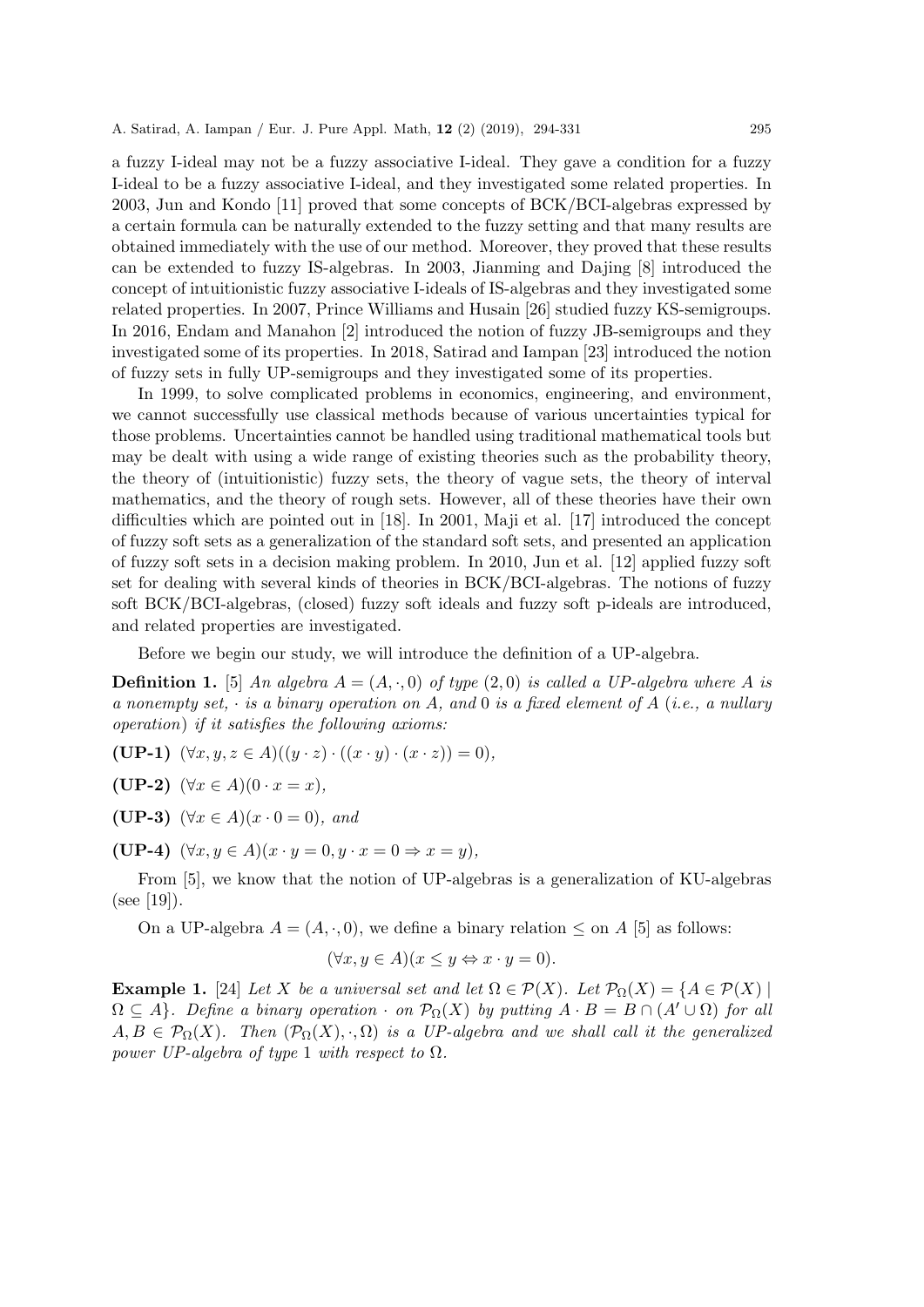**Example 2.** [24] Let X be a universal set and let  $\Omega \in \mathcal{P}(X)$ . Let  $\mathcal{P}^{\Omega}(X) = \{A \in \mathcal{P}(X) \mid \Omega\}$  $A \subseteq \Omega$ . Define a binary operation  $*$  on  $\mathcal{P}^{\Omega}(X)$  by putting  $A * B = B \cup (A' \cap \Omega)$  for all  $A, B \in \mathcal{P}^{\Omega}(X)$ . Then  $(\mathcal{P}^{\Omega}(X),*,\Omega)$  is a UP-algebra and we shall call it the generalized power UP-algebra of type 2 with respect to  $\Omega$ .

In particular,  $(\mathcal{P}(X), \cdot, \emptyset)$  is the power UP-algebra of type 1 and  $(\mathcal{P}(X), *, X)$  is the power UP-algebra of type 2.

In a UP-algebra  $A = (A, \cdot, 0)$ , the following assertions are valid (see [5, 6]).

 $(\forall x \in A)(x \cdot x = 0),$  (1.1)

$$
(\forall x, y, z \in A)(x \cdot y = 0, y \cdot z = 0 \Rightarrow x \cdot z = 0),
$$
\n(1.2)

- $(\forall x, y, z \in A)(x \cdot y = 0 \Rightarrow (z \cdot x) \cdot (z \cdot y) = 0),$ (1.3)
- $(\forall x, y, z \in A)(x \cdot y = 0 \Rightarrow (y \cdot z) \cdot (x \cdot z) = 0),$ (1.4)
- $(\forall x, y \in A)(x \cdot (y \cdot x) = 0),$  (1.5)
- $(\forall x, y \in A)((y \cdot x) \cdot x = 0 \Leftrightarrow x = y \cdot x),$ (1.6)
- $(\forall x, y \in A)(x \cdot (y \cdot y) = 0),$  (1.7)
- $(\forall a, x, y, z \in A)((x \cdot (y \cdot z)) \cdot (x \cdot ((a \cdot y) \cdot (a \cdot z))) = 0),$  (1.8)
- $(\forall a, x, y, z \in A) (((a \cdot x) \cdot (a \cdot y)) \cdot z) \cdot ((x \cdot y) \cdot z) = 0),$  (1.9)
- $(\forall x, y, z \in A)(( (x \cdot y) \cdot z) \cdot (y \cdot z) = 0),$  (1.10)
- $(\forall x, y, z \in A)(x \cdot y = 0 \Rightarrow x \cdot (z \cdot y) = 0),$ (1.11)

$$
(\forall x, y, z \in A) (((x \cdot y) \cdot z) \cdot (x \cdot (y \cdot z)) = 0), \text{ and } (1.12)
$$

$$
(\forall a, x, y, z \in A) (((x \cdot y) \cdot z) \cdot (y \cdot (a \cdot z)) = 0).
$$
\n(1.13)

**Definition 2.** [4, 5, 7, 25] A nonempty subset S of a UP-algebra  $(A, \cdot, 0)$  is called

- (1) a UP-subalgebra of A if  $(\forall x, y \in S)(x \cdot y \in S)$ .
- (2) a near UP-filter of  $A$  if it satisfies the following properties:
	- (i) the constant  $0$  of  $A$  is in  $S$ , and
	- (ii)  $(\forall x, y \in A)(x \in A, y \in S \Rightarrow x \cdot y \in S)$ .
- (3) a UP-filter of A if it satisfies the following properties:
	- (i) the constant  $0$  of  $A$  is in  $S$ , and
	- (ii)  $(\forall x, y \in A)(x \cdot y \in S, x \in S \Rightarrow y \in S)$ .
- (4) a UP-ideal of A if it satisfies the following properties:
	- (i) the constant 0 of A is in S, and
	- (ii)  $(\forall x, y, z \in A)(x \cdot (y \cdot z) \in S, y \in S \Rightarrow x \cdot z \in S).$
- (5) a strongly UP-ideal of  $A$  if it satisfies the following properties: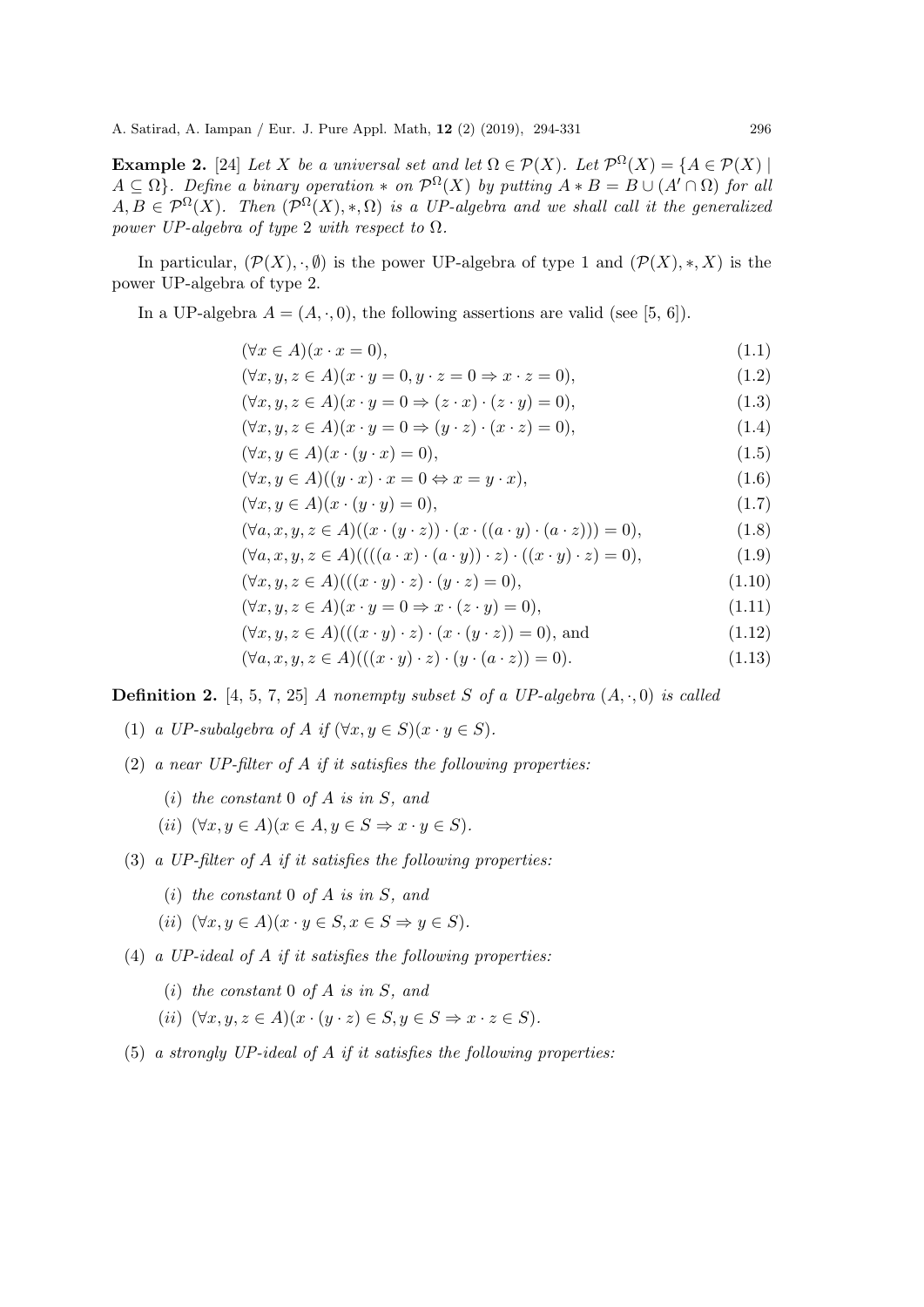- (i) the constant  $0$  of  $A$  is in  $S$ , and
- (ii)  $(\forall x, y, z \in A)((z \cdot y) \cdot (z \cdot x) \in S, y \in S \Rightarrow x \in S).$

We know that the notion of UP-subalgebras is a generalization of near UP-filters, the notion of near UP-filters is a generalization of UP-filters, the notion of UP-filters is a generalization of UP-ideals, and the notion of UP-ideals is a generalization of strongly UPideals. Moreover, they also proved that a UP-algebra A is the only one strongly UP-ideal of itself.

**Definition 3.** [15] A nonempty subset S of a semigroup  $(A, *)$  is called

- (1) a subsemigroup of A if  $(\forall x, y \in S)(x * y \in S)$ .
- (2) an ideal of A if  $(\forall x, y \in A)(x \in A, y \in S \Rightarrow x * y, y * x \in S)$ .

Clearly, an ideal is a subsemigroup.

**Definition 4.** [6] Let A be a nonempty set,  $\cdot$  and  $\ast$  are binary operations on A, and 0 is a fixed element of A (i.e., a nullary operation). An algebra  $A = (A, \cdot, \cdot, 0)$  of type  $(2, 2, 0)$ in which  $(A, \cdot, 0)$  is a UP-algebra and  $(A, *)$  is a semigroup is called a fully UP-semigroup (in short, an f-UP-semigroup) if the operation "∗" is distributive (on both sides) over the operation ".".

**Definition 5.** [27] A fuzzy set F in a nonempty set U (or a fuzzy subset of U) is described by its membership function  $f_F$ . To every point  $x \in U$ , this function associates a real number  $f_F(x)$  in the interval [0,1]. The number  $f_F(x)$  is interpreted for the point as a degree of belonging x to the fuzzy set F, that is,  $F := \{(x, f_F(x)) \mid x \in U\}$ . We say that a fuzzy set  $F$  in  $U$  is constant if its membership function  $f_F$  is constant.

**Definition 6.** [16] Let F and G be fuzzy sets in a nonempty set U. Then  $F \le G$  is defined by  $f_F(x) \le f_G(x)$  for all  $x \in U$ .

**Definition 7.** [15] Let F and G be fuzzy sets in a semigroup  $A = (A, *)$ . Then the product of F and G, denoted by  $F \circ G$ , is described by their membership function  $f_F$  and  $f_G$ , respectively which defined as follows:

$$
(\forall x \in A) \left( (\mathbf{f}_{\mathcal{F}} \circ \mathbf{f}_{\mathcal{G}})(x) = \begin{cases} \sup \{ \min \{ \mathbf{f}_{\mathcal{F}}(y), \mathbf{f}_{\mathcal{G}}(z) \} \}_{x=y*z} & \text{if } \exists y, z \in A \text{ such that } x = y*z, \\ 0 & \text{otherwise.} \end{cases} \right)
$$

Rosenfeld [22] introduced the notion of fuzzy subsemigroups (resp., fuzzy ideals) of semigroups as follows:

**Definition 8.** A fuzzy set F in a semigroup  $A = (A, *)$  is called

- (1) a fuzzy subsemigroup of A if  $(\forall x, y \in A)(f_F(x * y) > min{f_F(x), f_F(y)}).$
- (2) a fuzzy ideal of A if  $(\forall x, y \in A)(f_F(x * y) \ge \max\{f_F(x), f_F(y)\}).$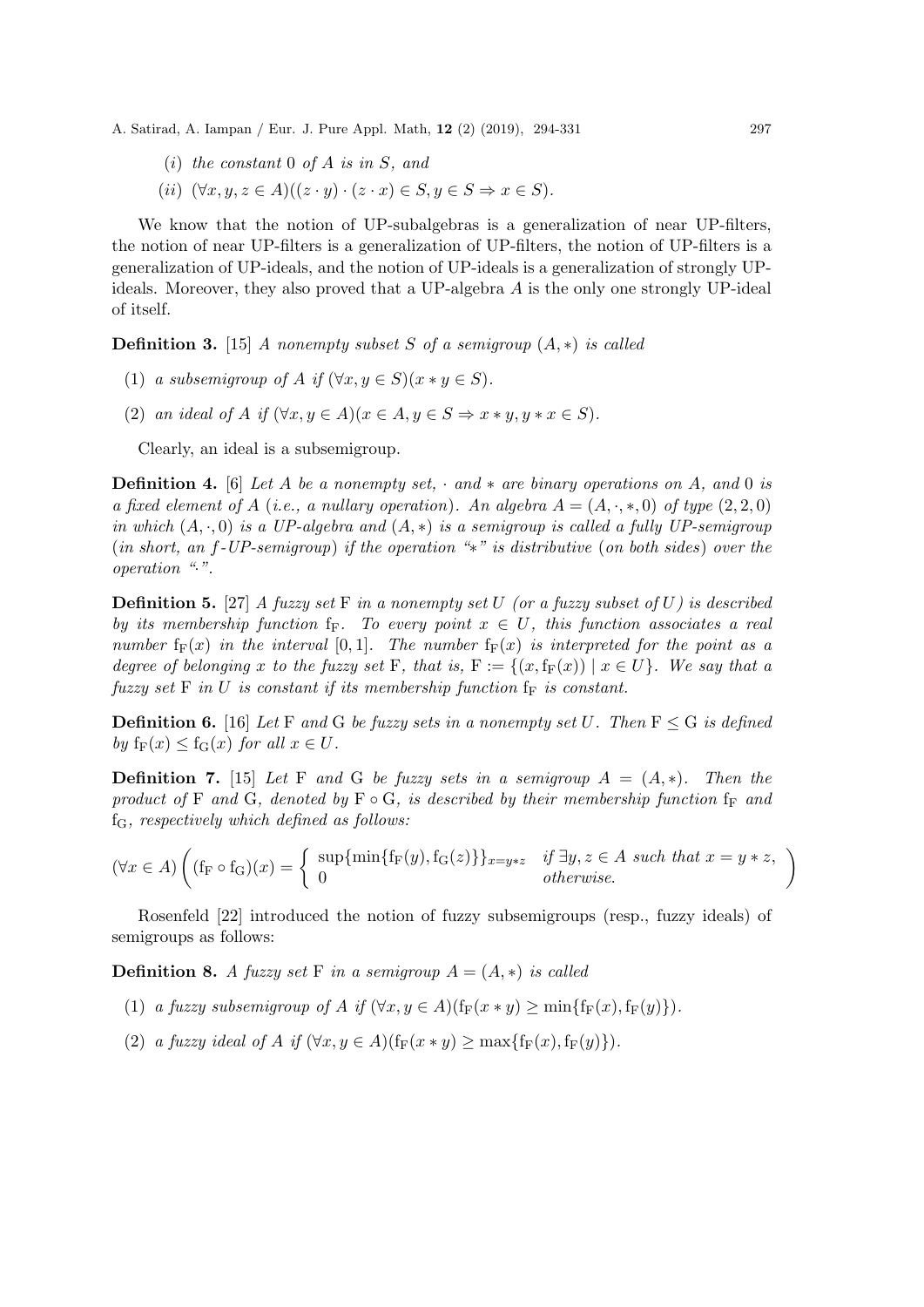Clearly, a fuzzy ideal is a fuzzy subsemigroup.

**Definition 9.** [15] The semigroup A itself is a fuzzy set of A, denoted by A such that  $f_A(x) = 1$  for all  $x \in A$ .

**Lemma 1.** [15] Let F be a fuzzy set in a semigroup  $A = (A, *)$ . Then

(1) F is a fuzzy subsemigroup of A if and only if it satisfies the condition

$$
F \circ F \le F. \tag{1.14}
$$

(2) F is a fuzzy ideal of A if and only if it satisfies the condition

$$
A \circ F \le F \text{ and } F \circ A \le F. \tag{1.15}
$$

**Definition 10.** [16] Let  $\{F_i\}_{i\in I}$  be a nonempty family of fuzzy sets in a nonempty set U where I is an arbitrary index set. The intersection of  $F_i$ , denoted by  $\bigcap_{i\in I} F_i$ , is described by its membership function  $f_{\bigcap_{i\in I} F_i}$  which defined as follows:

$$
(\forall x \in U)(f_{\bigcap_{i \in I} F_i}(x) = \inf\{f_{F_i}(x)\}_{i \in I}).
$$

The union of  $F_i$ , denoted by  $\bigcup_{i\in I} F_i$ , is described by its membership function  $f_{\bigcup_{i\in I} F_i}$  which defined as follows:

$$
(\forall x \in U)(f_{\bigcup_{i \in I} F_i}(x) = \sup \{f_{F_i}(x)\}_{i \in I})
$$

Somjanta et al. [25] and Guntasow et al. [4] introduced the notion of fuzzy UPsubalgebras (resp., fuzzy UP-filters, fuzzy UP-ideals, fuzzy strongly UP-ideals) of UPalgebras as follows:

**Definition 11.** A fuzzy set F in a UP-algebra  $A = (A, \cdot, 0)$  is called

- (1) a fuzzy UP-subalgebra of A if  $(\forall x, y \in A)(f_F(x \cdot y) > min{f_F(x), f_F(y)}).$
- (2) a fuzzy UP-filter of A if

$$
(i) \ (\forall x \in A)(f_F(0) \ge f_F(x)), \ and
$$

- (ii)  $(\forall x, y \in A)(f_F(y) > \min\{f_F(x \cdot y), f_F(x)\}).$
- (3) a fuzzy UP-ideal of A if
	- (i)  $(\forall x \in A)(f_F(0) > f_F(x))$ , and
	- (ii)  $(\forall x, y, z \in A)(f_F(x \cdot z) \ge \min\{f_F(x \cdot (y \cdot z)), f_F(y)\}).$
- (4) a fuzzy strongly UP-ideal of A if
	- (i)  $(\forall x \in A)(f_F(0) \geq f_F(x))$ , and
	- (ii)  $(\forall x, y, z \in A)(f_F(x) \ge \min\{f_F((z \cdot y) \cdot (z \cdot x)), f_F(y)\}).$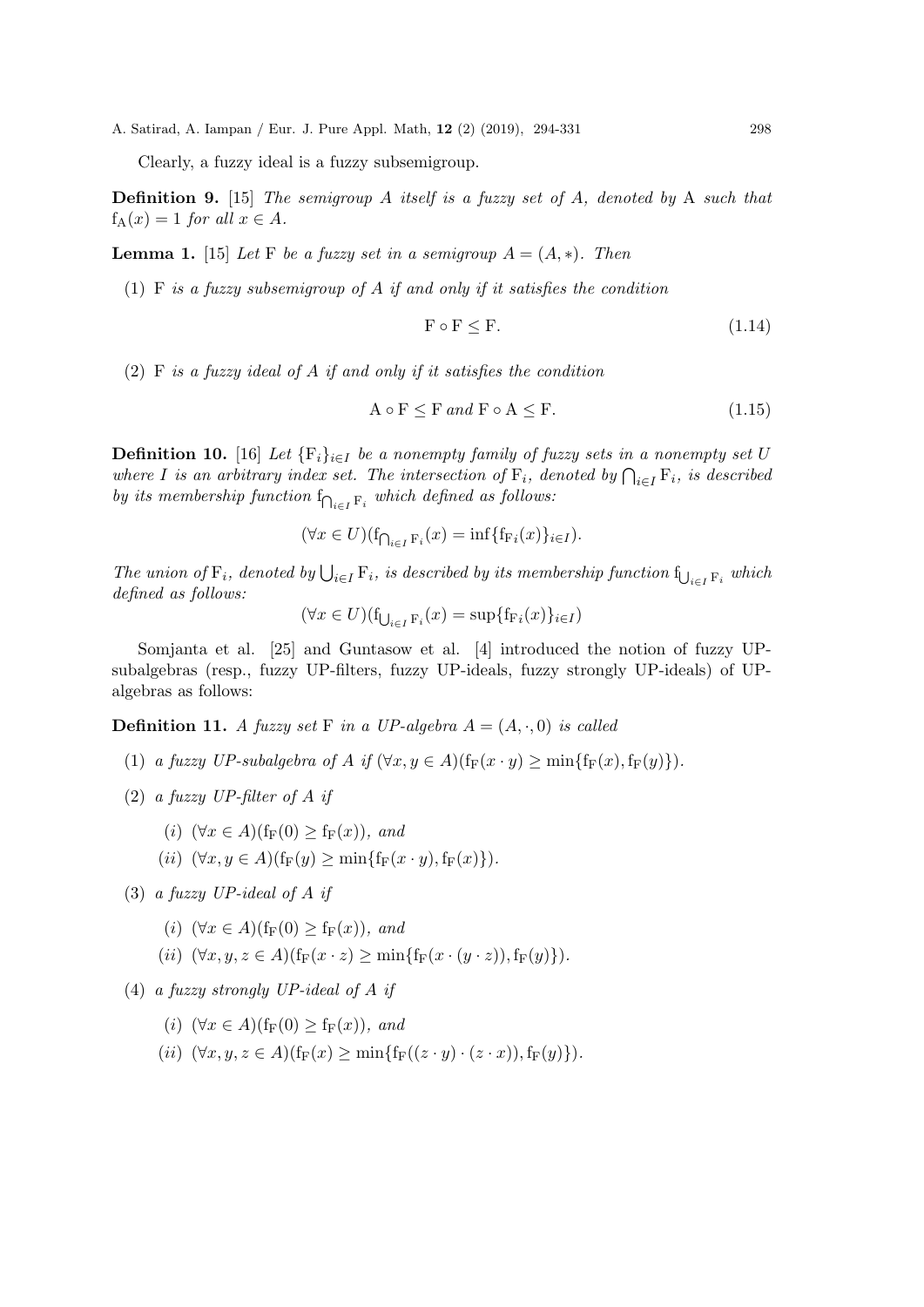Now, we introduce the notion of fuzzy near UP-filters of UP-algebras as follows:

**Definition 12.** A fuzzy set F in a UP-algebra  $A = (A, \cdot, 0)$  is called a fuzzy near UP-filter of A if

- (i)  $(\forall x \in A)(f_F(0) > f_F(x)),$  and
- (ii)  $(\forall x, y \in A)(f_F(x \cdot y) > f_F(y)).$

We know that the notion of fuzzy UP-subalgebras is a generalization of fuzzy near UPfilters, the notion of fuzzy near UP-filters is a generalization of fuzzy UP-filters, the notion of fuzzy UP-filters is a generalization of fuzzy UP-ideals, and the notion of fuzzy UP-ideals is a generalization of fuzzy strongly UP-ideals. Moreover, fuzzy strongly UP-ideals and constant fuzzy sets coincide in UP-algebras.

Satirad and Iampan [23] introduced the notion of fuzzy  $UP_s$ -subalgebras (resp., fuzzy  $UP_i$ -subalgebras, fuzzy  $UP_s$ -filters, fuzzy  $UP_i$ -filters, fuzzy  $UP_s$ -ideals, fuzzy  $UP_i$ -ideals, fuzzy strongly  $UP_s$ -ideals, fuzzy strongly  $UP_i$ -ideals) of  $f$ -UP-semigroups as follows:

**Definition 13.** [23] A fuzzy set F in an f-UP-semigroup  $A = (A, \cdot, \cdot, 0)$  is called

- (1) a fuzzy  $UP_s$ -subalgebra of A if F is a fuzzy UP-subalgebra of  $(A, \cdot, 0)$  and a fuzzy subsemigroup of  $(A, *)$ .
- (2) a fuzzy  $UP_i$ -subalgebra of A if F is a fuzzy UP-subalgebra of  $(A, \cdot, 0)$  and a fuzzy ideal of  $(A, *)$ .
- (3) a fuzzy  $UP_s$ -filter of A if F is a fuzzy UP-filter of  $(A, \cdot, 0)$  and a fuzzy subsemigroup of  $(A, *)$ .
- (4) a fuzzy  $UP_1$ -filter of A if F is a fuzzy  $UP$ -filter of  $(A, \cdot, 0)$  and a fuzzy ideal of  $(A, *)$ .
- (5) a fuzzy  $UP_s$ -ideal of A if F is a fuzzy UP-ideal of  $(A, \cdot, 0)$  and a fuzzy subsemigroup of  $(A, *)$ .
- (6) a fuzzy  $UP_1$ -ideal of A if F is a fuzzy  $UP$ -ideal of  $(A, \cdot, 0)$  and a fuzzy ideal of  $(A, *)$ .
- (7) a fuzzy strongly  $UP_s$ -ideal of A if F is a fuzzy strongly UP-ideal of  $(A, \cdot, 0)$  and a fuzzy subsemigroup of  $(A, *)$ .
- (8) a fuzzy strongly UP<sub>i</sub>-ideal of A if F is a fuzzy strongly UP-ideal of  $(A, \cdot, 0)$  and a fuzzy ideal of  $(A, *)$ .

Now, we introduce the notion fuzzy near  $UP_s$ -filters of f-UP-semigroups (resp., fuzzy near  $UP_i$ -filters) as follows:

**Definition 14.** A fuzzy set F in an f-UP-semigroup  $A = (A, \cdot, *, 0)$  is called

(1) a fuzzy near UP<sub>s</sub>-filter of A if F is a fuzzy near UP-filter of  $(A, \cdot, 0)$  and a fuzzy subsemigroup of  $(A, *)$ .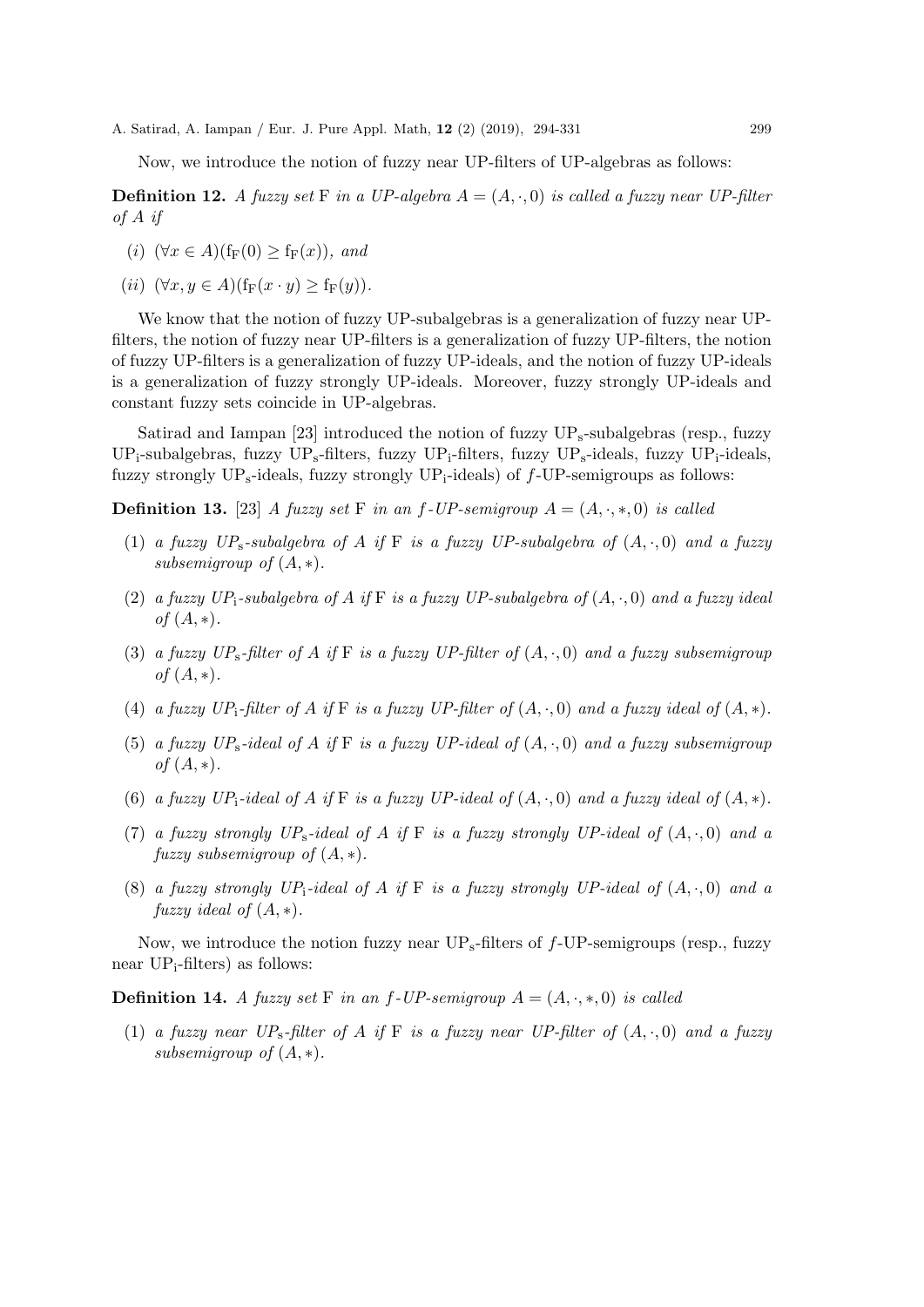(2) a fuzzy near  $UP_1$ -filter of A if F is a fuzzy near UP-filter of  $(A, \cdot, 0)$  and a fuzzy ideal of  $(A, *)$ .

Clearly, a fuzzy near  $UP_i$ -filter is a fuzzy near  $UP_s$ -filter.

Example 3. Let  $A = \{0, 1, 2, 3\}$  be a set with two binary operations  $\cdot$  and  $*$  defined by the following Cayley tables:

| $\cdot$ 0 1 2 3                                 |  |  |             | $* 0 1 2 3$                                     |  |
|-------------------------------------------------|--|--|-------------|-------------------------------------------------|--|
| $0 \ 0 \ 1 \ 2 \ 3$                             |  |  | $0$ 0 0 0 0 |                                                 |  |
| $1 \vert 0 \vert 0 \vert 2 \vert 3$             |  |  |             | $1 \vert 0 \vert 0 \vert 0 \vert 0$             |  |
| 2   0 1 0 3                                     |  |  |             | $2 \begin{bmatrix} 0 & 0 & 0 & 1 \end{bmatrix}$ |  |
| $3 \begin{bmatrix} 0 & 1 & 2 & 0 \end{bmatrix}$ |  |  |             | $3 \begin{bmatrix} 0 & 0 & 1 & 0 \end{bmatrix}$ |  |

Then  $A = (A, \cdot, * , 0)$  is an f-UP-semigroup. We define a membership function  $f_F$  as follows:

 $f_F(0) = 1, f_F(1) = 0.4, f_F(2) = 0.5, and f_F(3) = 0.2.$ 

Then F is a fuzzy near UP<sub>s</sub>-filter of A. Since  $f_F(2*3) = f_F(1) = 0.4 \ngeq 0.5 = \max\{0.5, 0.2\}$  $\max\{f_F(2), f_F(3)\}\$ , we have F is not a fuzzy near UP<sub>i</sub>-filter of A.

From [7], we can easily prove Theorems 1, 2, 3, and 4.

**Theorem 1.** Every fuzzy near  $UP_s$ -filter of an f-UP-semigroup is a fuzzy  $UP_s$ -subalgebra.

The following example shows that the converse of Theorem 1 is not true.

**Example 4.** Let  $A = \{0, 1, 2, 3\}$  be a set with two binary operations  $\cdot$  and  $*$  defined by the following Cayley tables:

| $\cdot$ 0 1 2 3                                 |  |  | $*   0 1 2 3$                                   |  |  |
|-------------------------------------------------|--|--|-------------------------------------------------|--|--|
| $0 \mid 0 \quad 1 \quad 2 \quad 3$              |  |  | $0 \mid 0 \mid 0 \mid 0 \mid 0$                 |  |  |
| $1 \vert 0 \vert 0 \vert 1 \vert 3$             |  |  | $1 \vert 0 \vert 0 \vert 0 \vert 0$             |  |  |
| $2 \begin{bmatrix} 0 & 0 & 0 & 3 \end{bmatrix}$ |  |  | $2 \begin{bmatrix} 0 & 0 & 0 & 0 \end{bmatrix}$ |  |  |
| $3 \begin{bmatrix} 0 & 1 & 1 & 0 \end{bmatrix}$ |  |  | $3 \begin{bmatrix} 0 & 0 & 0 & 1 \end{bmatrix}$ |  |  |

Then  $A = (A, \cdot, * , 0)$  is an f-UP-semigroup. We define a membership function  $f_F$  as follows:

 $f_F(0) = 1, f_F(1) = 0.8, f_F(2) = 0.9, and f_F(3) = 0.7.$ 

Then F is a fuzzy  $UP_s$ -subalgebra of A. Since  $f_F(1 \cdot 2) = f_F(1) = 0.8 \not\geq 0.9 = f_F(2)$ , we have F is not a fuzzy near  $UP_s$ -filter of A.

**Theorem 2.** Every fuzzy near  $UP_i$ -filter of an f-UP-semigroup is a fuzzy  $UP_i$ -subalgebra.

In Example 4, we have F is a fuzzy  $UP_i$ -subalgebra of A but F is not a fuzzy near UPi-filter of A.

**Theorem 3.** Every fuzzy  $UP_s$ -filter of an f-UP-semigroup is a fuzzy near  $UP_s$ -filter.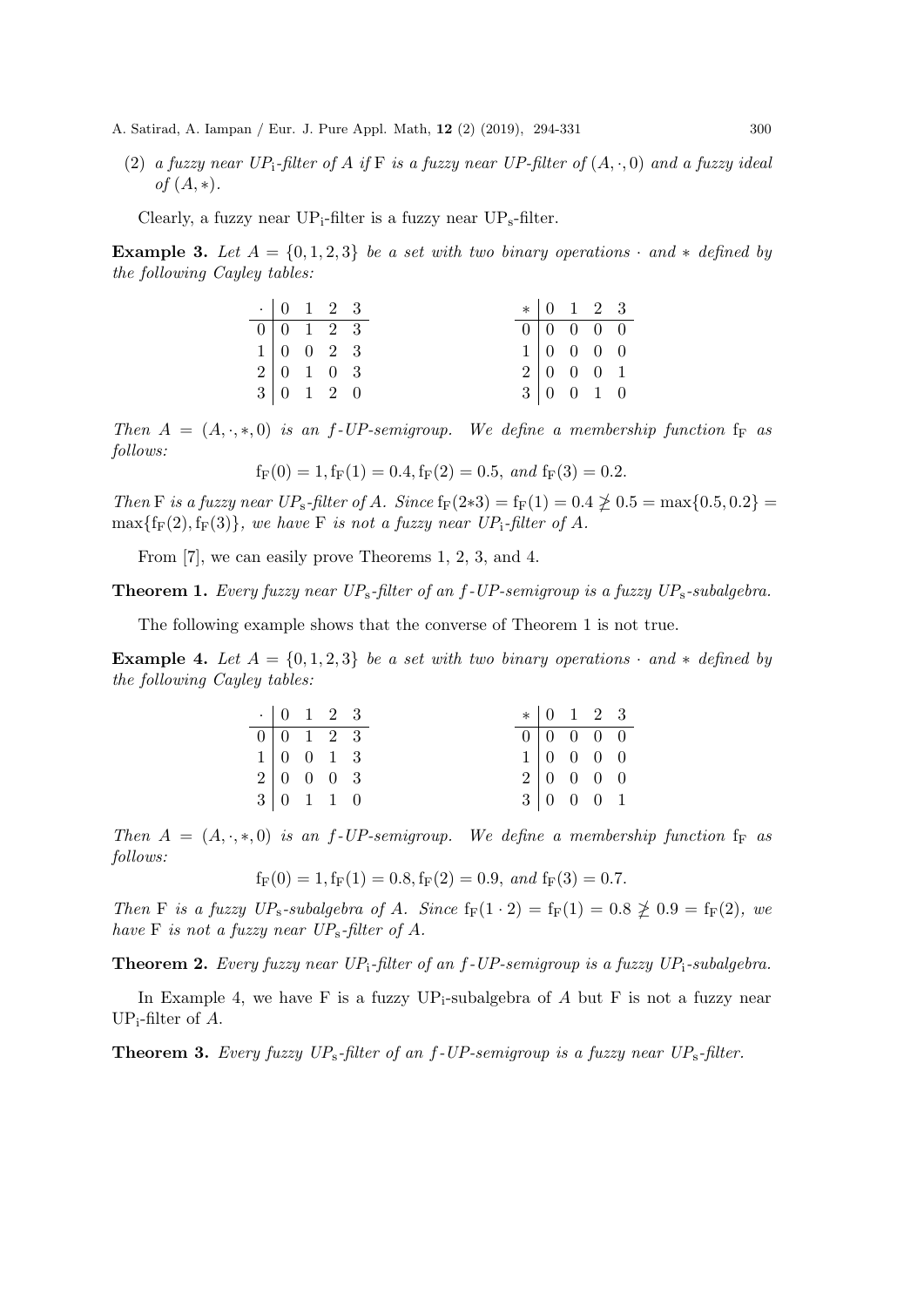The following example shows that the converse of Theorem 3 is not true.

Example 5. Let  $A = \{0, 1, 2, 3\}$  be a set with two binary operations  $\cdot$  and  $*$  defined by the following Cayley tables:

|  | $\cdot$ 0 1 2 3                                 |  |  | $*   0 1 2 3$                                   |  |
|--|-------------------------------------------------|--|--|-------------------------------------------------|--|
|  | $0 \mid 0 \quad 1 \quad 2 \quad 3$              |  |  | $0 \mid 0 \mid 0 \mid 0 \mid 0$                 |  |
|  | $1 \vert 0 \vert 0 \vert 2 \vert 3$             |  |  | $1 \vert 0 \vert 0 \vert 0 \vert 0$             |  |
|  | $2 \begin{bmatrix} 0 & 0 & 0 & 3 \end{bmatrix}$ |  |  | $2 \begin{bmatrix} 0 & 0 & 0 & 0 \end{bmatrix}$ |  |
|  | $3 \begin{bmatrix} 0 & 0 & 0 & 0 \end{bmatrix}$ |  |  | $3 \begin{bmatrix} 0 & 0 & 0 & 2 \end{bmatrix}$ |  |

Then  $A = (A, \cdot, \cdot, 0)$  is an f-UP-semigroup. We define a membership function from follows:

 $f_F(0) = 1, f_F(1) = 0.7, f_F(2) = 0.9, and f_F(3) = 0.8.$ 

Then F is a fuzzy near  $UP_s$ -filter of A. Since  $f_F(1) = 0.7 \not\geq 0.8 = \min\{1, 0.8\}$  $\min\{f_F(0), f_F(3)\} = \min\{f_F(3\cdot 1), f_F(3)\},$  we have F is not a fuzzy  $UP_s$ -filter of A.

**Theorem 4.** Every fuzzy  $UP_i$ -filter of an f-UP-semigroup is a fuzzy near  $UP_i$ -filter.

In Example 5, we have F is a fuzzy near  $UP_i$ -filter of A but it is not a fuzzy  $UP_i$ -filter of A.

Hence, we get the diagram of generalization of fuzzy sets in fully UP-semigroups as shown in Figure 1.



Figure 1: Fuzzy sets in fully UP-semigroups

**Theorem 5.** [23] The intersection of any nonempty family of fuzzy  $UP_s$ -subalgebras (resp.,  $fuzzy UP_1-subalgebras, fuzzy UP_5-filters, fuzzy UP_1-filters, fuzzy UP_2-ideals, fuzzy UP_1-I, and by UP_2-deals, fuzzy UP_1-I, respectively.$ ideals, fuzzy strongly  $UP_s$ -ideals, fuzzy strongly  $UP_i$ -ideals) of an f-UP-semigroup is also a fuzzy  $UP_s$ -subalgebra (resp., fuzzy  $UP_i$ -subalgebra, fuzzy  $UP_s$ -filter, fuzzy  $UP_i$ -filter, fuzzy  $UP_s$ -ideal, fuzzy  $UP_i$ -ideal, fuzzy strongly  $UP_s$ -ideal, fuzzy strongly  $UP_i$ -ideal).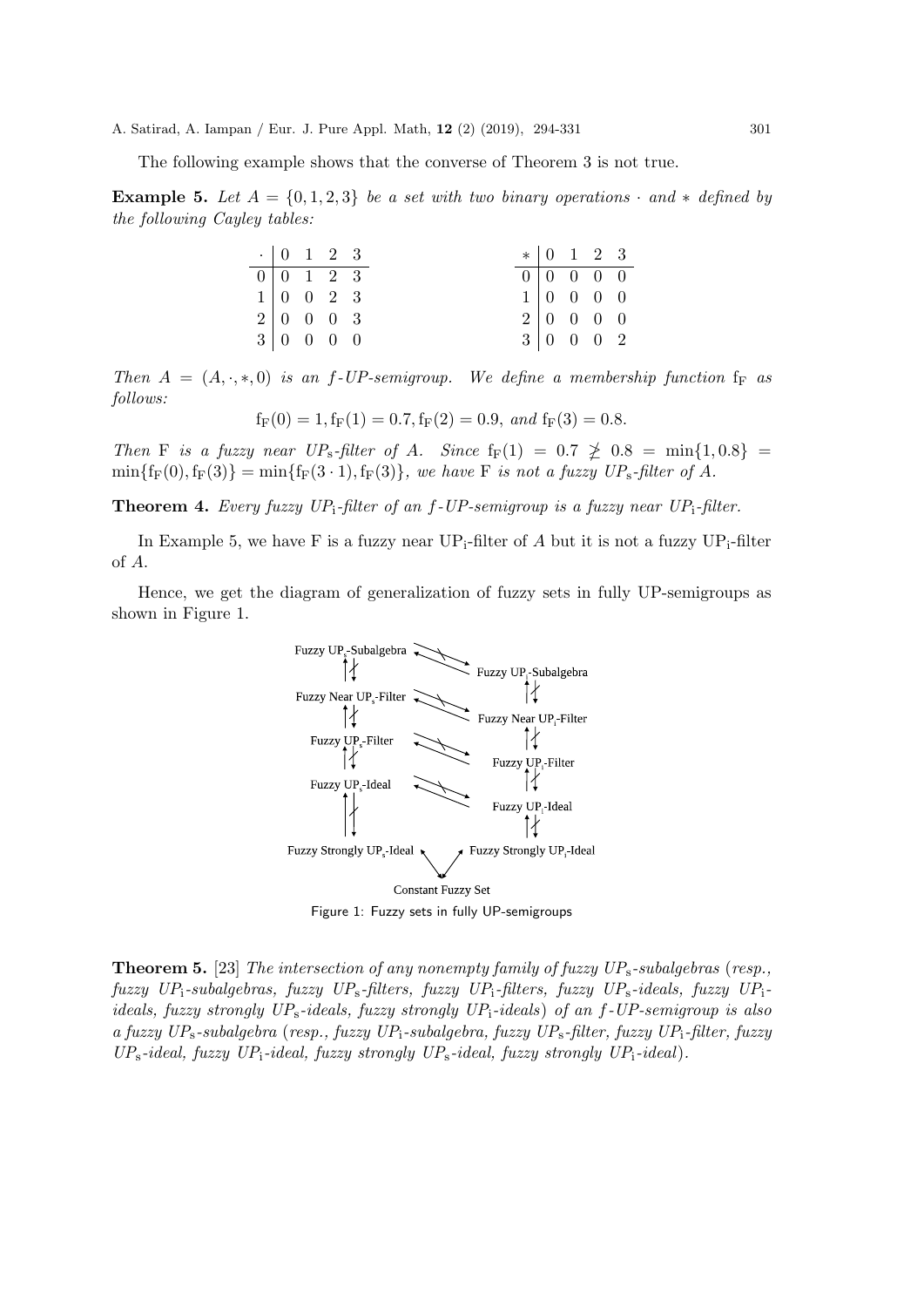**Theorem 6.** [23] The union of any nonempty family of fuzzy strongly  $UP_s$ -ideals (resp., fuzzy strongly  $UP_1$ -ideals) of an f-UP-semigroup is also a fuzzy strongly  $UP_5$ -ideal (resp., fuzzy strongly  $UP_i$ -ideal).

**Theorem 7.** The intersection of any nonempty family of fuzzy near  $UP_s$ -filters of an  $f$ -UP-semigroup  $A = (A, \cdot, * , 0)$  is also a fuzzy near UP<sub>s</sub>-filter.

*Proof.* Let F<sub>i</sub> be a fuzzy near UP<sub>s</sub>-filter of an f-UP-semigroup  $A = (A, \cdot, *, 0)$  for all  $i \in I$ . Then  $(0, 0)$   $(0, 1)$  in  $(0, 0)$ 

$$
f_{\bigcap_{i\in I} F_i}(0) = \inf\{f_{F_i}(0)\}_{i\in I} \ge \inf\{f_{F_i}(x)\}_{i\in I} = f_{\bigcap_{i\in I} F_i}(x),
$$
  

$$
f_{\bigcap_{i\in I} F_i}(x \cdot y) = \inf\{f_{F_i}(x \cdot y)\}_{i\in I} \ge \inf\{f_{F_i}(y)\}_{i\in I} = f_{\bigcap_{i\in I} F_i}(y),
$$
 and

$$
f_{\bigcap_{i\in I} F_i}(x * y) = \inf\{f_{F_i}(x * y)\}_{i\in I}
$$
  
\n
$$
\geq \inf\{\min\{f_{F_i}(x), f_{F_i}(y)\}\}_{i\in I}
$$
  
\n
$$
= \min\{\inf\{f_{F_i}(x)\}_{i\in I}, \inf\{f_{F_i}(y)\}_{i\in I}\}
$$
  
\n
$$
= \min\{f_{\bigcap_{i\in I} F_i}(x), f_{\bigcap_{i\in I} F_i}(y)\}.
$$

Hence,  $\bigcap_{i \in I} \mathcal{F}_i$  is a fuzzy near UP<sub>s</sub>-filter of A.

The following example shows that the union of two fuzzy near  $UP_s$ -filters of an  $f$ -UPsemigroup is not a fuzzy near UPs-filter.

**Example 6.** By Cayley tables in Example 3, we know that  $A = (A, \cdot, *, 0)$  is an f-UPsemigroup. We define two membership functions  $f_{F1}$  and  $f_{F2}$  as follows:

$$
\begin{array}{c|cccc}\nA & 0 & 1 & 2 & 3 \\
\hline\n\text{f}_{\text{F}_1} & 1 & 0.7 & 1 & 0.5 \\
\text{f}_{\text{F}_2} & 1 & 0.5 & 0.3 & 0.8\n\end{array}
$$

Then  $F_1$  and  $F_2$  are fuzzy near UP<sub>s</sub>-filters of A but  $F_1 \cup F_2$  is not a fuzzy near UP<sub>s</sub>-filter of A. Indeed,  $f_{F_1 \cup F_2}(3*2) = f_{F_1 \cup F_2}(1) = 0.7 \not\geq 0.8 = \min\{0.8, 1\} = \min\{f_{F_1 \cup F_2}(3), f_{F_1 \cup F_2}(2)\}.$ 

**Theorem 8.** The intersection of any nonempty family of fuzzy near  $UP_i$ -filters of an  $f$ -UP-semigroup  $A = (A, \cdot, \ast, 0)$  is also a fuzzy near UP<sub>i</sub>-filter.

*Proof.* Let F<sub>i</sub> be a fuzzy near UP<sub>i</sub>-filter of an f-UP-semigroup  $A = (A, \cdot, *, 0)$  for all  $i \in I$ . Then, by the proof of Theorem 7, we have  $f_{\bigcap_{i \in I} F_i}(0) \geq f_{\bigcap_{i \in I} F_i}(x)$  and  $f_{\bigcap_{i \in I} F_i}(x \cdot y) \geq$  $f_{\bigcap_{i\in I} F_i}(y)$ . Thus

$$
f_{\bigcap_{i \in I} F_i}(x * y) = \inf \{ f_{F_i}(x * y) \}_{i \in I}
$$
  
\n
$$
\geq \inf \{ \max \{ f_{F_i}(x), f_{F_i}(y) \} \}_{i \in I}
$$
  
\n
$$
\geq \max \{ \inf \{ f_{F_i}(x) \}_{i \in I}, \inf \{ f_{F_i}(y) \}_{i \in I} \}
$$
  
\n
$$
= \max \{ f_{\bigcap_{i \in I} F_i}(x), f_{\bigcap_{i \in I} F_i}(y) \}.
$$

Hence,  $\bigcap_{i \in I} \mathcal{F}_i$  is a fuzzy near UP<sub>i</sub>-filter of A.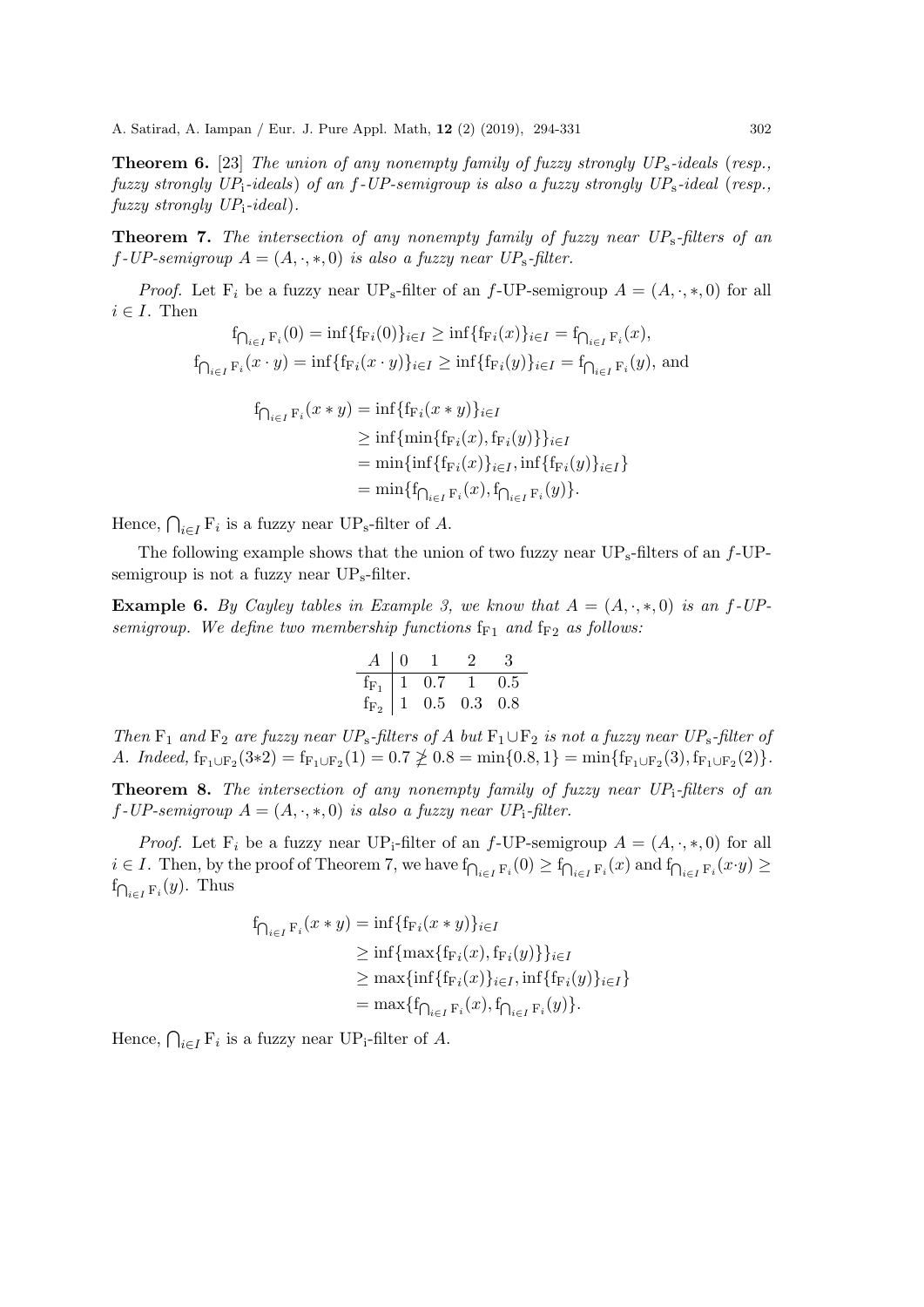**Theorem 9.** The union of any nonempty family of fuzzy near  $UP_i$ -filters of an f-UPsemigroup  $A = (A, \cdot, *, 0)$  is also a fuzzy near UP<sub>i</sub>-filter.

*Proof.* Let  $F_i$  be a fuzzy near UP<sub>i</sub>-filter of an f-UP-semigroup  $A = (A, \cdot, *, 0)$  for all  $i \in I.$  Then

$$
f_{\bigcup_{i \in I} F_i}(0) = \sup \{ f_{F_i}(0) \}_{i \in I} \ge \sup \{ f_{F_i}(x) \}_{i \in I} = f_{\bigcup_{i \in I} F_i}(x),
$$
  
\n
$$
f_{\bigcup_{i \in I} F_i}(x \cdot y) = \sup \{ f_{F_i}(x \cdot y) \}_{i \in I} \ge \sup \{ f_{F_i}(y) \}_{i \in I} = f_{\bigcup_{i \in I} F_i}(y),
$$
and  
\n
$$
f_{\bigcup_{i \in I} F_i}(x * y) = \sup \{ f_{F_i}(x * y) \}_{i \in I}
$$
  
\n
$$
\ge \sup \{ \max \{ f_{F_i}(x), f_{F_i}(y) \} \}_{i \in I}
$$
  
\n
$$
= \max \{ \sup \{ f_{F_i}(x) \}_{i \in I} \}, \sup \{ f_{F_i}(y) \}_{i \in I} \}
$$
  
\n
$$
= \max \{ f_{\bigcup_{i \in I} F_i}(x), f_{\bigcup_{i \in I} F_i}(y) \}.
$$

Hence,  $\bigcup_{i \in I} \mathbf{F}_i$  is a fuzzy near UP<sub>i</sub>-filter of A.

### 2. Properties of Fuzzy Sets in UP-Algebras

In this section, we shall let A be a UP-algebra  $A = (A, \cdot, 0)$  and find some properties of fuzzy sets in UP-algebras.

**Proposition 1.** [25] If F is a fuzzy UP-subalgebra of A, then

$$
(\forall x \in A)(f_F(0) \ge f_F(x)). \tag{2.1}
$$

**Proposition 2.** [23] If F is a fuzzy UP-filter of A, then

$$
(\forall x, y \in A)(x \le y \Rightarrow f_F(x) \le f_F(y)).
$$
\n(2.2)

**Proposition 3.** If  $F$  is a fuzzy set in A satisfying the condition

$$
(\forall x, y, z \in A)(z \le x \Rightarrow f_F(x \cdot y) \ge \min\{f_F(z), f_F(y)\}),\tag{2.3}
$$

then F is a fuzzy UP-subalgebra of A.

*Proof.* Let  $x, y \in A$ . By (1.1), we have  $x \leq x$ . It follows from (2.3) that  $f_F(x \cdot y) \geq$  $\min\{f_F(x), f_F(y)\}\$ . Hence, F is a fuzzy UP-subalgebra of A.

**Theorem 10.** If F is a fuzzy set in A satisfying the condition  $(2.3)$ , then F satisfies the condition (2.1).

Proof. It is straightforward by Proposition 3.

The following example shows that the converse of Theorem 10 is not true.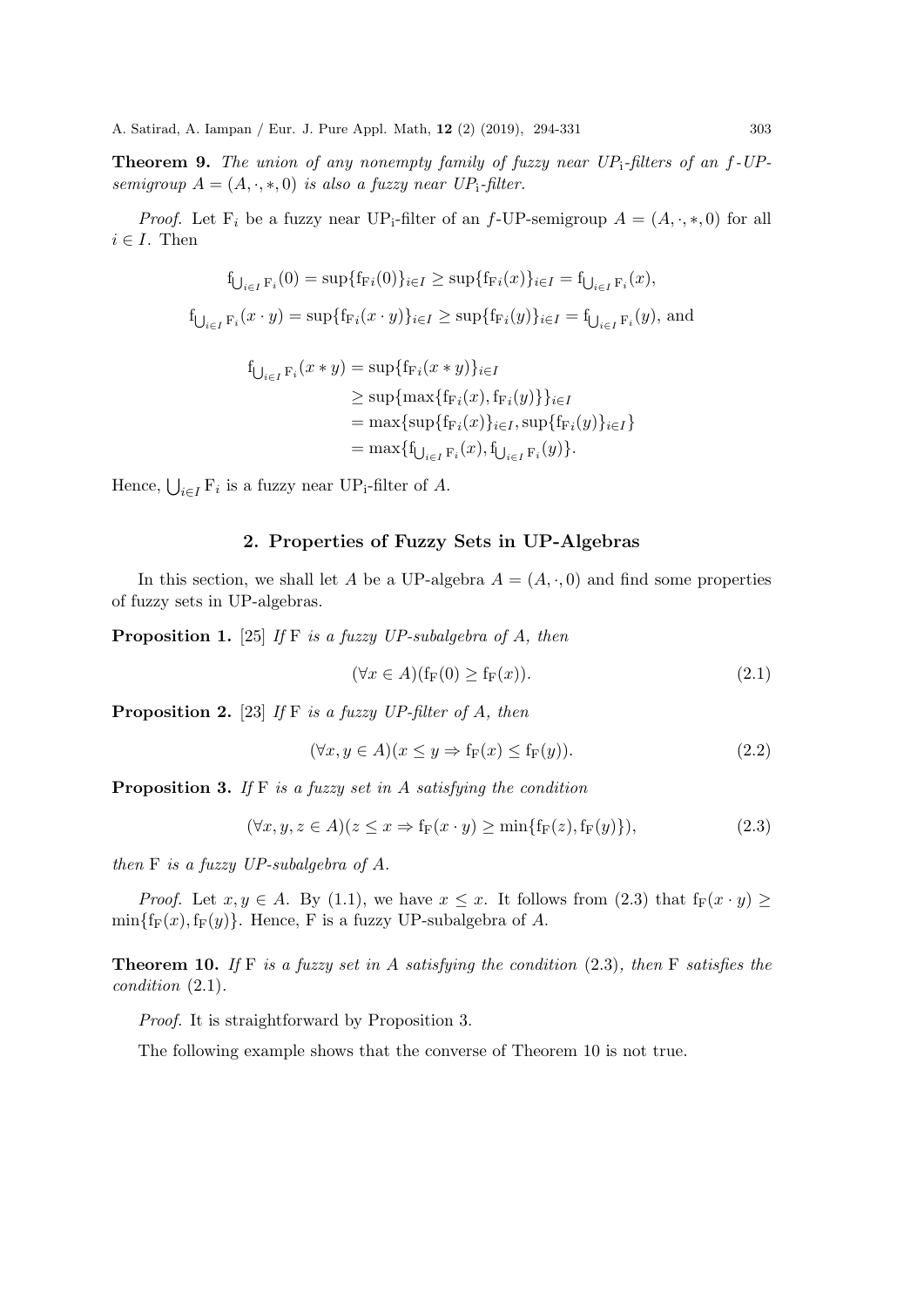**Example 7.** Let  $A = \{0, 1, 2, 3\}$  be a set with a binary operation  $\cdot$  defined by the following Cayley table:

$$
\begin{array}{c|cccc}\n\cdot & 0 & 1 & 2 & 3 \\
\hline\n0 & 0 & 1 & 2 & 3 \\
1 & 0 & 0 & 2 & 2 \\
2 & 0 & 1 & 0 & 2 \\
3 & 0 & 1 & 0 & 0\n\end{array}
$$

Then  $A = (A, \cdot, 0)$  is a UP-algebra. We define a membership function f<sub>F</sub> as follows:

$$
f_F(0) = 1, f_F(1) = 0.6, f_F(2) = 0.2, and f_F(3) = 0.9.
$$

Then F satisfies the condition  $(2.1)$  but it does not satisfy the condition  $(2.3)$ . Indeed,  $1 \leq 1$  but  $f_F(1 \cdot 3) = f_F(2) = 0.2 \not\geq 0.6 = \min\{0.6, 0.9\} = \min\{f_F(1), f_F(3)\}.$ 

It is clear that we have the following proposition.

**Proposition 4.** If  $F$  is a fuzzy set in A satisfying the condition

$$
(\forall x, y, z \in A)(f_F(x \cdot y) \ge \min\{f_F(z), f_F(y)\}),\tag{2.4}
$$

then F satisfies the condition (2.3).

The following example shows that the converse of Proposition 4 is not true.

**Example 8.** Let  $A = \{0, 1, 2, 3\}$  be a set with a binary operation  $\cdot$  defined by the following Cayley table:

$$
\begin{array}{c|cccc}\n\cdot & 0 & 1 & 2 & 3 \\
\hline\n0 & 0 & 1 & 2 & 3 \\
1 & 0 & 0 & 3 & 3 \\
2 & 0 & 1 & 0 & 0 \\
3 & 0 & 1 & 2 & 0\n\end{array}
$$

Then  $A = (A, \cdot, 0)$  is a UP-algebra. We define a membership function  $f_F$  as follows:

$$
f_F(0) = 1, f_F(1) = 0.1, f_F(2) = 0.8, and f_F(3) = 0.2.
$$

Then F satisfies the condition  $(2.3)$  but it does not satisfy the condition  $(2.4)$ . Indeed,  $f_F(1 \cdot 2) = f_F(3) = 0.2 \not\geq 0.8 = \min\{1, 0.8\} = \min\{f_F(0), f_F(2)\}.$ 

**Proposition 5.** If F is a fuzzy set in A satisfying the condition (2.2), then F is a fuzzy near UP-filter of A.

*Proof.* Let  $x, y \in A$ . By (UP-3), we have  $x \le 0$ . It follows from  $(2.2)$  that  $f_F(0) \ge f_F(x)$ . By (1.5), we have  $y \leq x \cdot y$ . It follows from (2.2) that  $f_F(x \cdot y) \geq f_F(y)$ . Hence, F is a fuzzy near UP-filter of A.

**Theorem 11.** If F is a fuzzy set in A satisfying the condition  $(2.2)$ , then F satisfies the condition (2.4).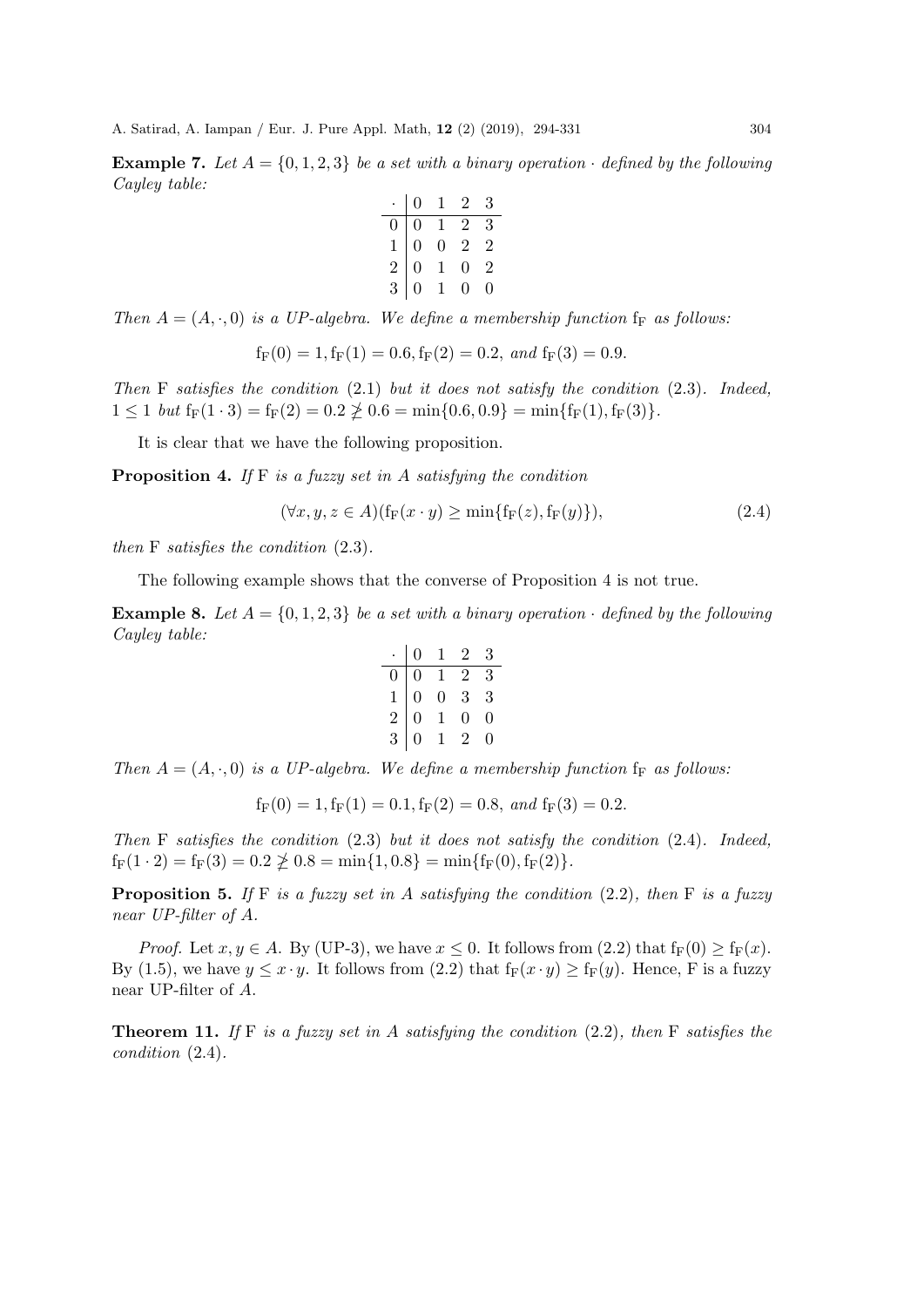*Proof.* Let  $x, y, z \in A$ . By (1.5), we have  $y \leq x \cdot y$ . It follows from (2.2) that  $f_F(x \cdot y) \ge f_F(y) \ge \min\{f_F(z), f_F(y)\}\$ . Hence, F satisfies (2.4).

The following example shows that the converse of Theorem 11 is not true.

**Example 9.** Let  $A = \{0, 1, 2, 3\}$  be a set with a binary operation  $\cdot$  defined by the following Cayley table:

|                  | $\boldsymbol{0}$                                | $\mathbf{1}$                          | $\overline{2}$ | 3 |
|------------------|-------------------------------------------------|---------------------------------------|----------------|---|
| $\boldsymbol{0}$ |                                                 |                                       | 2              | 3 |
| $\frac{1}{2}$    | $\begin{array}{c} 0 \\ 0 \\ 0 \\ 0 \end{array}$ | $\begin{array}{c} 1 \\ 0 \end{array}$ | $\sqrt{2}$     | 3 |
|                  |                                                 | $\begin{matrix}0\\0\end{matrix}$      | 0              | 3 |
|                  |                                                 |                                       | 0              | 0 |

Then  $A = (A, \cdot, 0)$  is a UP-algebra. We define a membership function  $f_F$  as follows:

$$
f_F(0) = 1, f_F(1) = 0.1, f_F(2) = 0.7, and f_F(3) = 0.8.
$$

Then  $F$  satisfies the condition  $(2.4)$  but it does not satisfy the condition  $(2.2)$ . Indeed,  $3 \leq 2$  but  $f_F(2) = f_F(1) = 0.7 \not\geq 0.8 = f_F(3)$ .

**Theorem 12.** If F is a fuzzy UP-subalgebra of A satisfying the condition

$$
(\forall x, y \in A)(x \cdot y \neq 0 \Rightarrow f_F(x) \ge f_F(y)), \tag{2.5}
$$

then F is a fuzzy near UP-filter of A.

*Proof.* Let  $x, y \in A$ . If  $x \cdot y = 0$ , then by (2.1), we have  $f_F(x \cdot y) = f_F(0) \geq f_F(y)$ . If  $x \cdot y \neq 0$ , then by (2.5), we have  $f_F(x \cdot y) \ge \min\{f_F(x), f_F(y)\} = f_F(y)$ . Hence, F is a fuzzy near UP-filter of A.

**Proposition 6.** A fuzzy set  $F$  in A satisfies the condition

$$
(\forall x, y, z \in A)(z \le x \cdot y \Rightarrow f_F(y) \ge \min\{f_F(z), f_F(x)\})
$$
\n(2.6)

if and only if  $F$  is a fuzzy UP-filter of  $A$ .

*Proof.* Let  $x \in A$ . By (UP-3), we have  $x \leq x \cdot 0$ . It follows from (2.6) that  $f_F(0) \geq$  $\min\{f_F(x), f_F(x)\} = f_F(x)$ . Let  $x, y \in A$ . By (1.1), we have  $x \cdot y \leq x \cdot y$ . It follows from (2.6) that  $f_F(y) \ge \min\{f_F(x \cdot y), f_F(x)\}\$ . Hence, F is a fuzzy UP-filter of A.

Conversely, let  $x, y, z \in A$  be such that  $z \leq x \cdot y$ . Then  $z \cdot (x \cdot y) = 0$ , so

$$
f_F(x \cdot y) \ge \min\{f_F(z \cdot (x \cdot y)), f_F(z)\} = \min\{f_F(0), f_F(z)\} = f_F(z).
$$

Thus  $f_F(y) \ge \min\{f_F(x \cdot y), f_F(x)\} \ge \min\{f_F(z), f_F(x)\}.$  Hence, F satisfies (2.6).

**Theorem 13.** If F is a fuzzy set in A satisfying the condition  $(2.6)$ , then F satisfies the condition (2.2).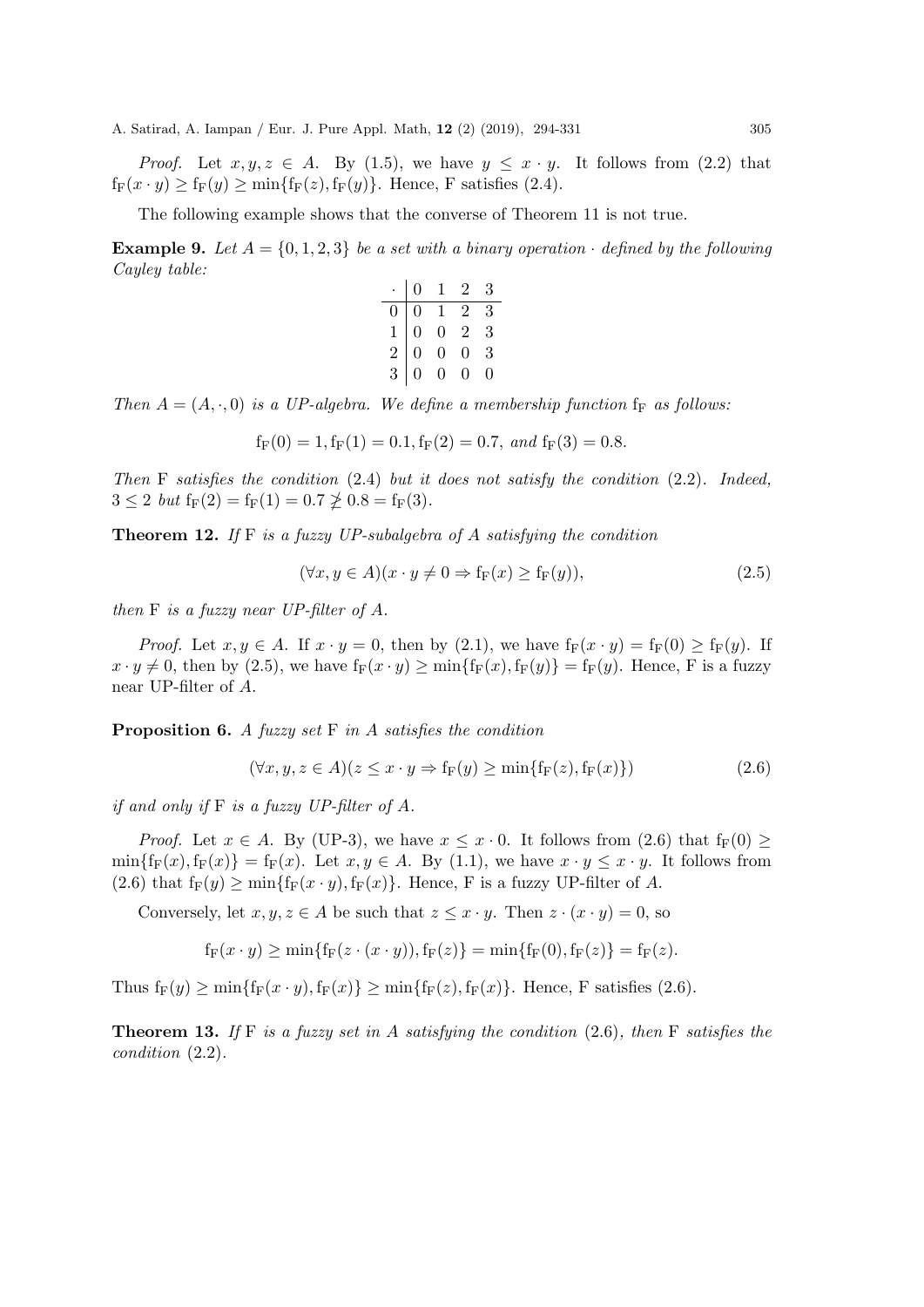*Proof.* Let  $x, y \in A$  such that  $x \leq y$ . By (1.11), we have  $x \leq x \cdot y$ . It follows from (2.6) that  $f_F(y) \ge \min\{f_F(x), f_F(x)\} = f_F(x)$ . Hence, F satisfies (2.2).

The following example shows that the converse of Theorem 13 is not true.

**Example 10.** Let  $A = \{0, 1, 2, 3\}$  be a set with a binary operation  $\cdot$  defined by the following Cayley table:

| $\overline{0}$                                                        | $\mathbf{1}$                                  | $\overline{2}$ | 3              |
|-----------------------------------------------------------------------|-----------------------------------------------|----------------|----------------|
|                                                                       |                                               | $2-$           | 3              |
| $\begin{array}{c c} 0 & 0 \ \hline 1 & 0 \ 2 & 0 \ 3 & 0 \end{array}$ | $\begin{bmatrix} 1 \ 0 \ 1 \ 0 \end{bmatrix}$ | $\overline{2}$ | $\overline{2}$ |
|                                                                       |                                               | 0              | 1              |
|                                                                       |                                               | 0              | 0              |

Then  $A = (A, \cdot, 0)$  is a UP-algebra. We define a membership function  $f_F$  as follows:

$$
f_F(0) = 0.9
$$
,  $f_F(1) = 0.3$ ,  $f_F(2) = 0.6$ , and  $f_F(3) = 0.2$ .

Then F satisfies the condition  $(2.2)$  but it does not satisfy the condition  $(2.6)$ . Indeed,  $1 \leq 2 \cdot 3$  but  $f_F(3) = 0.2 \not\geq 0.3 = \min\{0.3, 0.6\} = \min\{f_F(1), f_F(2)\}.$ 

**Theorem 14.** If F is a fuzzy near UP-filter of A satisfying the condition

$$
(\forall x, y \in A)(f_F(x \cdot y) = f_F(y)), \tag{2.7}
$$

then  $F$  is a fuzzy UP-filter of  $A$ .

*Proof.* Let  $x, y \in A$ . By (2.7), we have  $f_F(y) \ge \min\{f_F(y), f_F(x)\} = \min\{f_F(x \cdot y) \}$  $y$ ,  $f_F(x)$ . Hence, F is a fuzzy UP-filter of A.

**Proposition 7.** A fuzzy set  $F$  in A satisfies the condition

$$
(\forall a, x, y, z \in A)(a \le x \cdot (y \cdot z) \Rightarrow f_F(x \cdot z) \ge \min\{f_F(a), f_F(y)\})
$$
\n(2.8)

*if and only if*  $F$  *is a fuzzy UP-ideal of A.* 

*Proof.* Let 
$$
x \in A
$$
. By (UP-3), we have  $x \leq x \cdot (x \cdot 0)$ . By (UP-3) and (2.8), we have

$$
f_F(0) = f_F(x \cdot 0) \ge \min\{f_F(x), f_F(x)\} = f_F(x).
$$

Let  $x, y, z \in A$ . By (1.1), we have  $x \cdot (y \cdot z) \leq x \cdot (y \cdot z)$ . It follows from (2.8) that

$$
f_{\mathcal{F}}(x \cdot z) \ge \min\{f_{\mathcal{F}}(x \cdot (y \cdot z)), f_{\mathcal{F}}(y)\}.
$$

Hence, F is a fuzzy UP-ideal of A.

Conversely, let  $a, x, y, z \in A$  be such that  $a \leq x \cdot (y \cdot z)$ . By Proposition 2, we have  $f_F(a) \leq f_F(x \cdot (y \cdot z))$ . Thus

$$
f_F(x \cdot z) \ge \min\{f_F(x \cdot (y \cdot z)), f_F(y)\} \ge \min\{f_F(a), f_F(y)\}.
$$

Hence, F satisfies (2.8).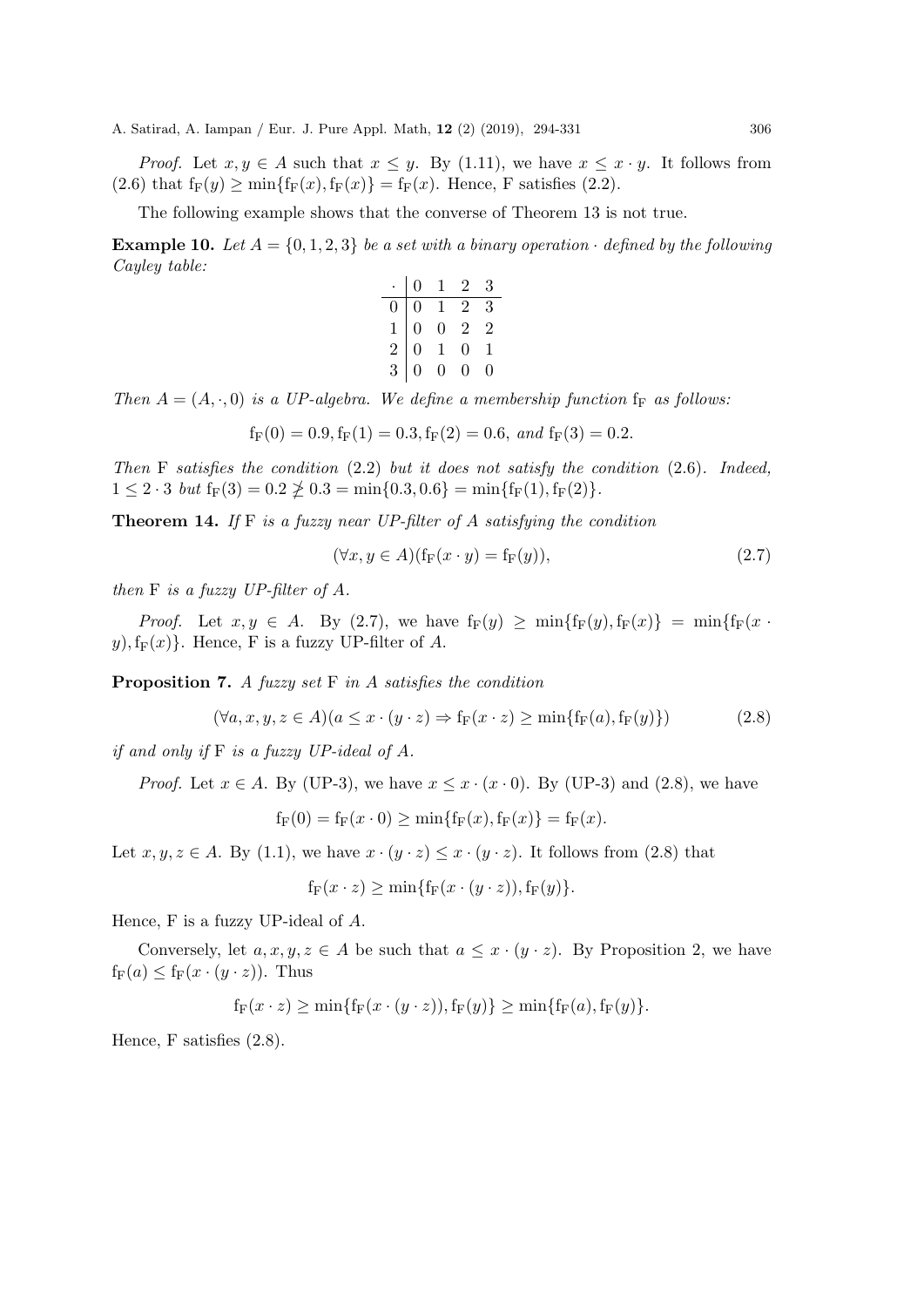**Proposition 8.** If  $F$  is a fuzzy UP-ideal of  $A$ , then

$$
(\forall a, x, y, z \in A)(a \le x \cdot (y \cdot z) \Rightarrow f_F(a \cdot z) \ge \min\{f_F(x), f_F(y)\}).
$$
\n(2.9)

*Proof.* Let  $a, x, y, z \in A$  be such that  $a \leq x \cdot (y \cdot z)$ . Then  $a \cdot (x \cdot (y \cdot z)) = 0$ , so

$$
f_F(a \cdot (y \cdot z)) \ge \min\{f_F(a \cdot (x \cdot (y \cdot z))), f_F(x)\} = \min\{f_F(0), f_F(x)\} = f_F(x).
$$

Thus

$$
f_F(a \cdot z) \ge \min\{f_F(a \cdot (y \cdot z)), f_F(y)\} \ge \min\{f_F(x), f_F(y)\}.
$$

**Corollary 1.** If F is a fuzzy set in A satisfying the condition  $(2.8)$ , then F satisfies the condition (2.9).

Proof. It is straightforward by Propositions 7 and 8.

Theorem 15. Let A be a UP-algebra satisfying the condition

$$
(\forall x, y, z \in A)(z \cdot (y \cdot x) = y \cdot (z \cdot x)). \tag{2.10}
$$

If F is a fuzzy set in A satisfying the condition  $(2.9)$ , then F satisfies the condition  $(2.8)$ .

*Proof.* Let  $a, x, y, z \in A$  such that  $a \leq x \cdot (y \cdot z)$ . By (2.10), we have  $0 = a \cdot (x \cdot (y \cdot z))$  $x \cdot (a \cdot (y \cdot z))$ , that is,  $x \le a \cdot (y \cdot z)$ . It follows from (2.9) that  $f_F(x \cdot z) \ge \min\{f_F(a), f_F(y)\}$ . Hence, F satisfies (2.8).

**Theorem 16.** If F is a fuzzy set in A satisfying the condition  $(2.9)$ , then F satisfies the condition (2.6).

*Proof.* Let  $x, y, z \in A$  be such that  $z \leq x \cdot y$ . By (1.1) and (1.3), we have  $0 = z \cdot z \leq z$  $z \cdot (x \cdot y)$ . By (UP-2) and (2.9), we have  $f_F(y) = f_F(0 \cdot y) \ge \min\{f_F(z), f_F(x)\}\.$  Hence, F satisfies (2.6).

**Corollary 2.** If F is a fuzzy set in A satisfying the condition  $(2.8)$ , then F satisfies the condition (2.6).

Proof. It is straightforward by Corollary 1 and Theorem 16.

The following example shows that the converse of Theorem 16 is not true.

**Example 11.** Let  $A = \{0, 1, 2, 3\}$  be a set with a binary operation  $\cdot$  defined by the following Cayley table:

| $\overline{0}$                                                 | $\mathbf{1}$                                              | $\overline{2}$ | $\sqrt{3}$     |
|----------------------------------------------------------------|-----------------------------------------------------------|----------------|----------------|
|                                                                |                                                           | $\overline{2}$ | $\sqrt{3}$     |
| $\begin{array}{c c} 0 & 0 \ 1 & 0 \ 2 & 0 \ 3 & 0 \end{array}$ | $\begin{array}{c}\n\boxed{1} \\ 0 \\ 1 \\ 1\n\end{array}$ | $\overline{3}$ | 3              |
|                                                                |                                                           | 0              | $\overline{0}$ |
|                                                                |                                                           | $\overline{2}$ | 0              |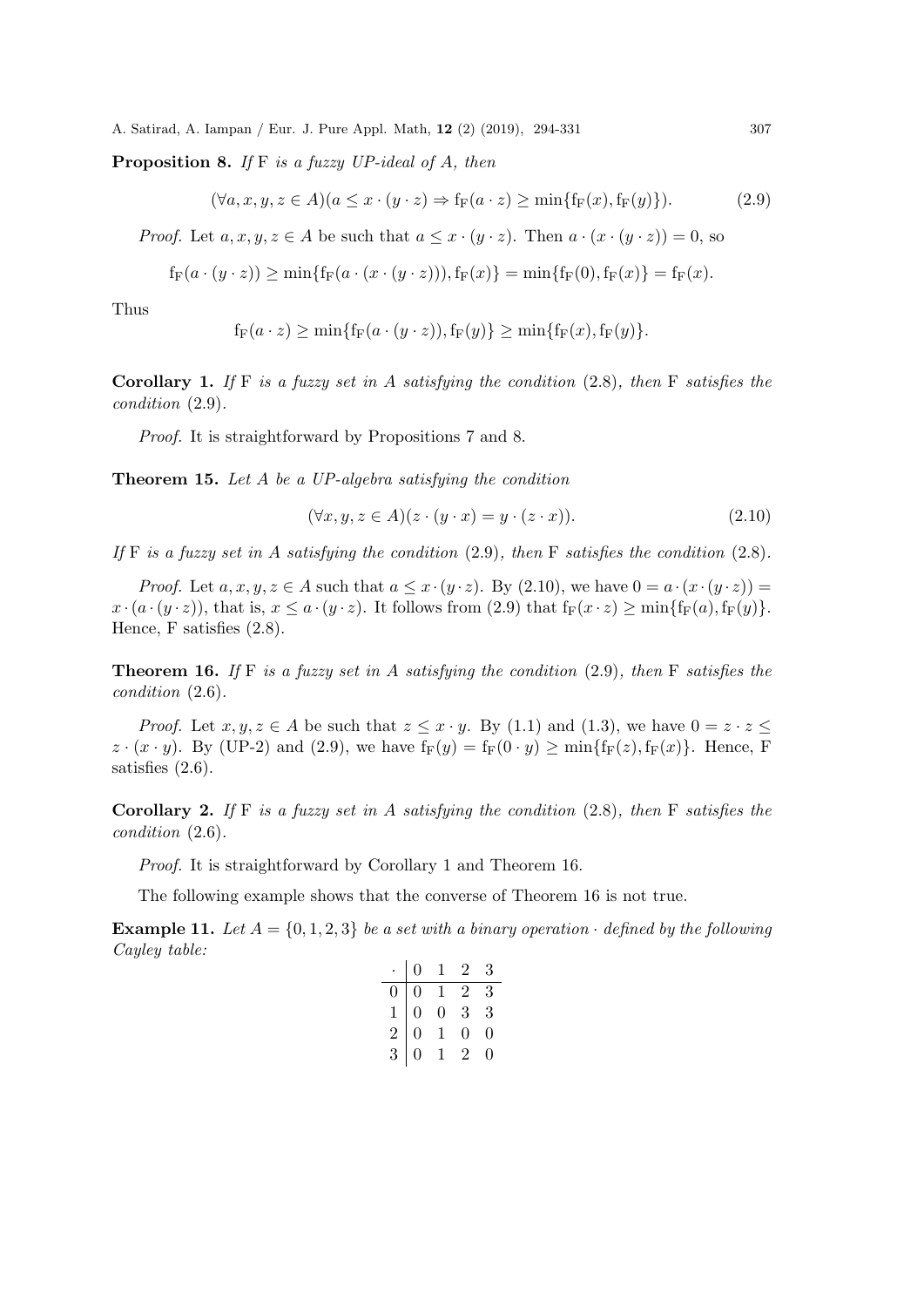Then  $A = (A, \cdot, 0)$  is a UP-algebra. We define a membership function f<sub>F</sub> as follows:

$$
f_F(0) = 1, f_F(1) = 0.9, f_F(2) = 0.1, and f_F(3) = 0.1.
$$

Then F satisfies the condition  $(2.6)$  but it does not satisfy the condition  $(2.9)$ . Indeed,  $3 \leq 1 \cdot (1 \cdot 2)$  but  $f_F(3 \cdot 2) = f_F(2) = 0.1 \not\geq 0.9 = f_F(1) = \min\{f_F(1), f_F(1)\}.$ 

The following example shows that fuzzy set in a UP-algebra which satisfies the condition (2.8) is not constant.

**Example 12.** Let  $A = \{0, 1, 2, 3\}$  be a set with a binary operation  $\cdot$  defined by the following Cayley table:

|                                             | $\overline{0}$ | $\mathbf{1}$   | $\overline{2}$ | 3 |
|---------------------------------------------|----------------|----------------|----------------|---|
| $\overline{0}$                              | $\overline{0}$ | 1              | $\overline{2}$ | 3 |
|                                             | $\overline{0}$ | $\overline{0}$ | $\overline{2}$ | 3 |
|                                             | $\overline{0}$ | 1              | 0              | 3 |
| $\begin{bmatrix} 1 \\ 2 \\ 3 \end{bmatrix}$ | $\overline{0}$ | 1              | 2              | 0 |

Then  $A = (A, \cdot, 0)$  is a UP-algebra. We define a membership function  $f_F$  as follows:

$$
f_F(0) = 0.7
$$
,  $f_F(1) = 0.5$ ,  $f_F(2) = 0.4$ , and  $f_F(3) = 0.4$ .

Then F satisfies the condition (2.8) but it is not constant.

**Theorem 17.** If  $F$  is a fuzzy UP-filter of A satisfying the condition

$$
(\forall x, y, z \in A)(f_F(y \cdot (x \cdot z)) = f_F(x \cdot (y \cdot z))), \qquad (2.11)
$$

then  $F$  is a fuzzy UP-ideal of  $A$ .

*Proof.* Let  $x, y, z \in A$ . By  $(2.11)$ , we have

$$
f_F(x \cdot z) \ge \min\{f_F(y \cdot (x \cdot z)), f_F(y)\} = \min\{f_F(x \cdot (y \cdot z)), f_F(y)\}.
$$

Hence, F is a fuzzy UP-ideal of A.

**Proposition 9.** A fuzzy set  $F$  in A satisfies the condition

$$
(\forall a, x, y, z \in A)(a \le (z \cdot y) \cdot (z \cdot x) \Rightarrow f_F(x) \ge \min\{f_F(a), f_F(y)\})
$$
\n(2.12)

if and only if  $F$  is a fuzzy strongly UP-ideal of A.

*Proof.* Let  $x \in A$ . By (UP-3), we have  $x \le 0 = x \cdot 0 = (0 \cdot x) \cdot (0 \cdot 0)$ . By (2.12), we have  $f_F(0) \ge \min\{f_F(x), f_F(x)\} = f_F(x)$ . Let  $x, y, z \in A$ . By (1.1), we have  $(z \cdot y) \cdot (z \cdot x) \le$  $(z \cdot y) \cdot (z \cdot x)$ . By (2.12), we have  $f_F(x) \ge \min\{f_F((z \cdot y) \cdot (z \cdot x)), f_F(y)\}\)$ . Hence, F is a fuzzy strongly UP-ideal of A.

The converse is obvious because F is constant.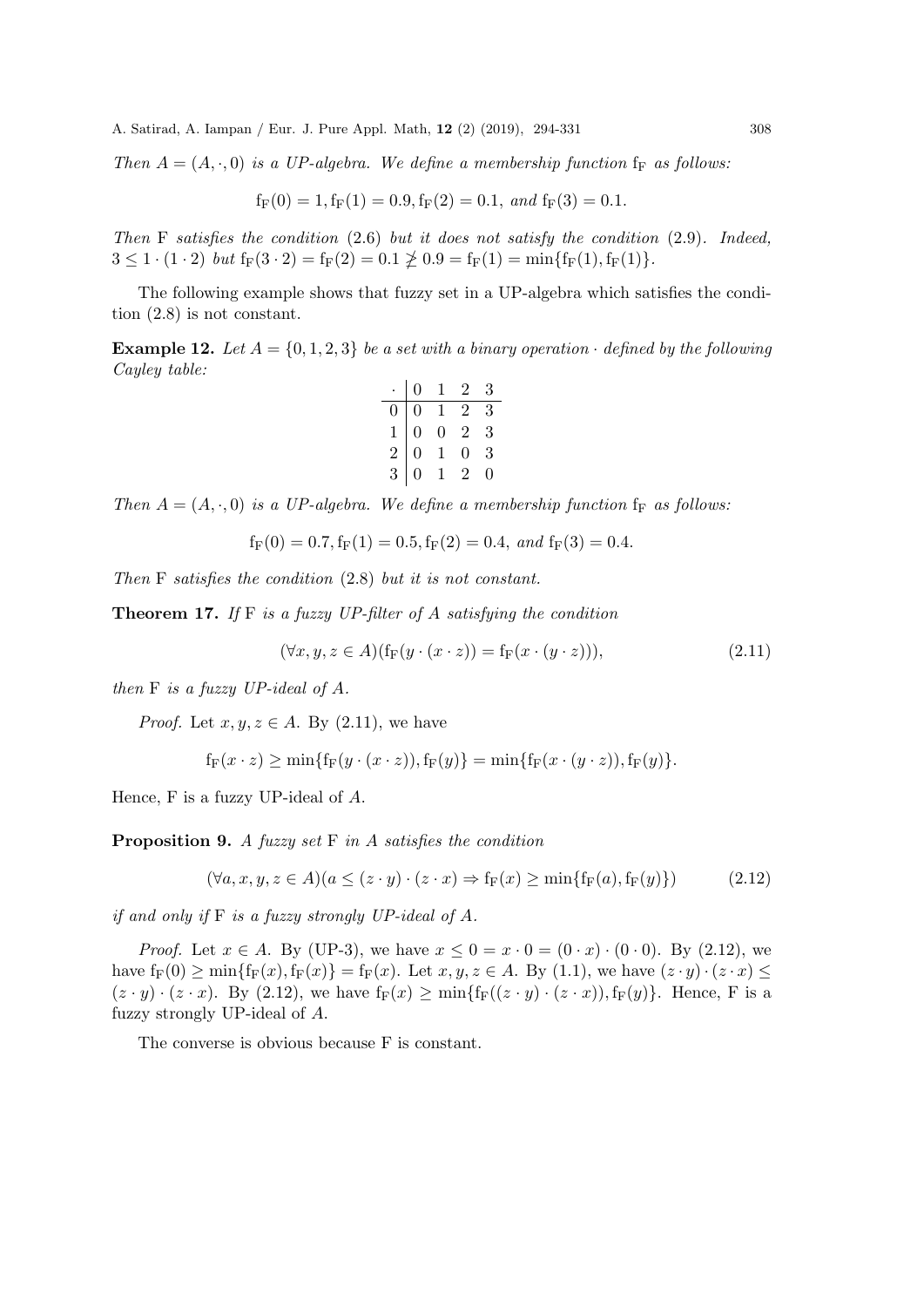**Theorem 18.** If  $F$  is a fuzzy set in A satisfying the condition

$$
(\forall x, y, z \in A)(z \le x \cdot y \Rightarrow f_F(z) \ge \min\{f_F(x), f_F(y)\}),\tag{2.13}
$$

then F satisfies the condition (2.3).

*Proof.* Let  $x, y, z \in A$  be such that  $z \leq x$ . By (1.4), we have  $x \cdot y \leq z \cdot y$ . By (2.13), we have  $f_F(x \cdot y) \ge \min\{f_F(z), f_F(y)\}\$ . Hence, F satisfies (2.3).

**Proposition 10.** A fuzzy set F in A satisfies the condition (2.13) if and only if F is a fuzzy strongly UP-ideal of A.

*Proof.* Let  $x \in A$ . By (UP-3), we have  $x \leq 0 = 0 \cdot 0$ . By (2.13), we have  $f_F(x) \geq$  $\min\{f_F(0), f_F(0)\} = f_F(0)$ . By Theorem 18 and Proposition 3, we have  $f_F(0) \ge f_F(x)$ . Thus  $f_F(x) = f_F(0)$  for all  $x \in A$ , so F is constant. Hence, F a fuzzy strongly UP-ideal of A.

The converse is obvious because F is constant.

**Theorem 19.** If  $F$  is a fuzzy set in A satisfying the condition

$$
(\forall x, y, z \in A)(z \le x \cdot y \Rightarrow f_F(z) \ge f_F(y)), \tag{2.14}
$$

then F satisfies the condition (2.3).

*Proof.* Let  $x, y, z \in A$  be such that  $z \leq x$ . By (1.4), we have  $x \cdot y \leq z \cdot y$ . It follows from (2.14) that  $f_F(x \cdot y) \geq f_F(y) \geq \min\{f_F(z), f_F(y)\}\.$  Hence, F satisfies (2.3).

**Proposition 11.** A fuzzy set F in A satisfies the condition (2.14) if and only if F is a fuzzy strongly UP-ideal of A.

*Proof.* Let  $x \in A$ . By (UP-3), we have  $x \leq 0 = 0 \cdot 0$ . By (2.14), we have  $f_F(x) \geq f_F(0)$ . By Theorem 19 and Proposition 3, we have  $f_F(0) \geq f_F(x)$ . Thus  $f_F(x) = f_F(0)$  for all  $x \in A$ , so F is constant. Hence, F is a fuzzy strongly UP-ideal of A.

The converse is obvious because F is constant.

We have provided various important properties of fuzzy sets in various types in UPalgebras which will be used in the next section. We get the diagram of the properties of fuzzy sets in UP-algebras as shown in Figure 2.

#### 3. Fuzzy Soft Sets over Fully UP-Semigroups

From now on, we shall let A be an f-UP-semigroup  $A = (A, \cdot, \cdot, 0)$  and P be a set of parameters. Let  $\mathcal{F}(A)$  denotes the set of all fuzzy sets in A. A subset E of P is called a set of statistics.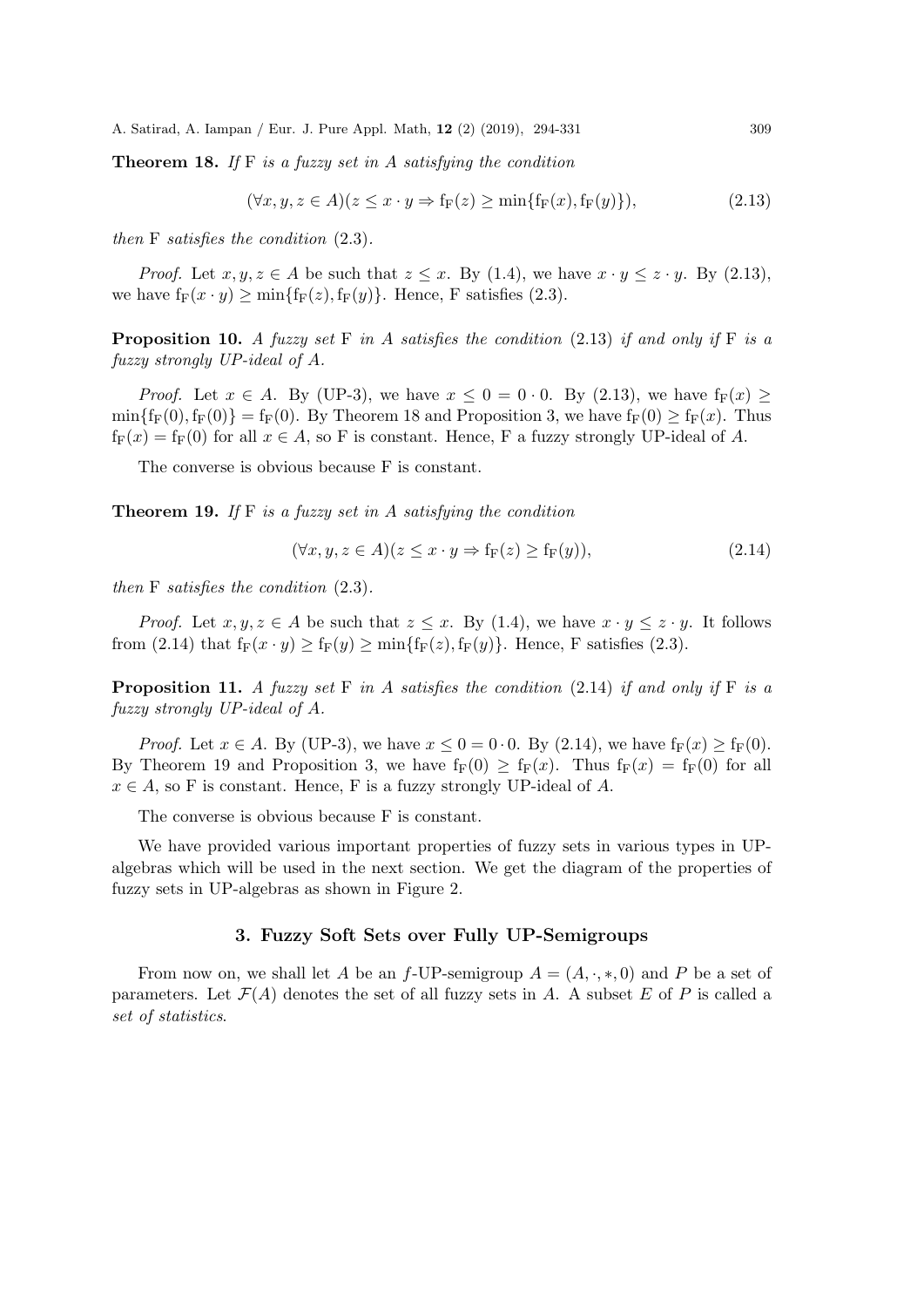

Figure 2: Properties of fuzzy sets in UP-algebras

**Definition 15.** Let  $E \subseteq P$ . A pair  $(\widetilde{F}, E)$  is called a fuzzy soft set over A if  $\widetilde{F}$  is a mapping given by  $\widetilde{F}: E \to \mathcal{F}(A)$ , that is, a fuzzy soft set is a statistic family of fuzzy sets in A. In general, for every  $e \in E$ ,  $F[e] := \{(x, f_{\widetilde{F}[e]}(x)) \mid x \in A\}$  is a fuzzy set in A and it is called a fuzzy value set of statistic e.

**Definition 16.** Let  $(\widetilde{F}, E_1)$  and  $(\widetilde{G}, E_2)$  be two fuzzy soft sets over a common universe U. The union [17] of  $(\widetilde{F}, E_1)$  and  $(\widetilde{G}, E_2)$  is defined to be the fuzzy soft set  $(\widetilde{F}, E_1) \cup (\widetilde{G}, E_2)$  $(H, E)$  satisfying the following conditions:

$$
(i) E = E_1 \cup E_2 \text{ and}
$$

(*ii*) for all  $e \in E$ ,

$$
\widetilde{H}[e] = \begin{cases}\n\widetilde{F}[e] & \text{if } e \in E_1 \setminus E_2 \\
\widetilde{G}[e] & \text{if } e \in E_2 \setminus E_1 \\
\widetilde{F}[e] \cup \widetilde{G}[e] & \text{if } e \in E_1 \cap E_2.\n\end{cases}
$$

The restricted union [20] of  $(\widetilde{F}, E_1)$  and  $(\widetilde{G}, E_2)$  is defined to be the fuzzy soft set  $(\widetilde{F}, E_1) \cup$  $(\widetilde{G}, E_2) = (\widetilde{H}, E)$  satisfying the following conditions:

- (i)  $E = E_1 \cap E_2 \neq \emptyset$  and
- (ii)  $\widetilde{H}[e] = \widetilde{F}[e] \cup \widetilde{G}[e]$  for all  $e \in E$ .

**Definition 17.** [20] Let  $(\widetilde{F}, E_1)$  and  $(\widetilde{G}, E_2)$  be two fuzzy soft sets over a common universe U. The extended intersection of  $(\widetilde{F}, E_1)$  and  $(\widetilde{G}, E_2)$  is defined to be the fuzzy soft set  $(\widetilde{F}, E_1) \cap (\widetilde{G}, E_2) = (\widetilde{H}, E)$  satisfying the following conditions:

(i)  $E = E_1 \cup E_2$  and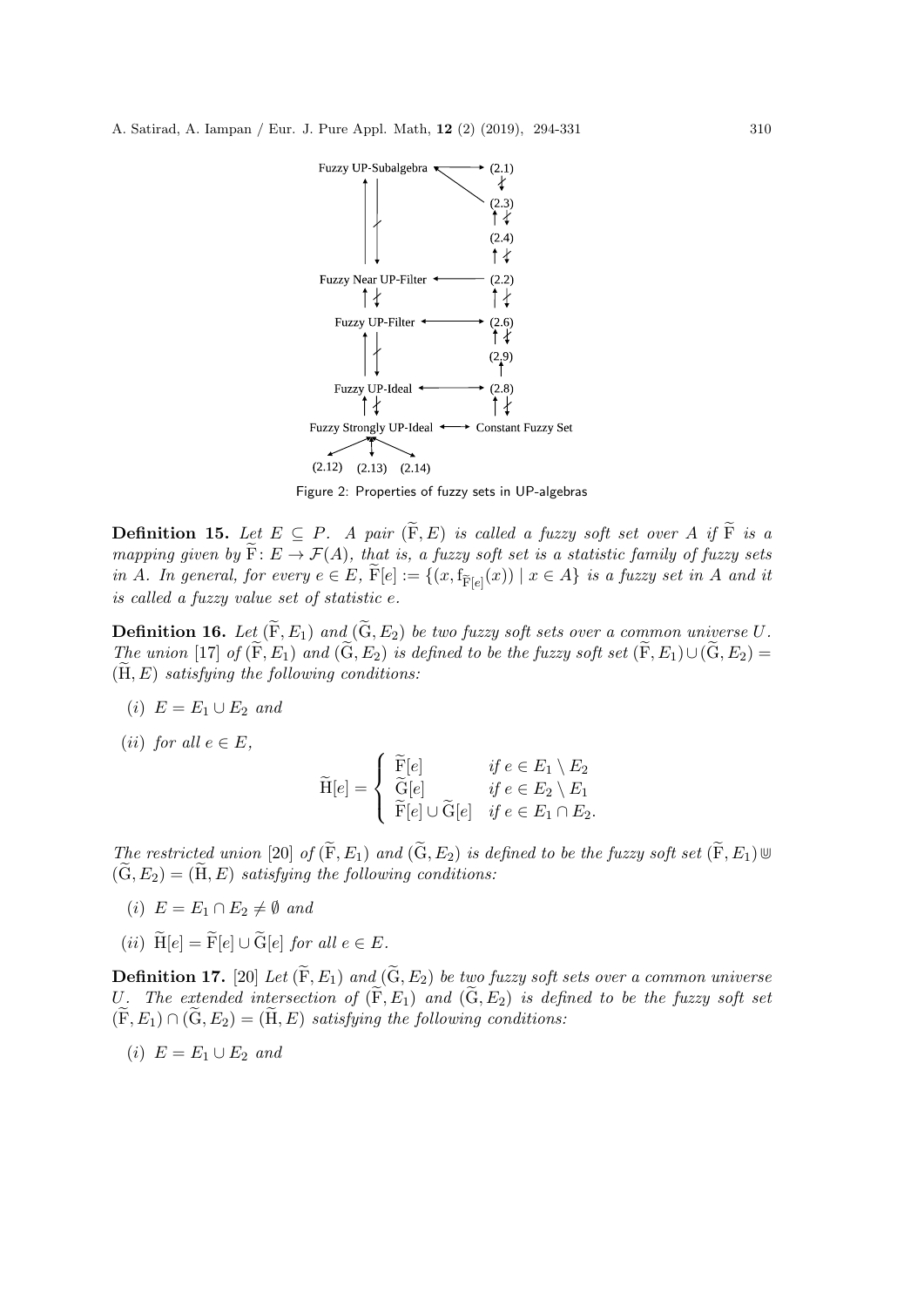(*ii*) for all  $e \in E$ .

$$
\widetilde{H}[e] = \begin{cases}\n\widetilde{F}[e] & \text{if } e \in E_1 \setminus E_2 \\
\widetilde{G}[e] & \text{if } e \in E_2 \setminus E_1 \\
\widetilde{F}[e] \cap \widetilde{G}[e] & \text{if } e \in E_1 \cap E_2.\n\end{cases}
$$

The intersection [1] of  $(\widetilde{F}, E_1)$  and  $(\widetilde{G}, E_2)$  is defined to be the fuzzy soft set  $(\widetilde{F}, E_1)$   $\cap$  $(\widetilde{G}, E_2) = (\widetilde{H}, E)$  satisfying the following conditions:

- (i)  $E = E_1 \cap E_2 \neq \emptyset$  and
- (ii)  $\widetilde{H}[e] = \widetilde{F}[e] \cap \widetilde{G}[e]$  for all  $e \in E$ .

### 3.1. Fuzzy Soft UPs-Subalgebras

**Definition 18.** A fuzzy soft set  $(\widetilde{F}, E)$  over A is called a fuzzy soft  $UP_s$ -subalgebra based on  $e \in E$  (we shortly call an e-fuzzy soft UP<sub>s</sub>-subalgebra) of A if a fuzzy set  $\overline{F}[e]$  in A is a fuzzy  $UP_s$ -subalgebra of A. If  $(F, E)$  is an e-fuzzy soft  $UP_s$ -subalgebra of A for all  $e \in E$ , we say that  $(\widetilde{F}, E)$  is a fuzzy soft UP<sub>s</sub>-subalgebra of A.

In the next theorem, we give necessary condition for fuzzy soft  $UP_s$ -subalgebras of f-UP-semigroups.

**Theorem 20.** If  $(\widetilde{F}, E)$  is a fuzzy soft set over A such that for all  $e \in E$ , a fuzzy set  $\widetilde{F}[e]$ in A satisfies the conditions (2.3) and (1.14), then  $(F, E)$  is a fuzzy soft UP<sub>s</sub>-subalgebra of A.

Proof. It is straightforward by Proposition 3 and Lemma 1 (1).

The proof of the following theorem can be verified easily.

**Theorem 21.** If  $(\widetilde{F}, E)$  is a fuzzy soft  $UP_s$ -subalgebra of A and  $\emptyset \neq E^* \subseteq E$ , then  $(\widetilde{F}|_{E^*}, E^*)$  is a fuzzy soft UP<sub>s</sub>-subalgebra of A.

The following example shows that there exists a nonempty subset  $E^*$  of E such that  $(\widetilde{F}|_{E^*}, E^*)$  is a fuzzy soft UP<sub>s</sub>-subalgebra of A, but  $(\widetilde{F}, E)$  is not a fuzzy soft UP<sub>s</sub>-subalgebra of A.

Example 13. Let A be the set of four series of the iPhone, that is,

$$
A = \{5, 6, 7, X\}.
$$

Define two binary operations  $\cdot$  and  $*$  on A as the following Cayley tables:

| $\cdot$   X 7 6 5               |  |  |  | $*$ $X$ 7 6 5                   |  |
|---------------------------------|--|--|--|---------------------------------|--|
| $X \mid X$ 7 6 5                |  |  |  | $X \perp X \perp X \perp X$     |  |
| $7 \mid X \times X = 6 \mid 5$  |  |  |  | $7$   X X X X                   |  |
| $6 \mid X \mid 7 \mid X \mid 5$ |  |  |  | $6 \mid X \times X \times 7$    |  |
| $5 \mid X \mid 7 \mid 6 \mid X$ |  |  |  | $5 \mid X \mid X \mid 7 \mid X$ |  |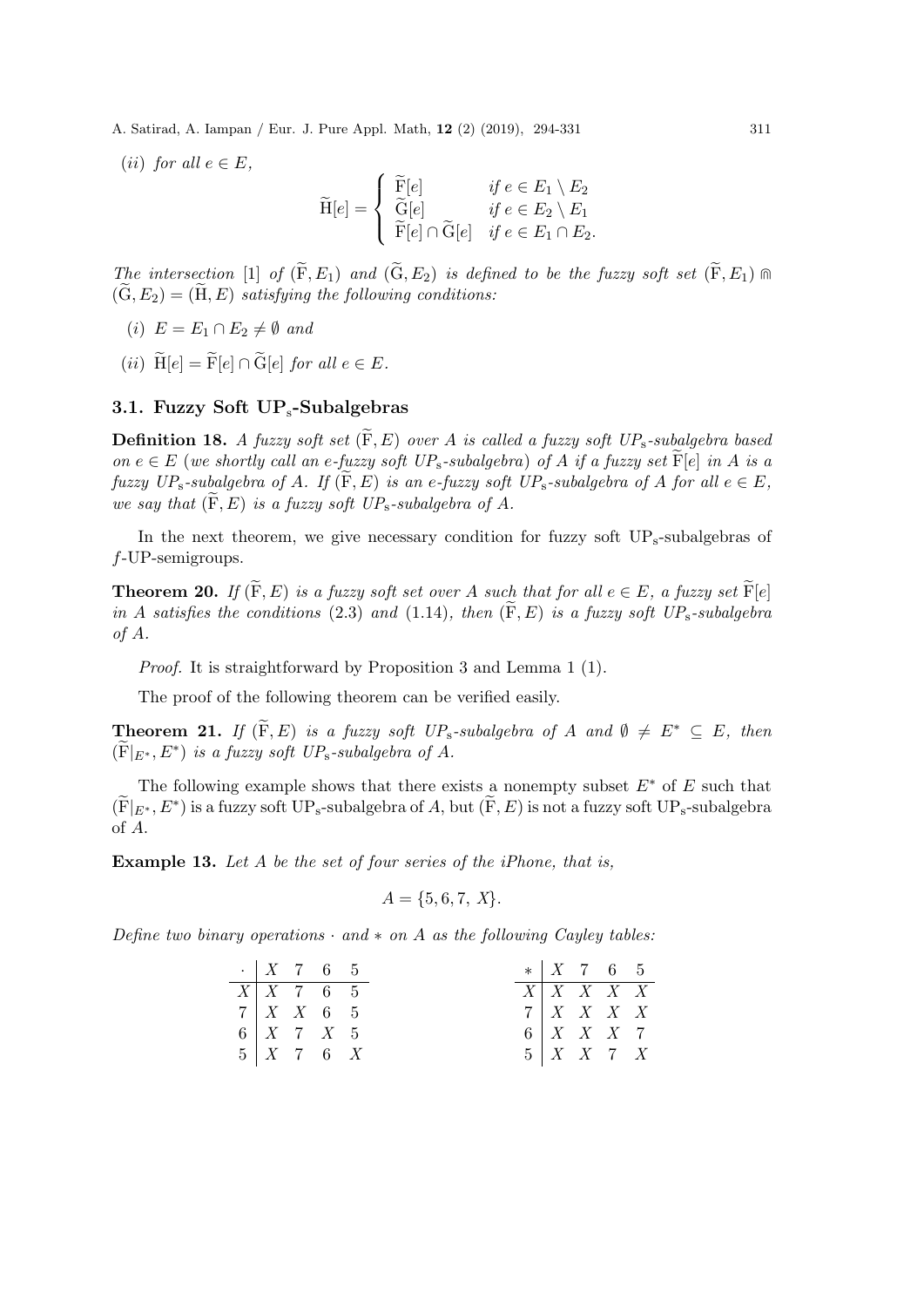Then  $A = (A, \cdot, \cdot, X)$  is an f-UP-semigroup. Let  $(\widetilde{F}, E)$  be a fuzzy soft set over A where  $E := \{price, \; beauty, \; specifications, \; stability\}$ 

with  $\widetilde{F}[price], \widetilde{F}[beauty], \widetilde{F}[specifications],$  and  $\widetilde{F}[stability]$  are fuzzy sets in A defined as follows:

| $\widetilde{\text{F}}$ | $\boldsymbol{X}$ |                         | 6.              | 5   |
|------------------------|------------------|-------------------------|-----------------|-----|
| price                  |                  | $0.8$ $0.3$ $0.7$ $0.1$ |                 |     |
| beauty                 |                  | $0.5$ $0.3$ $0.2$ $0.4$ |                 |     |
| specifications         |                  | $0.9$ 0.8 0.5 0.6       |                 |     |
| stability              | $\mathbf{L}$     |                         | $0.4 \quad 0.7$ | 0.6 |

Then  $\widetilde{\mathrm{F}}$  [stability] is not a fuzzy  $UP_s$ -subalgebra of A. Indeed,

 $f_{\widetilde{F}[stability]}(5 * 6) = f_{\widetilde{F}[stability]}(7) = 0.4 \ngeq 0.6 = \min\{0.6, 0.7\} =$  $\min\{f_{\widetilde{\mathrm{F}}[stability]}(5),f_{\widetilde{\mathrm{F}}[stability]}(6)\}.$ 

Hence,  $(\widetilde{F}, E)$  is not a fuzzy soft UP<sub>s</sub>-subalgebra of A. We take

 $E^* := \{price, \; beauty, \; specifications\}.$ 

Thus  $(\widetilde{F}|_{E^*}, E^*)$  is a fuzzy soft  $UP_s$ -subalgebra of A.

**Theorem 22.** The extended intersection of two fuzzy soft  $UP_s$ -subalgebras of A is also a fuzzy soft  $UP_s$ -subalgebra. Moreover, the intersection of two fuzzy soft  $UP_s$ -subalgebras of A is also a fuzzy soft  $UP_s$ -subalgebra.

*Proof.* Let  $(\widetilde{F}, E_1)$  and  $(\widetilde{G}, E_2)$  be two fuzzy soft UP<sub>s</sub>-subalgebras of A. Assume that  $(\widetilde{F}, E_1) \cap (\widetilde{G}, E_2) = (\widetilde{H}, E)$  with  $E = E_1 \cup E_2$ . Let  $e \in E$ .

Case 1:  $e \in E_1 \setminus E_2$  (resp.,  $e \in E_2 \setminus E_1$ ). Then  $\widetilde{H}[e] = \widetilde{F}[e]$  (resp.,  $\widetilde{H}[e] = \widetilde{G}[e]$ ) is a fuzzy soft  $UP_s$ -subalgebra of A.

Case 2:  $e \in E_1 \cap E_2$ . By Theorem 5, we have  $\widetilde{H}[e] = \widetilde{F}[e] \cap \widetilde{G}[e]$  is a fuzzy soft UPs-subalgebra.

Thus  $(H, E)$  is an e-fuzzy soft UP<sub>s</sub>-subalgebra of A for all  $e \in E$ . Hence,  $(H, E)$  is a fuzzy soft  $UP_s$ -subalgebra of A.

**Theorem 23.** The union of two fuzzy soft  $UP_s$ -subalgebras of A is also a fuzzy soft  $UP_s$ subalgebra if sets of statistics of two fuzzy soft  $UP_s$ -subalgebras are disjoint.

*Proof.* Let  $(\widetilde{F}, E_1)$  and  $(\widetilde{G}, E_2)$  be two fuzzy soft UP<sub>s</sub>-subalgebras of A such that  $E_1 \cap E_2 = \emptyset$ . Assume that  $(\tilde{F}, E_1) \cup (\tilde{G}, E_2) = (\tilde{H}, E)$  with  $E = E_1 \cup E_2$ . Let  $e \in E$ . Since  $E_1 \cap E_2 = \emptyset$ , we have  $e \in E_1 \setminus E_2$  or  $e \in E_2 \setminus E_1$ .

Case 1:  $e \in E_1 \setminus E_2$ . Then  $H[e] = F[e]$  is a fuzzy soft UP<sub>s</sub>-subalgebra of A.

Case 2:  $e \in E_2 \setminus E_1$ . Then  $H[e] = G[e]$  is a fuzzy soft UP<sub>s</sub>-subalgebra of A.

Thus  $(H, E)$  is an e-fuzzy soft UP<sub>s</sub>-subalgebra of A for all  $e \in E$ . Hence,  $(H, E)$  is a fuzzy soft UP<sub>s</sub>-subalgebra of  $A$ .

The following example shows that Theorem 23 is not valid if sets of statistics of two fuzzy soft UPs-subalgebras are not disjoint.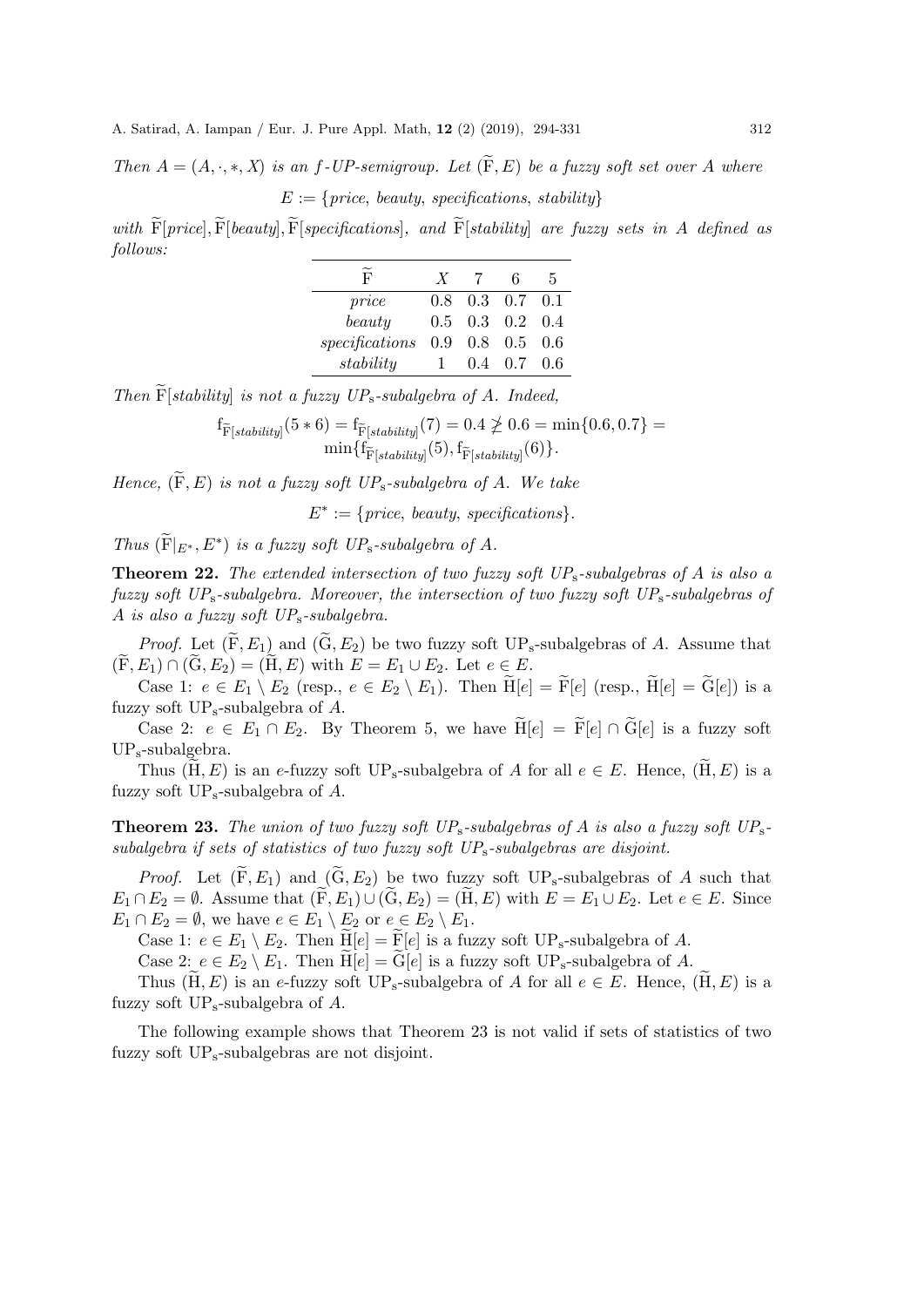**Example 14.** By Cayley tables in Example 13, we know that  $A = (A, \cdot, \cdot, X)$  is an f-UPsemigroup. Let  $(\tilde{G}_1, E_1)$  and  $(\tilde{G}_2, E_2)$  be two fuzzy soft sets over A where

 $E_1 := \{price, \; beauty, \; specifications\}$  and  $E_2 := \{price, \; stability\}$ 

with  $\widetilde{G}_1[pricel, \widetilde{G}_1[beautyl, \widetilde{G}_1[specifications], \widetilde{G}_2[pricel, and \widetilde{G}_2[stability] are fuzzy sets in A]$ defined as follows:

| $\rm G_1$                        |                      | $X$ 7 6 5         |  |
|----------------------------------|----------------------|-------------------|--|
| price                            |                      | $0.9$ 0.7 0.9 0.2 |  |
|                                  | beauty 1 0.8 0.3 0.2 |                   |  |
| $specifications$ 0.6 0.5 0.3 0.4 |                      |                   |  |

Then  $(\widetilde{G}_1, E_1)$  and  $(\widetilde{G}_2, E_2)$  are two fuzzy soft UP<sub>s</sub>-subalgebras of A. Since price  $\in E_1 \cap E_2$ , we have

$$
(f_{\tilde{G}_1[pricel] \cup \tilde{G}_2[pricel}) (6 * 5) = (f_{\tilde{G}_1[pricel] \cup \tilde{G}_2[pricel}) (7)
$$
  
= 0.7  

$$
\geq 0.8
$$
  
= min{0.9, 0.8}  
= min{ (f\_{\tilde{G}\_1[pricel] \cup \tilde{G}\_2[pricel}) (6), (f\_{\tilde{G}\_1[pricel] \cup \tilde{G}\_2[pricel}) (5) }

Thus  $\widetilde{G}_1[price] \cup \widetilde{G}_2[price]$  is not a fuzzy  $UP_s$ -subalgebra of A, that is,  $(\widetilde{G}_1, E_1) \cup (\widetilde{G}_2, E_2)$ is not a price-fuzzy soft UP<sub>s</sub>-subalgebra of A. Hence,  $(\widetilde{G}_1, E_1) \cup (\widetilde{G}_2, E_2)$  is not a fuzzy soft UP<sub>s</sub>-subalgebra of A. Moreover,  $(\tilde{G}_1, E_1) \cup (\tilde{G}_2, E_2)$  is not a fuzzy soft UP<sub>s</sub>-subalgebra of A.

#### 3.2. Fuzzy Soft  $UP_i$ -Subalgebras

**Definition 19.** A fuzzy soft set  $(\widetilde{F}, E)$  over A is called a fuzzy soft UP<sub>i</sub>-subalgebra based on  $e \in E$  (we shortly call an e-fuzzy soft UP<sub>i</sub>-subalgebra) of A if a fuzzy set  $\overline{F}[e]$  in A is a fuzzy UP<sub>i</sub>-subalgebra of A. If  $(\widetilde{F}, E)$  is an e-fuzzy soft UP<sub>i</sub>-subalgebra of A for all  $e \in E$ , we say that  $(F, E)$  is a fuzzy soft UP<sub>i</sub>-subalgebra of A.

In the next theorem, we give necessary condition for fuzzy soft  $UP_i$ -subalgebras of f-UP-semigroups.

**Theorem 24.** If  $(\widetilde{F}, E)$  is a fuzzy soft set over A such that for all  $e \in E$ , a fuzzy set  $\widetilde{F}[e]$ in A satisfies the conditions (2.3) and (1.15), then  $(F, E)$  is a fuzzy soft UP<sub>i</sub>-subalgebra of A.

Proof. It is straightforward by Proposition 3 and Lemma 1 (2).

From Figure 1, we have the following theorem.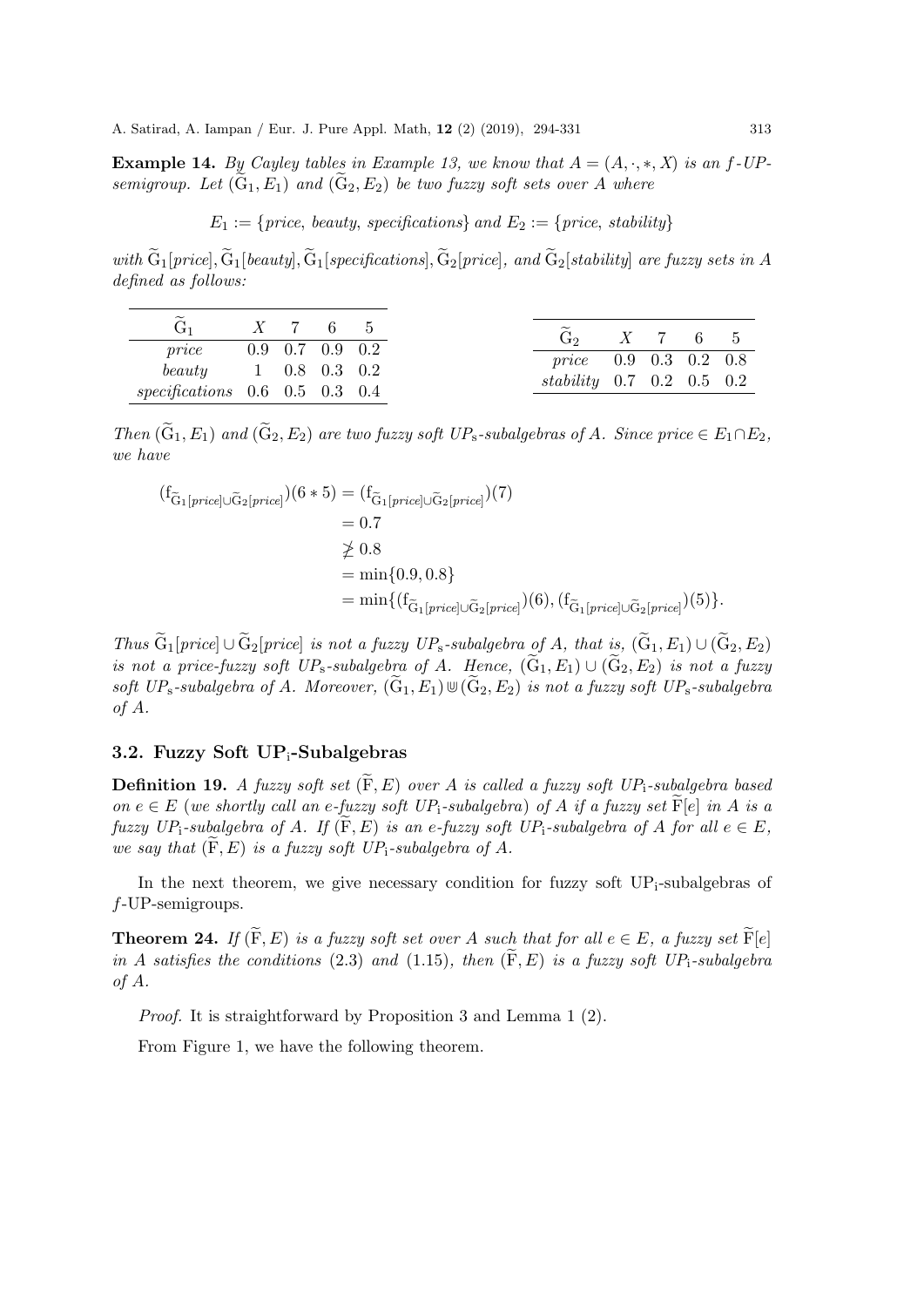**Theorem 25.** Every e-fuzzy soft UP<sub>i</sub>-subalgebra of A is an e-fuzzy soft UP<sub>s</sub>-subalgebra. Moreover, every fuzzy soft  $UP_i$ -subalgebra of A is a fuzzy soft  $UP_s$ -subalgebra.

The following example shows that the converse of Theorem 25 is not true.

**Example 15.** In Example 13, we know that  $(\widetilde{F}, E)$  is a price-fuzzy soft  $UP_s$ -subalgebra of A but  $\tilde{\mathrm{F}}[price]$  is not a fuzzy  $UP_i$ -subalgebra of A. Indeed,

$$
f_{\widetilde{F}[price]}(6*5) = f_{\widetilde{F}[price]}(7) = 0.3 \ngeq 0.7 = \max\{0.7, 0.1\} = \max\{f_{\widetilde{F}[price]}(6), f_{\widetilde{F}[price]}(5)\}.
$$

Hence,  $(\widetilde{F}, E)$  is not a price-fuzzy soft UP<sub>i</sub>-subalgebra of A.

The proof of the following theorem can be verified easily.

**Theorem 26.** If  $(F, E)$  is a fuzzy soft UP<sub>i</sub>-subalgebra of A and  $\emptyset \neq E^* \subseteq E$ , then  $(\widetilde{F}|_{E^*}, E^*)$  is a fuzzy soft UP<sub>i</sub>-subalgebra of A.

The following two theorems can be deduced in the same way as Theorems 22 and 23.

**Theorem 27.** The extended intersection of two fuzzy soft  $UP_1$ -subalgebras of A is also a fuzzy soft UP<sub>i</sub>-subalgebra. Moreover, the intersection of two fuzzy soft UP<sub>i</sub>-subalgebras of A is also a fuzzy soft  $UP_i$ -subalgebra.

**Theorem 28.** The union of two fuzzy soft  $UP_1$ -subalgebras of A is also a fuzzy soft  $UP_1$ subalgebra if sets of statistics of two fuzzy soft  $UP_i$ -subalgebras are disjoint.

The following example shows that Theorem 28 is not valid if sets of statistics of two fuzzy soft  $UP_i$ -subalgebras are not disjoint.

Example 16. Let A be the set of four types of a music, that is,

 $A = \{pop, rock, classic, disco\}.$ 

Define two binary operations  $\cdot$  and  $*$  on A as the following Cayley tables:

| <b>All Control</b>         |  | pop rock disco classic                                    | $\ast$                            |             |     | pop rock disco classic |
|----------------------------|--|-----------------------------------------------------------|-----------------------------------|-------------|-----|------------------------|
| pop                        |  | $\Box$ pop rock disco classic                             | pop                               | $pop$ $pop$ | pop | pop                    |
| rock                       |  | $\begin{vmatrix} pop & pop & disco & disco \end{vmatrix}$ | $rock \mid pop \quad pop$         |             | pop | pop                    |
|                            |  | $disco$   pop rock pop disco                              | $disco$   $pop$   $pop$           |             | pop | pop                    |
| classic   pop rock pop pop |  |                                                           | classic   pop pop pop pop pop pop |             |     |                        |

Then  $A = (A, \cdot, *, pop)$  is an f-UP-semigroup. Let  $(\widetilde{G}_1, E_1)$  and  $(\widetilde{G}_2, E_2)$  be two fuzzy soft sets over A where

 $E_1 := \{sorrow, \, modernity\}$  and  $E_2 := \{modernity, \, enjoyment\}$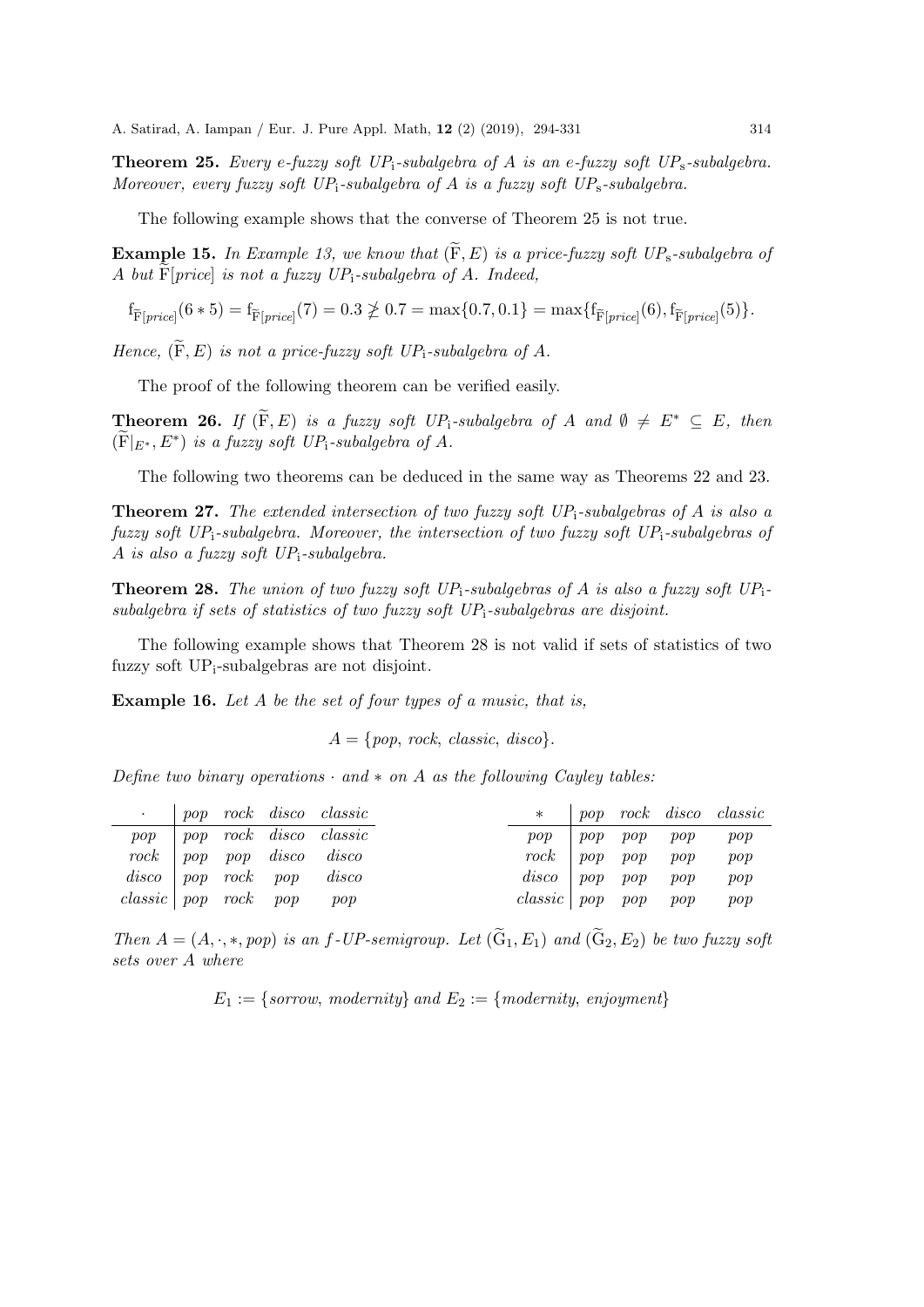with  $\widetilde{G}_1$ [sorrow],  $\widetilde{G}_1$ [modernity],  $\widetilde{G}_2$ [modernity], and  $\widetilde{G}_2$ [enjoyment] are fuzzy sets in A defined as follows:

| $\sim$<br>G <sub>1</sub>          |  | pop rock disco classic | $\sim$<br>$G_2$         |  | pop rock disco classic |
|-----------------------------------|--|------------------------|-------------------------|--|------------------------|
| sorrow $0.7 \t 0.7 \t 0.5 \t 0.5$ |  |                        | $modernity$ 0.8 0.3 0.4 |  | 0.5                    |
| $modernity$ 0.9 0.8 0.3           |  | 0.3                    | enjoyment $1$ 0.9 0.1   |  | 0.1                    |

Then  $(\widetilde{G}_1, E_1)$  and  $(\widetilde{G}_2, E_2)$  are two fuzzy soft  $UP_1$ -subalgebras of A. Since modernity  $\in$  $E_1 \cap E_2$ , we have

 $(f_{\widetilde{\mathrm{G}}_1[\textit{modernity}]\cup \widetilde{\mathrm{G}}_2[\textit{modernity}]}) (\textit{rock} \cdot \textit{classic})$  $= (f_{\widetilde{\mathrm{G}}_1[\text{modernity}]\cup \widetilde{\mathrm{G}}_2[\text{modernity}]})(disco)$  $= 0.4$  $\not\geq 0.5$  $=$  min $\{0.8, 0.5\}$  $=\min\{(\mathrm{f}_{\widetilde{\mathrm{G}}_1[\text{modernity}]\cup \widetilde{\mathrm{G}}_2[\text{modernity}]})(\text{rock}),(\mathrm{f}_{\widetilde{\mathrm{G}}_1[\text{modernity}]\cup \widetilde{\mathrm{G}}_2[\text{modernity}]})(\text{classic})\}.$ 

Thus  $\widetilde{G}_1$ [modernity]∪ $\widetilde{G}_2$ [modernity] is not a fuzzy UP<sub>i</sub>-subalgebra of A, that is,  $(\widetilde{G}_1, E_1)$ ∪  $(\widetilde{G}_2, E_2)$  is not a modernity-fuzzy soft UP<sub>i</sub>-subalgebra of A. Hence,  $(\widetilde{G}_1, E_1) \cup (\widetilde{G}_2, E_2)$  is not a fuzzy soft UP<sub>i</sub>-subalgebra of A. Moreover,  $(\widetilde{G}_1, E_1) \cup (\widetilde{G}_2, E_2)$  is not a fuzzy soft  $UP_i$ -subalgebra of  $A$ .

### 3.3. Fuzzy Soft Near UPs-Filters

**Definition 20.** A fuzzy soft set  $(\widetilde{F}, E)$  over A is called a fuzzy soft near  $UP_s$ -filter based on  $e \in E$  (we shortly call an e-fuzzy soft near UP<sub>s</sub>-filter) of A if a fuzzy set  $\widetilde{F}[e]$  in A is a fuzzy near UP<sub>s</sub>-filter of A. If  $(F, E)$  is an e-fuzzy soft near UP<sub>s</sub>-filter of A for all  $e \in E$ , we say that  $(F, E)$  is a fuzzy soft near  $UP_s$ -filter of A.

In the next theorem, we give necessary condition for fuzzy soft near  $UP_s$ -filters of f-UP-semigroups.

**Theorem 29.** If  $(\widetilde{F}, E)$  is a fuzzy soft set over A such that for all  $e \in E$ , a fuzzy set  $\widetilde{F}[e]$ in A satisfies the conditions (2.2) and (1.14), then  $(F, E)$  is a fuzzy soft near UP<sub>s</sub>-filter of A.

Proof. It is straightforward by Proposition 5 and Lemma 1 (1).

From Figure 1, we have the following theorem.

**Theorem 30.** Every e-fuzzy soft near  $UP_s$ -filter of A is an e-fuzzy soft  $UP_s$ -subalgebra. Moreover, every fuzzy soft near  $UP_s$ -filter of A is a fuzzy soft  $UP_s$ -subalgebra.

The following example shows that the converse of Theorem 30 is not true.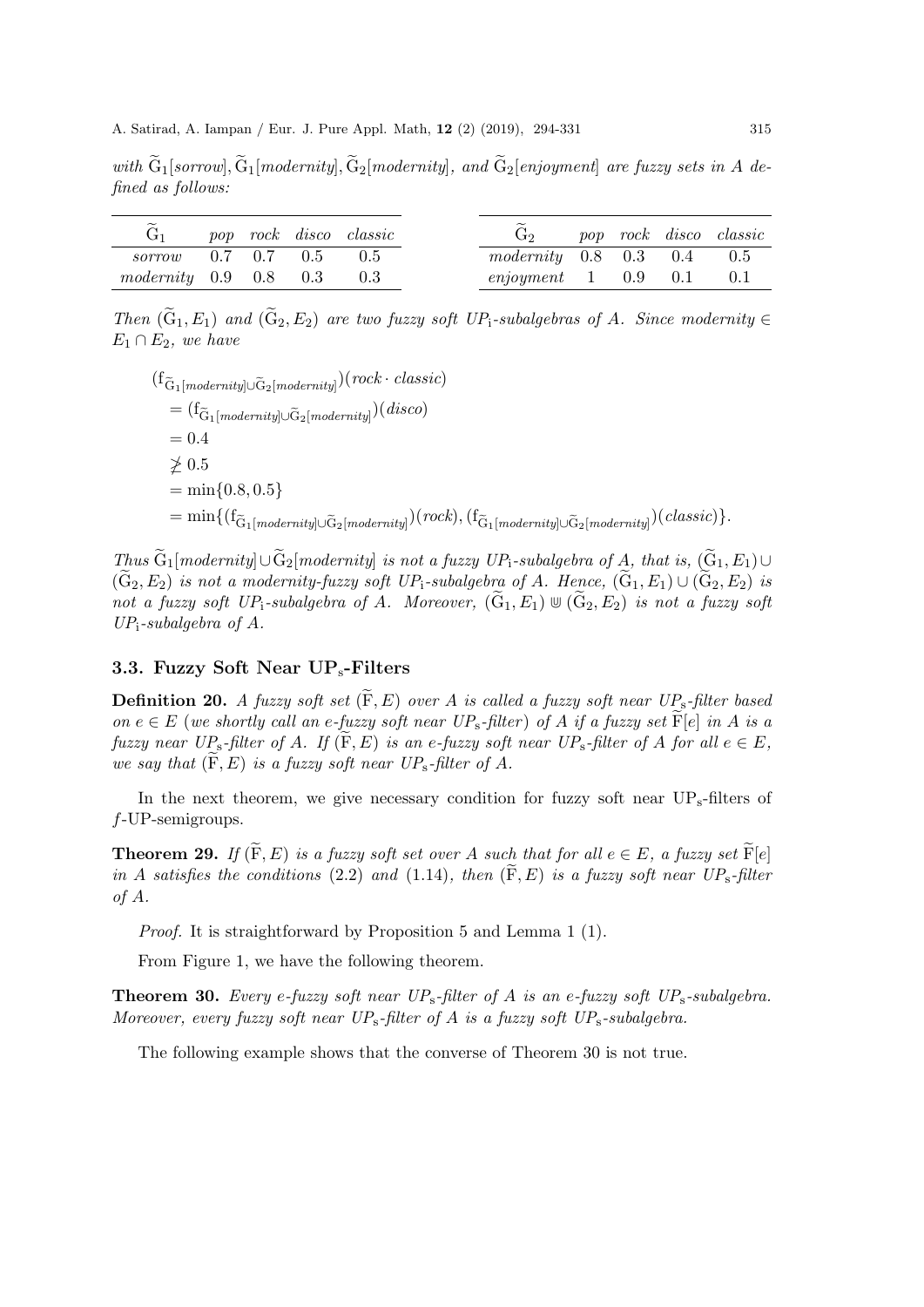Example 17. Let A be a set of four foods, that is,

$$
A = \{apple, banana, meat, rice\}.
$$

Define two binary operations  $\cdot$  and  $*$  on A as the following Cayley tables:

|  | $\cdot$   rice apple banana meat                    |  |  | $\star$   rice apple banana meat                                             |       |
|--|-----------------------------------------------------|--|--|------------------------------------------------------------------------------|-------|
|  | rice rice apple banana meat                         |  |  | rice rice rice rice rice                                                     |       |
|  | $apple \mid rice \quad rice \quad apple \quad meat$ |  |  | apple $ $ rice rice rice                                                     | rice  |
|  | banana rice rice rice meat                          |  |  | $\mathit{banana} \mid \mathit{rice} \quad \mathit{rice} \quad \mathit{rice}$ | rice  |
|  | meat rice apple apple rice                          |  |  | $meat$   rice rice rice                                                      | apple |

Then  $A = (A, \cdot, *,$  rice) is an f-UP-semigroup. Let  $(\widetilde{F}, E)$  be a fuzzy soft set over A where

 $E := \{ \text{pig, monkey, chicken} \}$ 

with  $\widetilde{F}[pi]$ ,  $\widetilde{F}[monkey]$ , and  $\widetilde{F}[chicken]$  are fuzzy sets in A defined as follows:

| $\widetilde{F}$ |              |      | rice apple banana meat |     |
|-----------------|--------------|------|------------------------|-----|
| pi              | $\mathbf{I}$ | 0.8  | 0.9                    | 0.3 |
| monkey          | 0.8          | 0.4  | 0.8                    | 0.3 |
| chicken         | 0.7          | (14) | 0.3                    | 02  |

Then  $(\widetilde{F}, E)$  is a pig-fuzzy soft UP<sub>s</sub>-subalgebra of A. But  $(\widetilde{F}, E)$  is not a pig-fuzzy soft near UPs-filter of A since

$$
f_{\widetilde{F}[pig]}(meat \cdot banana) = f_{\widetilde{F}[pig]}(apple)
$$
  
= 0.8  

$$
\geq 0.9
$$
  
=  $f_{\widetilde{F}[pig]}(banana),$ 

that is,  $\widetilde{\mathrm{F}}[\mathit{pi}]$  is not a fuzzy near  $UP_s$ -filter of A.

In the next theorem, we give necessary condition for fuzzy soft  $UP_s$ -subalgebras as fuzzy soft near  $\text{UP}_s\text{-filters}$  of f-UP-semigroups.

**Theorem 31.** If  $(\widetilde{F}, E)$  is a fuzzy soft  $UP_s$ -subalgebra of A such that for all  $e \in E$ , a fuzzy set  $\widetilde{\mathrm{F}}[e]$  in A satisfies the condition (2.5), then  $(\widetilde{\mathrm{F}}, E)$  is a fuzzy soft near  $UP_s$ -filter of A.

Proof. It is straightforward by Theorem 12.

The proof of the following theorem can be verified easily.

**Theorem 32.** If  $(F, E)$  is a fuzzy soft near  $UP_s$ -filter of A and  $\emptyset \neq E^* \subseteq E$ , then  $(\widetilde{F}|_{E^*}, E^*)$  is a fuzzy soft near UP<sub>s</sub>-filter of A.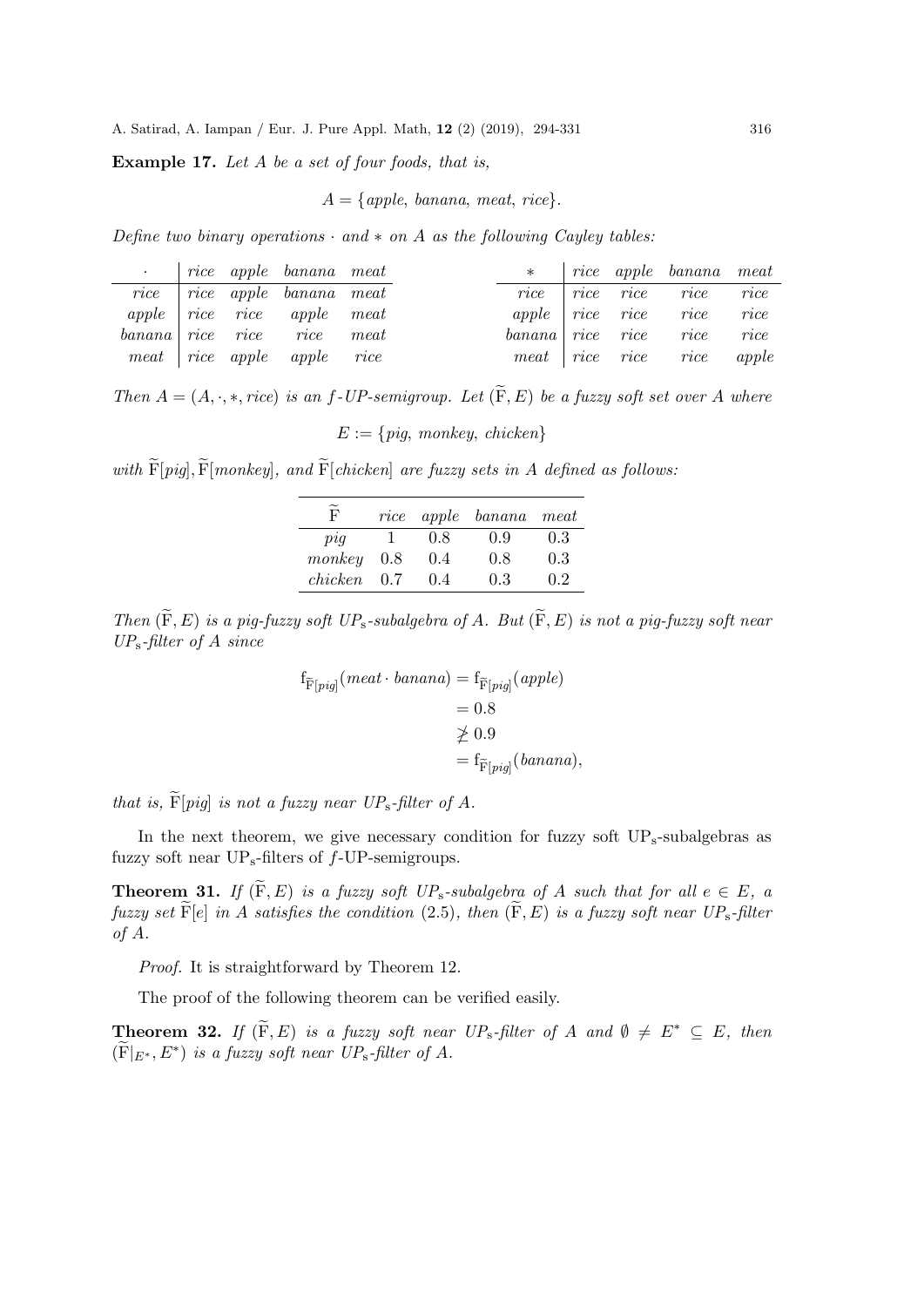The following two theorems can be deduced in the same way as Theorems 22 and 23.

**Theorem 33.** The extended intersection of two fuzzy soft near  $UP_s$ -filters of A is also a fuzzy soft near  $UP_s$ -filter. Moreover, the intersection of two fuzzy soft near  $UP_s$ -filters of A is also a fuzzy soft near  $UP_s$ -filter.

**Theorem 34.** The union of two fuzzy soft near  $UP_s$ -filters of A is also a fuzzy soft near  $UP_s$ -filter if sets of statistics of two fuzzy soft near  $UP_s$ -filters are disjoint.

The following example shows that Theorem 34 is not valid if sets of statistics of two fuzzy soft near UPs-filters are not disjoint.

**Example 18.** In Example 14, we have  $(\tilde{G}_1, E_1)$  and  $(\tilde{G}_2, E_2)$  are two fuzzy soft near  $UP_s$ -filters of A. Since price  $\in E_1 \cap E_2$ , we have

$$
(f_{\widetilde{G}_1[pricel] \cup \widetilde{G}_2[pricel})(6 * 5) = (f_{\widetilde{G}_1[pricel] \cup \widetilde{G}_2[pricel})(7)
$$
  
= 0.7  

$$
\geq 0.8
$$
  
= min{0.9, 0.8}  
= min{ (f\_{\widetilde{G}\_1[pricel] \cup \widetilde{G}\_2[pricel)}(6), (f\_{\widetilde{G}\_1[pricel] \cup \widetilde{G}\_2[pricel)}(5) ).}

Thus  $\widetilde{G}_1[price] \cup \widetilde{G}_2[price]$  is not a fuzzy near  $UP_s$ -filter of A, that is,  $(\widetilde{G}_1, E_1) \cup (\widetilde{G}_2, E_2)$ is not a price-fuzzy soft near  $UP_s$ -filter of A. Hence,  $(\widetilde{G}_1, E_1) \cup (\widetilde{G}_2, E_2)$  is not a fuzzy soft near  $UP_s$ -filter of A. Moreover,  $(\widetilde{G}_1, E_1) \cup (\widetilde{G}_2, E_2)$  is not a fuzzy soft near  $UP_s$ -filter of A.

#### 3.4. Fuzzy Soft Near  $UP_i$ -Filters

**Definition 21.** A fuzzy soft set  $(F, E)$  over A is called a fuzzy soft near UP<sub>i</sub>-filter based on  $e \in E$  (we shortly call an e-fuzzy soft near UP;-filter) of A if a fuzzy set  $\widetilde{F}[e]$  in A is a fuzzy near UP<sub>i</sub>-filter of A. If  $(F, E)$  is an e-fuzzy soft near UP<sub>i</sub>-filter of A for all  $e \in E$ , we say that  $(F, E)$  is a fuzzy soft near UP<sub>i</sub>-filter of A.

In the next theorem, we give necessary condition for fuzzy soft near  $UP_i$ -filters of f-UP-semigroups.

**Theorem 35.** If  $(\widetilde{F}, E)$  is a fuzzy soft set over A such that for all  $e \in E$ , a fuzzy set  $\widetilde{F}[e]$ in A satisfies the conditions (2.2) and (1.15), then  $(F, E)$  is a fuzzy soft near UP<sub>i</sub>-filter of A.

Proof. It is straightforward by Proposition 5 and Lemma 1 (2).

From Figure 1, we have the following two theorems.

**Theorem 36.** Every e-fuzzy soft near  $UP_1$ -filter of A is an e-fuzzy soft near  $UP_2$ -filter. Moreover, every fuzzy soft near  $UP_i$ -filter of A is a fuzzy soft near  $UP_s$ -filter.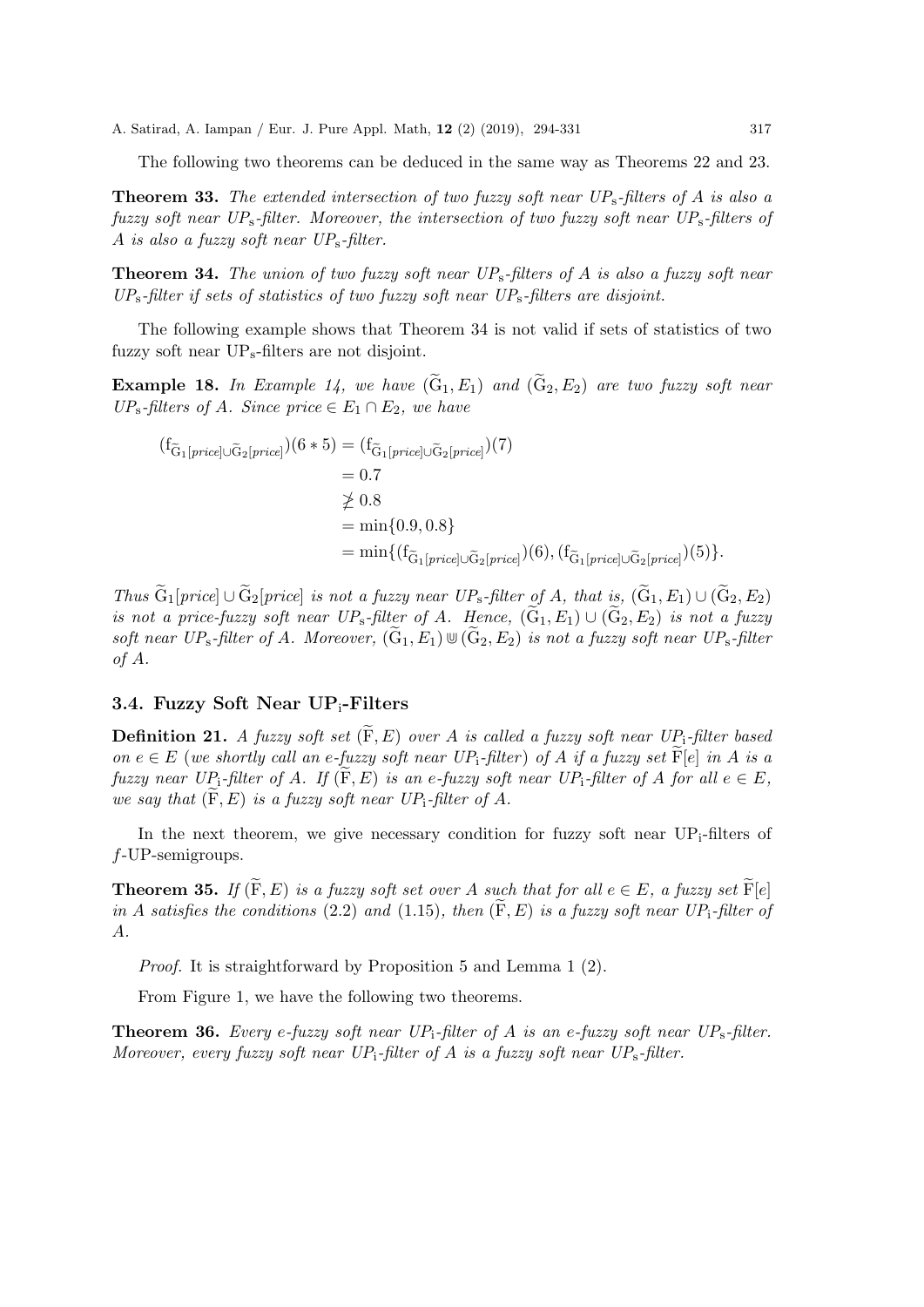**Theorem 37.** Every e-fuzzy soft near  $UP_i$ -filter of A is an e-fuzzy soft  $UP_i$ -subalgebra. Moreover, every fuzzy soft near  $UP_i$ -filter of A is a fuzzy soft  $UP_i$ -subalgebra.

The following two examples show that the converse of Theorems 36 and 37 is not true.

**Example 19.** In Example 13, we know that  $(\widetilde{F}, E)$  is a price-fuzzy soft near  $UP_s$ -filter of A but  $\tilde{\mathrm{F}}[price]$  is not a fuzzy near  $UP_i$ -filter of A. Indeed,

$$
f_{\widetilde{F}[price]}(6*5) = f_{\widetilde{F}[price]}(7) = 0.3 \ngeq 0.7 = \max\{0.7, 0.1\} = \max\{f_{\widetilde{F}[price]}(6), f_{\widetilde{F}[price]}(5)\}.
$$

Hence,  $(\widetilde{F}, E)$  is not a price-fuzzy soft near UP<sub>i</sub>-filter of A.

**Example 20.** In Example 17, we know that  $(F, E)$  is a monkey-fuzzy soft UP<sub>i</sub>-subalgebra of A but  $\widetilde{\mathbf{F}}$  monkey is not a fuzzy near UP<sub>i</sub>-filter of A. Indeed,

 $f_{\widetilde{\mathbf{F}}[monkey]}(apple \cdot banana) = f_{\widetilde{\mathbf{F}}[monkey]}(apple) = 0.4 \ngeq 0.8 = f_{\widetilde{\mathbf{F}}[monkey]}(banana).$ 

Hence,  $(\widetilde{F}, E)$  is not a monkey-fuzzy soft near UP<sub>i</sub>-filter of A.

In the next theorem, we give necessary condition for fuzzy soft  $UP_i$ -subalgebras as fuzzy soft near  $UP_i$ -filters of f-UP-semigroups.

**Theorem 38.** If  $(\widetilde{F}, E)$  is a fuzzy soft UP<sub>i</sub>-subalgebra of A such that for all  $e \in E$ , a fuzzy set  $\widetilde{F}[e]$  in A satisfies the condition (2.5), then  $(\widetilde{F}, E)$  is a fuzzy soft near UP<sub>i</sub>-filter of A.

Proof. It is straightforward by Theorem 12.

The proof of the following theorem can be verified easily.

**Theorem 39.** If  $(\widetilde{F}, E)$  is a fuzzy soft near UP<sub>i</sub>-filter of A and  $\emptyset \neq E^* \subseteq E$ , then  $(\widetilde{\mathrm{F}}|_{E^*}, E^*)$  is a fuzzy soft near  $UP_i$ -filter of A.

By using Theorem 9, we can obtain the following two theorems in the same way as Theorems 22 and 23.

**Theorem 40.** The extended intersection of two fuzzy soft near  $UP_i$ -filters of A is also a fuzzy soft near  $UP_i$ -filter. Moreover, the intersection of two fuzzy soft near  $UP_i$ -filters of A is also a fuzzy soft near  $UP_i$ -filter.

**Theorem 41.** The union of two fuzzy soft near  $UP_i$ -filters of A is also a fuzzy soft near  $UP_i$ -filter. Moreover, the restricted union of two fuzzy soft near  $UP_i$ -filters of A is also a fuzzy soft near  $UP_i$ -filter.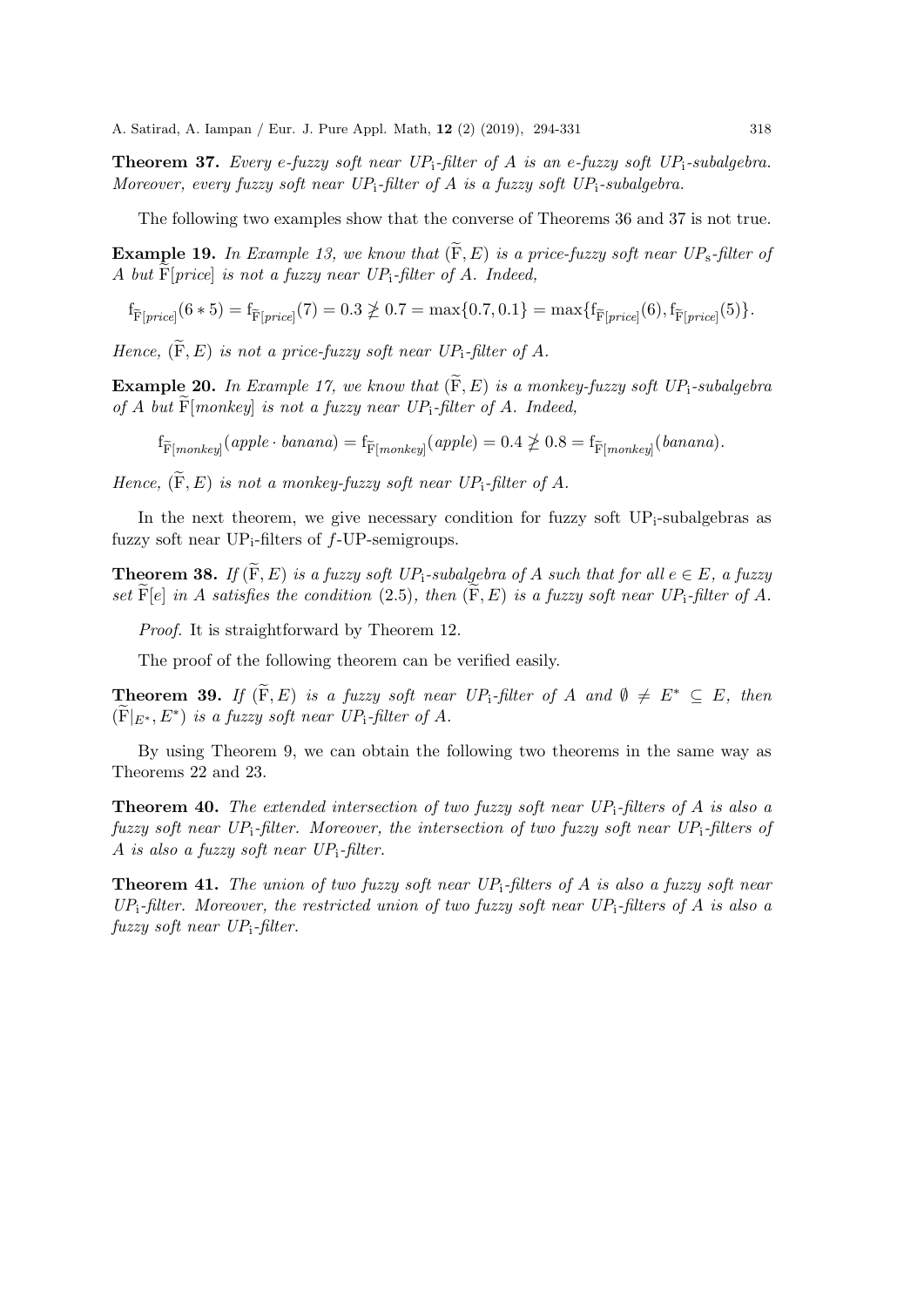# 3.5. Fuzzy Soft UPs-Filters

**Definition 22.** A fuzzy soft set  $(F, E)$  over A is called a fuzzy soft UP<sub>s</sub>-filter based on  $e \in E$  (we shortly call an e-fuzzy soft UP<sub>s</sub>-filter) of A if a fuzzy set  $\widetilde{F}[e]$  in A is a fuzzy  $UP_s$ -filter of A. If  $(F, E)$  is an e-fuzzy soft  $UP_s$ -filter of A for all  $e \in E$ , we say that  $(F, E)$ is a fuzzy soft  $UP_s$ -filter of A.

In the next theorem, we give necessary condition for fuzzy soft  $UP_s$ -filters of f-UPsemigroups.

**Theorem 42.** If  $(\widetilde{F}, E)$  is a fuzzy soft set over A such that for all  $e \in E$ , a fuzzy set  $\widetilde{F}[e]$ in A satisfies the conditions (2.6) and (1.14), then  $(F, E)$  is a fuzzy soft UP<sub>s</sub>-filter of A.

Proof. It is straightforward by Proposition 6 and Lemma 1 (1).

From Figure 1, we have the following theorem.

**Theorem 43.** Every e-fuzzy soft  $UP_s$ -filter of A is an e-fuzzy soft near  $UP_s$ -filter. Moreover, every fuzzy soft  $UP_s$ -filter of A is a fuzzy soft near  $UP_s$ -filter.

The following example shows that the converse of Theorem 43 is not true.

Example 21. Let A be a set of four coffees, that is,

 $A = \{Mocha(M), Americano(A), Cappuccino(C), Latte(L)\}.$ 

Define two binary operations  $\cdot$  and  $*$  on A as the following Cayley tables:

|  | $\cdot$   L A M C                               |  |  | $\cdot$   L A M C                               |  |
|--|-------------------------------------------------|--|--|-------------------------------------------------|--|
|  | $L \mid L \mid A \mid M \mid C$                 |  |  | $L \begin{bmatrix} L & L & L & L \end{bmatrix}$ |  |
|  | $A \perp L \perp M \perp C$                     |  |  | $A \perp L \perp L \perp L$                     |  |
|  | $M \begin{bmatrix} L & L & L & C \end{bmatrix}$ |  |  | $M \begin{bmatrix} L & L & L & L \end{bmatrix}$ |  |
|  | $C \begin{bmatrix} L & L & L & L \end{bmatrix}$ |  |  | $C \begin{bmatrix} L & L & L & M \end{bmatrix}$ |  |

Then  $A = (A, \cdot, \cdot, Latte)$  is an f-UP-semigroup. Let  $(\widetilde{F}, E)$  be a fuzzy soft set over A where

 $E := \{sweetness, strona, aroma\}$ 

with  $\widetilde{F}[sweetness], \widetilde{F}[strong], and \widetilde{F}[aromal]$  are fuzzy sets in A defined as follows:

| F                                 | Ι.      | $\overline{A}$    | M                         | $\epsilon$ |
|-----------------------------------|---------|-------------------|---------------------------|------------|
| sweetness $0.8$ $0.1$ $0.6$ $0.6$ |         |                   |                           |            |
| strong                            |         | $0.7$ 0.7 0.6 0.5 |                           |            |
| aroma                             | $0.5 -$ |                   | $0.3 \quad 0.4 \quad 0.1$ |            |

Then  $(F, E)$  is a sweetness-fuzzy soft near UP<sub>s</sub>-filter of A but  $\widetilde{F}[sweetness]$  is not a fuzzy UPs-filter of A. Indeed,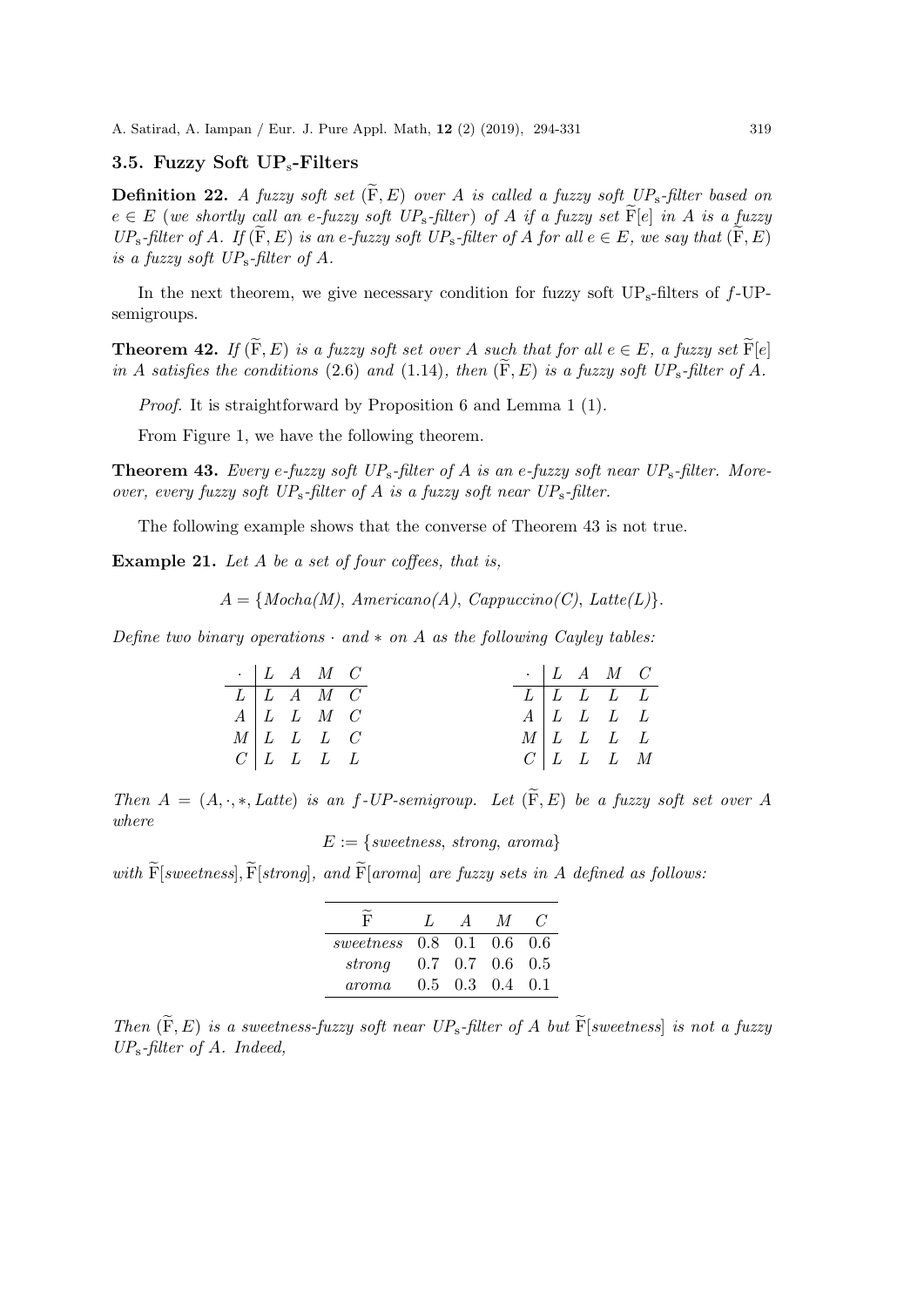$$
f_{\widetilde{F}[sweetness]}(A) = 0.1 \ngeq 0.6 = \min\{0.8, 0.6\} = \min\{f_{\widetilde{F}[sweetness]}(L), f_{\widetilde{F}[sweetness]}(M)\} = \min\{f_{\widetilde{F}[sweetness]}(M \cdot A), f_{\widetilde{F}[sweetness]}(M)\}
$$

Hence,  $(F, E)$  is not a sweetness-fuzzy soft UP<sub>s</sub>-filter of A.

In the next theorem, we give necessary condition for fuzzy soft near  $UP_s$ -filters as fuzzy soft  $UP_s$ -filters of f-UP-semigroups.

**Theorem 44.** If  $(\widetilde{F}, E)$  is a fuzzy soft near UP<sub>s</sub>-filter of A such that for all  $e \in E$ , a fuzzy set  $\widetilde{F}[e]$  in A satisfies the condition (2.7), then  $(\widetilde{F}, E)$  is a fuzzy soft UP<sub>s</sub>-filter of A.

Proof. It is straightforward by Theorem 14.

The proof of the following theorem can be verified easily.

**Theorem 45.** If  $(\widetilde{F}, E)$  is a fuzzy soft  $UP_s$ -filter of A and  $\emptyset \neq E^* \subseteq E$ , then  $(\widetilde{F}|_{E^*}, E^*)$ is a fuzzy soft  $UP_s$ -filter of A.

The following two theorems can be deduced in the same way as Theorems 22 and 23.

**Theorem 46.** The extended intersection of two fuzzy soft  $UP_s$ -filters of A is also a fuzzy soft UP<sub>s</sub>-filter. Moreover, the intersection of two fuzzy soft UP<sub>s</sub>-filters of A is also a fuzzy soft  $UP_s$ -filter.

**Theorem 47.** The union of two fuzzy soft  $UP_s$ -filters of A is also a fuzzy soft  $UP_s$ -filter if sets of statistics of two fuzzy soft  $UP_s$ -filters are disjoint.

The following example shows that Theorem 47 is not valid if sets of statistics of two fuzzy soft UPs-filters are not disjoint.

**Example 22.** In Example 14, we have  $(\widetilde{G}_1, E_1)$  and  $(\widetilde{G}_2, E_2)$  are two fuzzy soft UP<sub>s</sub>-filters of A. Since price  $\in E_1 \cap E_2$ , we have

$$
(f_{\widetilde{G}_1[\text{price}] \cup \widetilde{G}_2[\text{price}])}(6 * 5) = (f_{\widetilde{G}_1[\text{price}] \cup \widetilde{G}_2[\text{price}]})(7) = 0.7 \ngeq 0.8 = \min\{0.9, 0.8\} = \min\{(f_{\widetilde{G}_1[\text{price}] \cup \widetilde{G}_2[\text{price}]})(6), (f_{\widetilde{G}_1[\text{price}] \cup \widetilde{G}_2[\text{price}]})(5)\}.
$$

Thus  $\widetilde{G}_1[price] \cup \widetilde{G}_2[price]$  is not a fuzzy  $UP_s$ -filter of A, that is,  $(\widetilde{G}_1, E_1) \cup (\widetilde{G}_2, E_2)$  is not a price-fuzzy soft UP<sub>s</sub>-filter of A. Hence,  $(\widetilde{G}_1, E_1) \cup (\widetilde{G}_2, E_2)$  is not a fuzzy soft UP<sub>s</sub>-filter of A. Moreover,  $(\widetilde{G}_1, E_1) \cup (\widetilde{G}_2, E_2)$  is not a fuzzy soft  $UP_s$ -filter of A.

#### 3.6. Fuzzy Soft UPi-Filters

**Definition 23.** A fuzzy soft set  $(F, E)$  over A is called a fuzzy soft UP<sub>i</sub>-filter based on  $e \in E$  (we shortly call an e-fuzzy soft UP<sub>i</sub>-filter) of A if a fuzzy set  $\overline{F}[e]$  in A is a fuzzy  $UP_i$ -filter of A. If  $(\overline{F}, E)$  is an e-fuzzy soft  $UP_i$ -filter of A for all  $e \in E$ , we say that  $(\overline{F}, E)$ is a fuzzy soft  $UP_i$ -filter of A.

In the next theorem, we give necessary condition for fuzzy soft  $UP_i$ -filters of f-UPsemigroups.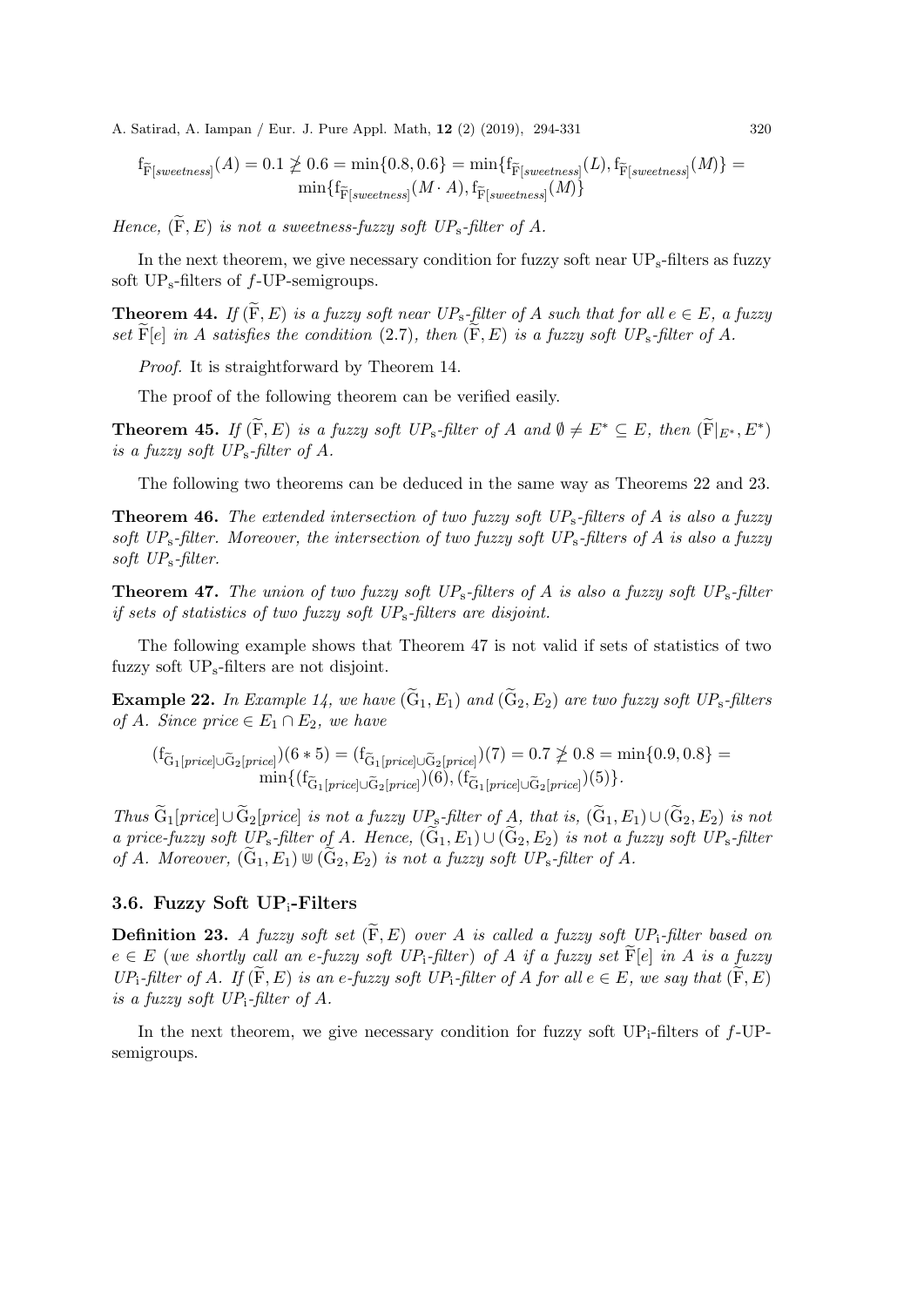**Theorem 48.** If  $(\widetilde{F}, E)$  is a fuzzy soft set over A such that for all  $e \in E$ , a fuzzy set  $\widetilde{F}[e]$ in A satisfies the conditions (2.6) and (1.15), then  $(\widetilde{F}, E)$  is a fuzzy soft UP<sub>i</sub>-filter of A.

Proof. It is straightforward by Proposition 6 and Lemma 1 (2).

From Figure 1, we have the following two theorems.

**Theorem 49.** Every e-fuzzy soft  $UP_i$ -filter of A is an e-fuzzy soft  $UP_s$ -filter. Moreover, every fuzzy soft UP<sub>i</sub>-filter of A is a fuzzy soft UP<sub>s</sub>-filter.

**Theorem 50.** Every e-fuzzy soft UP<sub>i</sub>-filter of A is an e-fuzzy soft near UP<sub>i</sub>-filter. Moreover, every fuzzy soft UP<sub>i</sub>-filter of A is a fuzzy soft near UP<sub>i</sub>-filter.

The following two examples show that the converse of Theorems 49 and 50 is not true.

**Example 23.** In Example 13, we know that  $(\widetilde{F}, E)$  is a beauty-fuzzy soft UP<sub>s</sub>-filter of A but  $\widetilde{F}[$  beauty is not a fuzzy  $UP_i$ -filter of A. Indeed,

 $f_{\widetilde{F}[beauty]}(6*5) = f_{\widetilde{F}[beauty]}(7) = 0.3 \ngeq 0.4 = \max\{0.2, 0.4\} = \max\{f_{\widetilde{F}[beauty]}(6), f_{\widetilde{F}[beauty]}(5)\}.$ 

Hence,  $(\widetilde{F}, E)$  is not a beauty-fuzzy soft UP<sub>i</sub>-filter of A.

**Example 24.** In Example 21, we know that  $(\widetilde{F}, E)$  is a aroma-fuzzy soft near UP<sub>i</sub>-filter of A but  $\widetilde{\mathrm{F}}$  aromal is not a fuzzy UP<sub>i</sub>-filter of A. Indeed,

$$
\mathbf{f}_{\widetilde{\mathbf{F}}[around]}(A) = 0.3 \ngeq 0.4 = \min\{0.5, 0.4\} = \min\{\mathbf{f}_{\widetilde{\mathbf{F}}[around]}(L), \mathbf{f}_{\widetilde{\mathbf{F}}[around]}(M)\} = \min\{\mathbf{f}_{\widetilde{\mathbf{F}}[around]}(M \cdot A), \mathbf{f}_{\widetilde{\mathbf{F}}[around]}(M)\}.
$$

Hence,  $(\widetilde{F}, E)$  is not a aroma-fuzzy soft UP<sub>i</sub>-filter of A.

In the next theorem, we give necessary condition for fuzzy soft near  $UP_i$ -filters as fuzzy soft  $UP_i$ -filters of f-UP-semigroups.

**Theorem 51.** If  $(\widetilde{F}, E)$  is a fuzzy soft near UP<sub>i</sub>-filter of A such that for all  $e \in E$ , a fuzzy set  $\widetilde{F}[e]$  in A satisfies the condition (2.7), then  $(\widetilde{F}, E)$  is a fuzzy soft UP<sub>i</sub>-filter of A.

Proof. It is straightforward by Theorem 14.

The proof of the following theorem can be verified easily.

**Theorem 52.** If  $(\widetilde{F}, E)$  is a fuzzy soft  $UP_i$ -filter of A and  $\emptyset \neq E^* \subseteq E$ , then  $(\widetilde{F}|_{E^*}, E^*)$ is a fuzzy soft  $UP_i$ -filter of A.

The following two theorems can be deduced in the same way as Theorems 22 and 23.

**Theorem 53.** The extended intersection of two fuzzy soft  $UP_i$ -filters of A is also a fuzzy soft UP<sub>i</sub>-filter. Moreover, the intersection of two fuzzy soft UP<sub>i</sub>-filters of A is also a fuzzy soft  $UP_i$ -filter.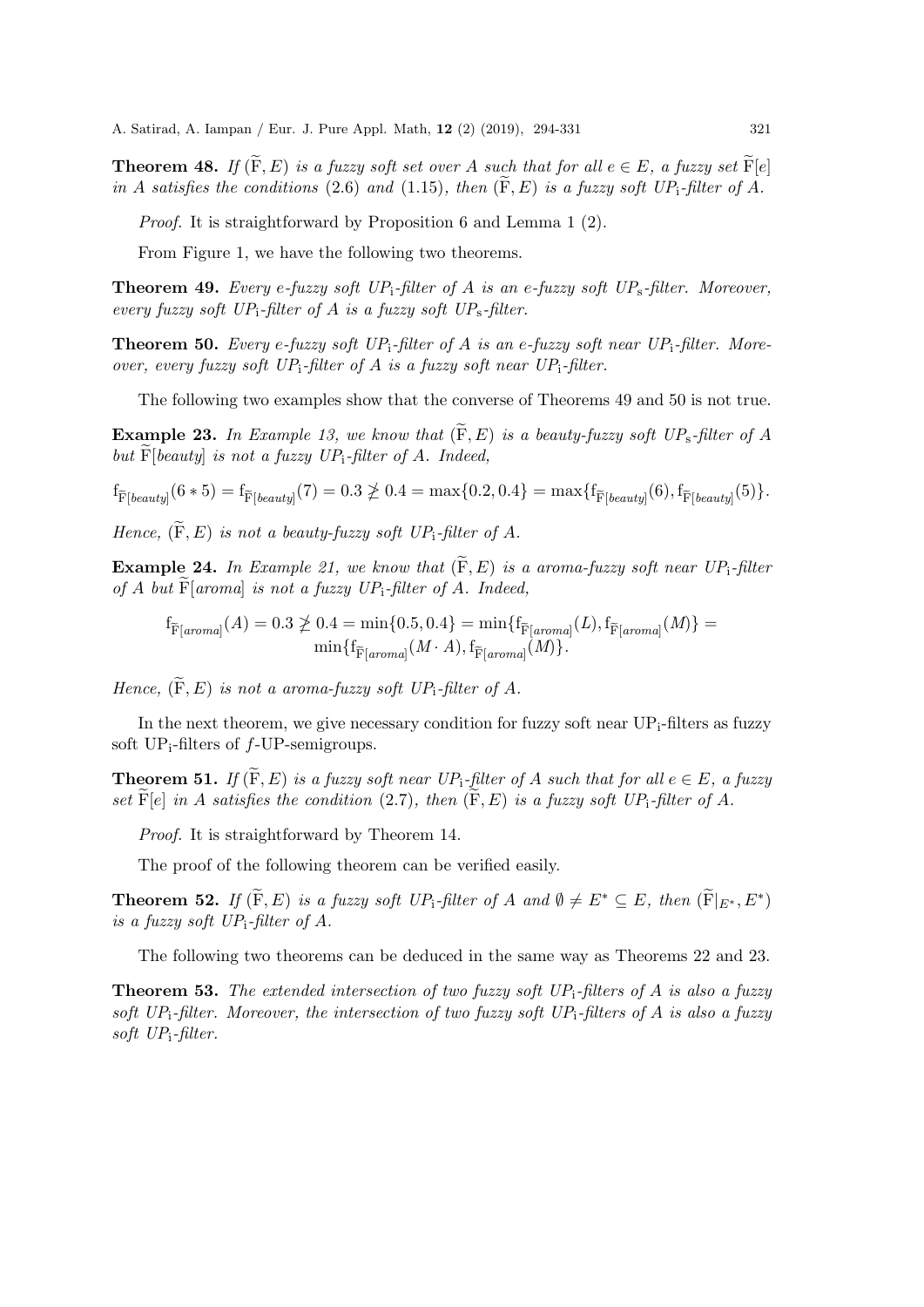**Theorem 54.** The union of two fuzzy soft UP<sub>i</sub>-filters of A is also a fuzzy soft UP<sub>i</sub>-filter if sets of statistics of two fuzzy soft  $UP_i$ -filters are disjoint.

The following example shows that Theorem 54 is not valid if sets of statistics of two fuzzy soft UP<sub>i</sub>-filters are not disjoint.

Example 25. Let A be a set of four colors, that is,

 $A = \{blue, green, cyan, black\}.$ 

Define two binary operations  $\cdot$  and  $*$  on A as the following Cayley tables:

| $\cdot$ black cyan blue green                                      |  |  | $\ast$ black cyan blue green                                       |  |  |
|--------------------------------------------------------------------|--|--|--------------------------------------------------------------------|--|--|
| $black \mid black \quad cyan \quad blue \quad green$               |  |  | $black \mid black \quad black \quad black \quad black \quad black$ |  |  |
| $cyan \mid black \quad black \quad blue \quad blue$                |  |  | $cyan \,   \, black \,$ black black black                          |  |  |
| $blue \,   \, black \, cyan \, black \, cyan$                      |  |  | blue black black black black                                       |  |  |
| $green \mid black \quad black \quad black \quad black \quad black$ |  |  | $green \mid black \quad black \quad black \quad black \quad black$ |  |  |

Then  $A = (A, \cdot, \cdot, \cdot, \text{black})$  is an f-UP-semigroup. Let  $(\widetilde{G}_1, E_1)$  and  $(\widetilde{G}_2, E_2)$  be two fuzzy soft sets over A where

 $E_1 := \{ \text{endurance, beauty} \}$  and  $E_2 := \{ \text{endurance, warmth} \}$ 

with  $\widetilde{G}_1$ [endurance],  $\widetilde{G}_1$ [beauty],  $\widetilde{G}_2$ [endurance], and  $\widetilde{G}_2$ [warmth] are fuzzy sets in A defined as follows:

| $\widetilde{\phantom{m}}$<br>G <sub>1</sub> |                         |  | black cyan blue green | $G_2$                          | black cyan blue green |  |
|---------------------------------------------|-------------------------|--|-----------------------|--------------------------------|-----------------------|--|
| <i>endurance</i> 1 0.5 0.7 0.5              |                         |  |                       | <i>endurance</i> 1 0.6 0.5 0.5 |                       |  |
| beauty                                      | $0.4$ $0.3$ $0.2$ $0.2$ |  |                       | warmth $0.9$ $0.4$ $0.5$ $0.4$ |                       |  |

Then  $(\widetilde{G}_1, E_1)$  and  $(\widetilde{G}_2, E_2)$  are two fuzzy soft UP<sub>i</sub>-filters of A. Since endurance  $\in E_1 \cap E_2$ , we have

 $(f_{\tilde{G}_1[endurance] \cup \tilde{G}_2[endurance]}) (green) = 0.5 ≠ 0.6 = min{0.6, 0.7} =$  $\min\{(\text{f}_{\widetilde{\text{G}}_1[\text{endurance}]\cup \widetilde{\text{G}}_2[\text{endurance}])(\text{Cyan}),(\text{f}_{\widetilde{\text{G}}_1[\text{endurance}]\cup \widetilde{\text{G}}_2[\text{endurance}])(\text{blue})\} =$  $\min\{(\mathrm{f}_{\widetilde{\mathrm{G}}_1[endurance]\cup \widetilde{\mathrm{G}}_2[endurance]})(blue\cdot green),(\mathrm{f}_{\widetilde{\mathrm{G}}_1[endurance]\cup \widetilde{\mathrm{G}}_2[endurance]})(blue)\}.$ 

Thus  $\widetilde{G}_1$ [endurance] ∪  $\widetilde{G}_2$ [endurance] is not a fuzzy UP<sub>i</sub>-filter of A, that is,  $(\widetilde{G}_1, E_1)$  ∪  $(\widetilde{G}_2, E_2)$  is not a endurance-fuzzy soft UP<sub>i</sub>-filter of A. Hence,  $(\widetilde{G}_1, E_1) \cup (\widetilde{G}_2, E_2)$  is not a fuzzy soft UP<sub>i</sub>-filter of A. Moreover,  $(\widetilde{G}_1, E_1) \cup (\widetilde{G}_2, E_2)$  is not a fuzzy soft UP<sub>i</sub>-filter of A.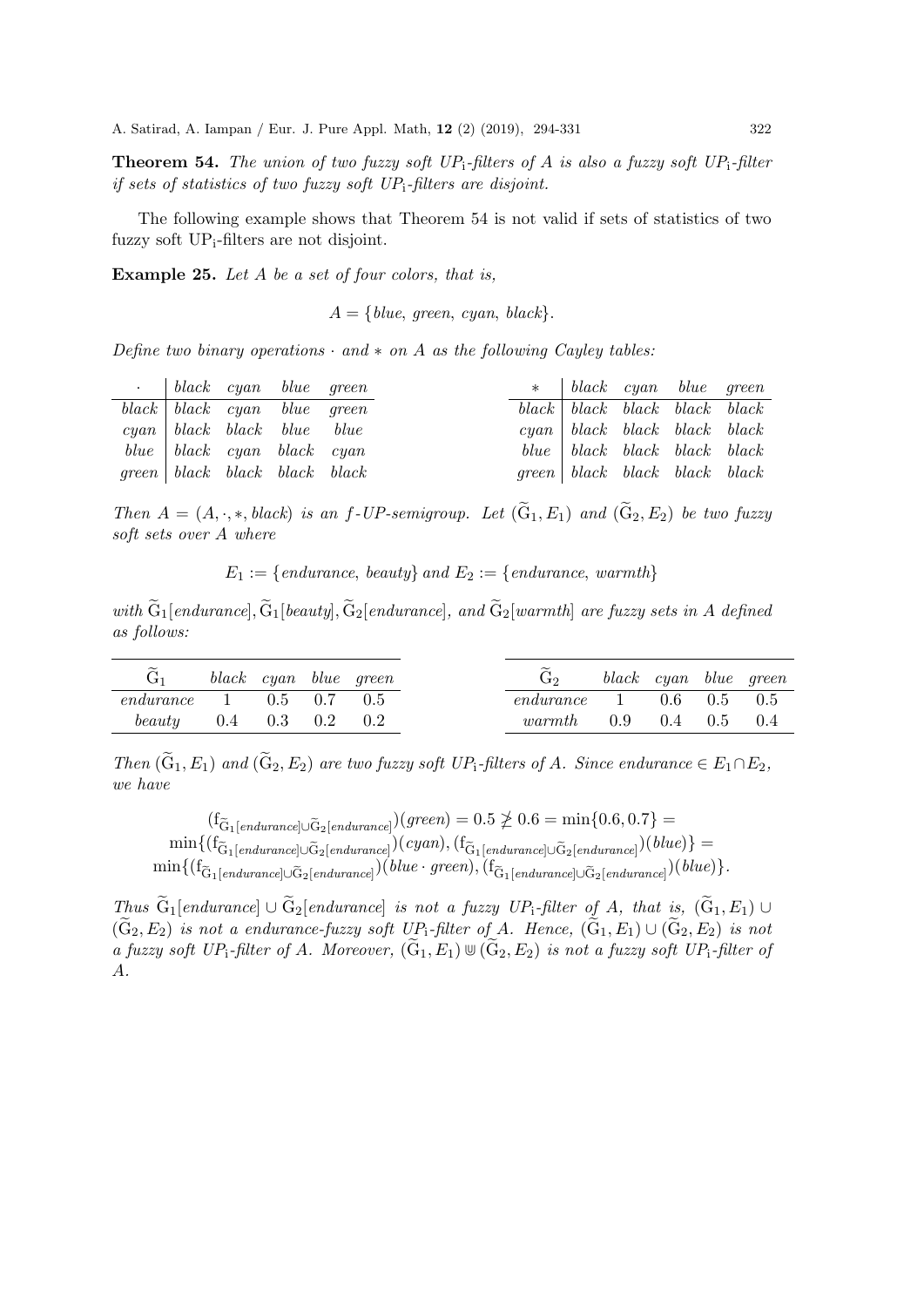# 3.7. Fuzzy Soft UP<sub>s</sub>-Ideals

**Definition 24.** A fuzzy soft set  $(F, E)$  over A is called a fuzzy soft  $UP_s$ -ideal based on  $e \in E$  (we shortly call an e-fuzzy soft UP<sub>s</sub>-ideal) of A if a fuzzy set  $\widetilde{F}[e]$  in A is a fuzzy  $UP_s$ -ideal of A. If  $(F, E)$  is an e-fuzzy soft  $UP_s$ -ideal of A for all  $e \in E$ , we say that  $(F, E)$ is a fuzzy soft  $UP_s$ -ideal of A.

In the next theorem and corollary, we give necessary condition for fuzzy soft  $UP_s$ -ideals of f-UP-semigroups.

**Theorem 55.** If  $(\widetilde{F}, E)$  is a fuzzy soft set over A such that for all  $e \in E$ , a fuzzy set  $\widetilde{F}[e]$ in A satisfies the conditions (2.8) and (1.14), then  $(\widetilde{F}, E)$  is a fuzzy soft UP<sub>s</sub>-ideal of A.

Proof. It is straightforward by Proposition 7 and Lemma 1 (1).

**Corollary 3.** Let A be an f-UP-semigroup satisfying the condition (2.10). If  $(\widetilde{F}, E)$  is a fuzzy soft set over A such that for all  $e \in E$ , a fuzzy set  $\widetilde{F}[e]$  in A satisfies the conditions (2.9) and (1.14), then  $(F, E)$  is a fuzzy soft  $UP_s$ -ideal of A.

Proof. It is straightforward by Theorems 55 and 15.

From Figure 1, we have the following theorem.

**Theorem 56.** Every e-fuzzy soft  $UP_s$ -ideal of A is an e-fuzzy soft  $UP_s$ -filter. Moreover, every fuzzy soft  $UP_s$ -ideal of A is a fuzzy soft  $UP_s$ -filter.

The following example shows that the converse of Theorem 56 is not true.

**Example 26.** By Cayley tables in Example 16, we know that  $A = (A, \cdot, \cdot, \cdot, \cdot, \cdot, \cdot)$  is an f-UP-semigroup. Let  $(F, E)$  be a fuzzy soft set over A where

 $E := \{sorrow, relaxation, enjovment\}$ 

with  $\widetilde{F}[sorrow], \widetilde{F}[modernity],$  and  $\widetilde{F}[enjoyment]$  are fuzzy sets in A defined as follows:

|                 |              |               |               | pop rock disco classic |
|-----------------|--------------|---------------|---------------|------------------------|
| sorrow          | 0.6          | $0.2^{\circ}$ | 0.1           | 0.1                    |
| modernity       | $\mathbf{1}$ | 0.5           | 0.5           | 0.5                    |
| $enjoyment$ 0.7 |              | 0.5           | $0.2^{\circ}$ | 02                     |

Then  $(\widetilde{F}, E)$  is a sorrow-fuzzy soft UP<sub>s</sub>-filter of A but  $\widetilde{F}[sorrow]$  is not a fuzzy UP<sub>s</sub>-ideal of A. Indeed,

 $f_{\widetilde{\mathbf{F}}[sorrow]}(disco \cdot classic) = f_{\widetilde{\mathbf{F}}[sorrow]}(disco) = 0.1 \ngeq 0.2 = \min\{0.6, 0.2\} =$  $\min\{ \operatorname{f}_{\widetilde{\mathrm{F}}[sorrow]}(pop),\operatorname{f}_{\widetilde{\mathrm{F}}[sorrow]}(rock)\} = \min\{ \operatorname{f}_{\widetilde{\mathrm{F}}[sorrow]}(disco \cdot (rock \cdot classic)),\operatorname{f}_{\widetilde{\mathrm{F}}[sorrow]}(rock)\}.$ Hence,  $(\widetilde{F}, E)$  is not a sorrow-fuzzy soft UP<sub>s</sub>-ideal of A.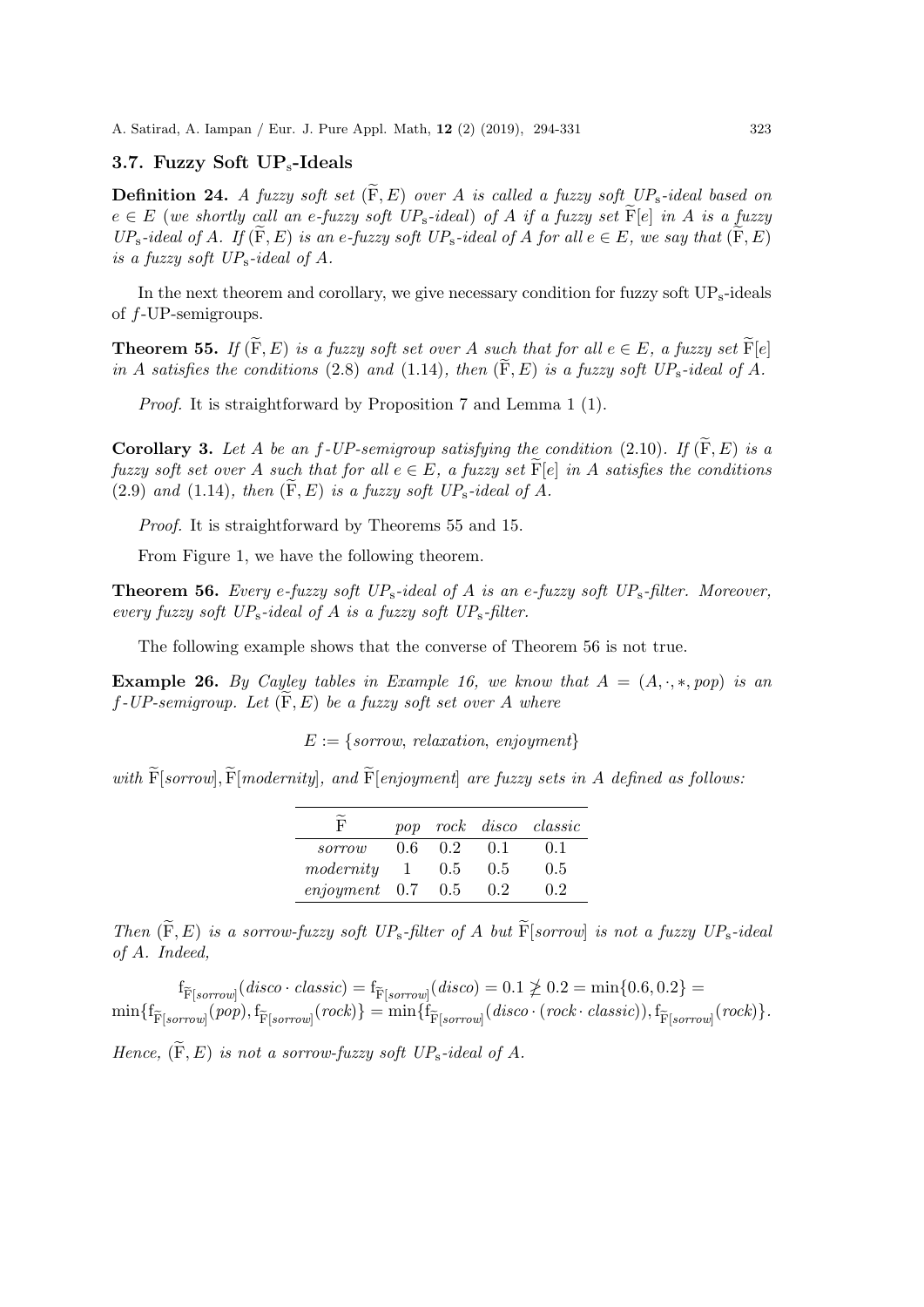In the next theorem, we give necessary condition for fuzzy soft  $UP_s$ -filters as fuzzy soft UPs-ideals of f-UP-semigroups.

**Theorem 57.** If  $(F, E)$  is a fuzzy soft UP<sub>s</sub>-filter of A such that for all  $e \in E$ , a fuzzy set  $F[e]$  in A satisfies the condition (2.11), then  $(F, E)$  is a fuzzy soft UP<sub>s</sub>-ideal of A.

Proof. It is straightforward by Theorem 17.

The proof of the following theorem can be verified easily.

**Theorem 58.** If  $(\widetilde{F}, E)$  is a fuzzy soft  $UP_s$ -ideal of A and  $\emptyset \neq E^* \subseteq E$ , then  $(\widetilde{F}|_{E^*}, E^*)$ is a fuzzy soft  $UP_s$ -ideal of A.

The following two theorems can be deduced in the same way as Theorems 22 and 23.

**Theorem 59.** The extended intersection of two fuzzy soft  $UP_s$ -ideals of A is also a fuzzy soft UP<sub>s</sub>-ideal. Moreover, the intersection of two fuzzy soft UP<sub>s</sub>-ideals of A is also a fuzzy soft UPs-ideal.

**Theorem 60.** The union of two fuzzy soft  $UP_s$ -ideals of A is also a fuzzy soft  $UP_s$ -ideal if sets of statistics of two fuzzy soft  $UP_s$ -ideals are disjoint.

The following example shows that Theorem 60 is not valid if sets of statistics of two fuzzy soft UPs-ideals are not disjoint.

**Example 27.** In Example 14, we have  $(\tilde{G}_1, E_1)$  and  $(\tilde{G}_2, E_2)$  are two fuzzy soft UP<sub>s</sub>-ideals of A. Since price  $\in E_1 \cap E_2$ , we have

$$
(f_{\widetilde{G}_{1}[price]\cup\widetilde{G}_{2}[price]}) (6 * 5) = (f_{\widetilde{G}_{1}[price]\cup\widetilde{G}_{2}[price]}) (7) = 0.7 \ngeq 0.8 = \min\{0.9, 0.8\} = \min\{(f_{\widetilde{G}_{1}[price]\cup\widetilde{G}_{2}[price]}) (6), (f_{\widetilde{G}_{1}[price]\cup\widetilde{G}_{2}[price]}) (5)\}.
$$

Thus  $\widetilde{G}_1[pricel\cup \widetilde{G}_2[pricel]$  is not a fuzzy  $UP_s$ -ideal of A, that is,  $(\widetilde{G}_1, E_1)\cup (\widetilde{G}_2, E_2)$  is not a price-fuzzy soft UP<sub>s</sub>-ideal of A. Hence,  $(\widetilde{G}_1, E_1) \cup (\widetilde{G}_2, E_2)$  is not a fuzzy soft UP<sub>s</sub>-ideal of A. Moreover,  $(\widetilde{G}_1, E_1) \cup (\widetilde{G}_2, E_2)$  is not a fuzzy soft  $UP_s$ -ideal of A.

### 3.8. Fuzzy Soft UPi-Ideals

**Definition 25.** A fuzzy soft set  $(F, E)$  over A is called a fuzzy soft UP<sub>i</sub>-ideal based on  $e \in E$  (we shortly call an e-fuzzy soft UP<sub>i</sub>-ideal) of A if a fuzzy set F[e] in A is a fuzzy  $UP_1$ -ideal of A. If  $(F, E)$  is an e-fuzzy soft  $UP_1$ -ideal of A for all  $e \in E$ , we say that  $(F, E)$ is a fuzzy soft  $UP_i$ -ideal of A.

In the next theorem and corollary, we give necessary condition for fuzzy soft  $UP_i$ -ideals of f-UP-semigroups.

**Theorem 61.** If  $(\widetilde{F}, E)$  is a fuzzy soft set over A such that for all  $e \in E$ , a fuzzy set  $\widetilde{F}[e]$ in A satisfies the conditions (2.8) and (1.15), then  $(\widetilde{F}, E)$  is a fuzzy soft UP<sub>i</sub>-ideal of A.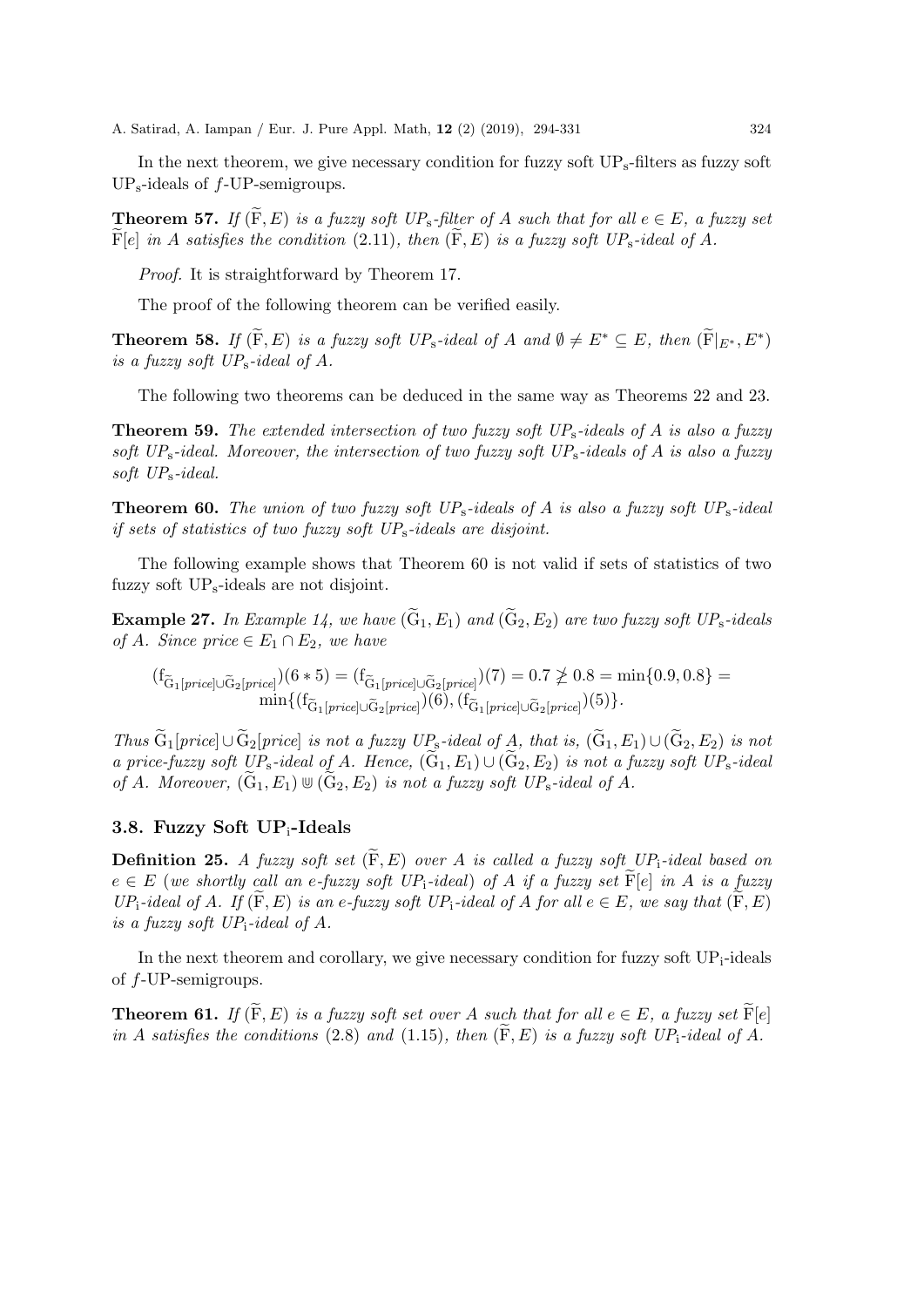Proof. It is straightforward by Proposition 7 and Lemma 1 (2).

Corollary 4. Let A be an f-UP-semigroup satisfying the condition (2.10). If  $(\widetilde{F}, E)$  is a fuzzy soft set over A such that for all  $e \in E$ , a fuzzy set  $\tilde{F}[e]$  in A satisfies the conditions  $(2.9)$  and  $(1.15)$ , then  $(F, E)$  is a fuzzy soft UP<sub>i</sub>-ideal of A.

Proof. It is straightforward by Theorems 61 and 15.

From Figure 1, we have the following two theorems.

**Theorem 62.** Every e-fuzzy soft  $UP_i$ -ideal of A is an e-fuzzy soft  $UP_s$ -ideal. Moreover, every fuzzy soft  $UP_i$ -ideal of A is a fuzzy soft  $UP_s$ -ideal.

**Theorem 63.** Every e-fuzzy soft  $UP_i$ -ideal of A is an e-fuzzy soft  $UP_i$ -filter. Moreover, every fuzzy soft  $UP_i$ -ideal of A is a fuzzy soft  $UP_i$ -filter.

The following two examples show that the converse of Theorems 62 and 63 is not true.

**Example 28.** In Example 13, we know that  $(\widetilde{F}, E)$  is a price-fuzzy soft UP<sub>s</sub>-ideal of A but  $F[price]$  is not a fuzzy  $UP_i$ -ideal of A. Indeed,

$$
f_{\widetilde{F}[price]}(5 * 6) = f_{\widetilde{F}[price]}(7) = 0.3 \ngeq 0.7 = \max\{0.1, 0.7\} = \max\{f_{\widetilde{F}[price]}(5), f_{\widetilde{F}[price]}(6)\}.
$$

Hence,  $(\widetilde{F}, E)$  is not a price-fuzzy soft UP<sub>i</sub>-ideal of A.

**Example 29.** In Example 26, we know that  $(F, E)$  is a enjoyment-fuzzy soft UP<sub>i</sub>-filter of A but  $\widetilde{F}[eniqument]$  is not a fuzzy  $UP_i$ -ideal of A. Indeed,

$$
f_{\widetilde{F}[enjoyment]}(disco \cdot classic) = f_{\widetilde{F}[enjoyment]}(disco) = 0.2 \ngeq 0.5 = \min\{0.7, 0.5\} = \min\{f_{\widetilde{F}[enjoyment]}(pop), f_{\widetilde{F}[enjoyment]}(rock)\} = \min\{f_{\widetilde{F}[enjoyment]}(disco \cdot (rock \cdot classic)), f_{\widetilde{F}[enjoyment]}(rock)\}.
$$

Hence,  $(\widetilde{F}, E)$  is not a enjoyment-fuzzy soft UP<sub>i</sub>-ideal of A.

In the next theorem, we give necessary condition for fuzzy soft  $UP_i$ -filters as fuzzy soft  $UP_i$ -ideals of  $f$ -UP-semigroups.

**Theorem 64.** If  $(\widetilde{F}, E)$  is a fuzzy soft UP<sub>i</sub>-filter of A such that for all  $e \in E$ , a fuzzy set  $\widetilde{F}[e]$  in A satisfies the condition (2.11), then  $(\widetilde{F}, E)$  is a fuzzy soft UP<sub>i</sub>-ideal of A.

Proof. It is straightforward by Theorem 17.

The proof of the following theorem can be verified easily.

**Theorem 65.** If  $(\widetilde{F}, E)$  is a fuzzy soft  $UP_i$ -ideal of A and  $\emptyset \neq E^* \subseteq E$ , then  $(\widetilde{F}|_{E^*}, E^*)$ is a fuzzy soft  $UP_i$ -ideal of A.

The following two theorems can be deduced in the same way as Theorems 22 and 23.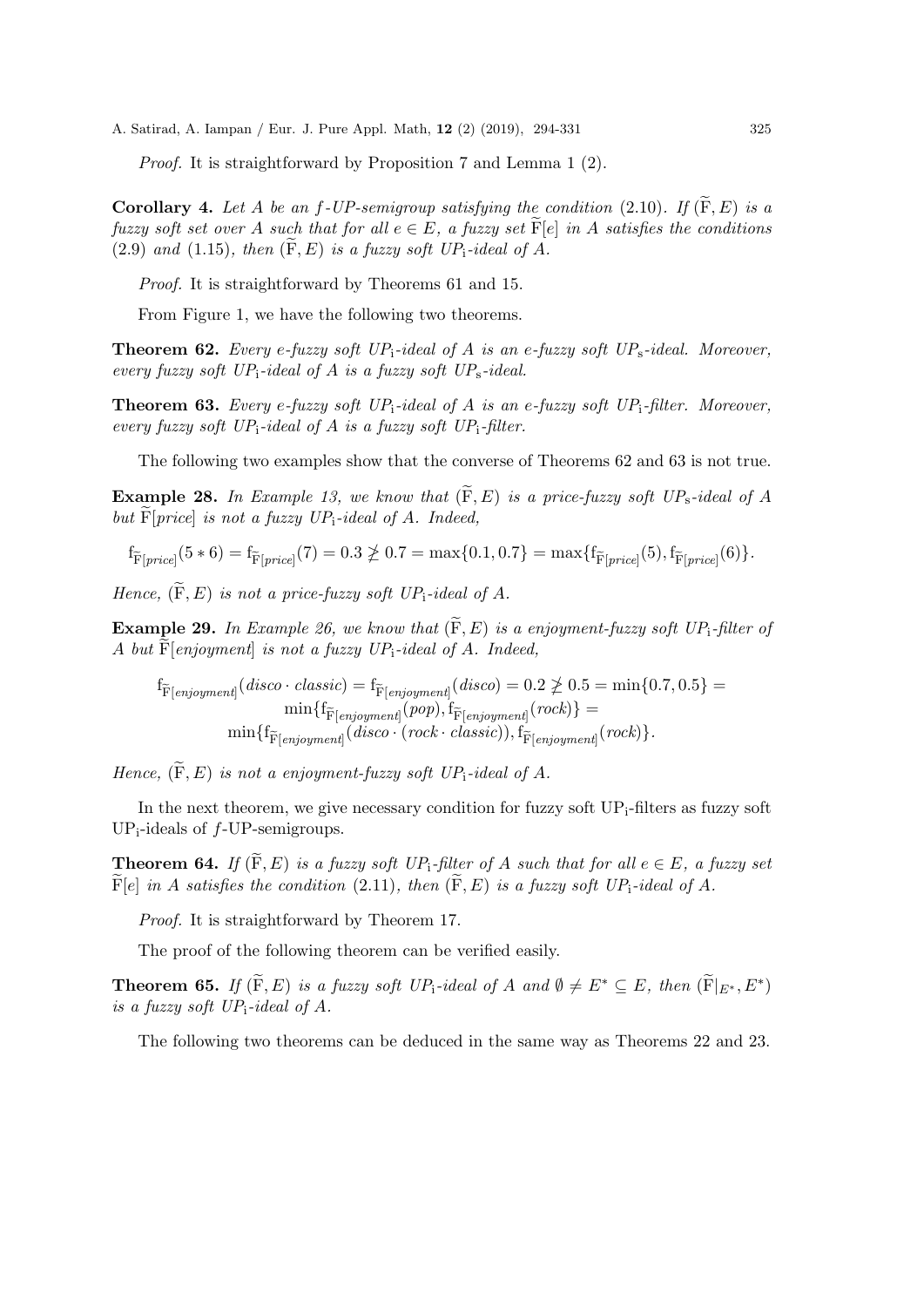**Theorem 66.** The extended intersection of two fuzzy soft  $UP_1$ -ideals of A is also a fuzzy soft UP<sub>i</sub>-ideal. Moreover, the intersection of two fuzzy soft UP<sub>i</sub>-ideals of A is also a fuzzy soft  $UP_i$ -ideal.

**Theorem 67.** The union of two fuzzy soft  $UP_i$ -ideals of A is also a fuzzy soft  $UP_i$ -ideal if sets of statistics of two fuzzy soft  $UP_i$ -ideals are disjoint.

The following example shows that the converse of Theorem 67 is not true.

**Example 30.** In Example 25, we have  $(\widetilde{G}_1, E_1)$  and  $(\widetilde{G}_2, E_2)$  are two fuzzy soft UP<sub>i</sub>-ideals of A. Since endurance  $\in E_1 \cap E_2$ , we have

 $(f_{\tilde{G}_1[endurance] \cup \tilde{G}_2[endurance])} (black \cdot green) = (f_{\tilde{G}_1[endurance] \cup \tilde{G}_2[endurance])} (green) = 0.5 \ngeq$  $0.6 = \min\{0.6, 0.7\}$ 

 $\min\{(\mathfrak{f}_{\widetilde{\mathrm{G}}_1[\textit{endurance}]\cup \widetilde{\mathrm{G}}_2[\textit{endurance}])(\textit{cyan}),(\mathfrak{f}_{\widetilde{\mathrm{G}}_1[\textit{endurance}]\cup \widetilde{\mathrm{G}}_2[\textit{endurance}])(\textit{blue})\} =$  $\min\{(\mathrm{f}_{\widetilde{\mathrm{G}}_1[endurance]\cup \widetilde{\mathrm{G}}_2[endurance]})(black\cdot(\textit{blue} \cdot \textit{green})), (\mathrm{f}_{\widetilde{\mathrm{G}}_1[endurance]\cup \widetilde{\mathrm{G}}_2[endurance]})(\textit{blue})\}.$ 

Thus  $\widetilde{G}_1$ [endurance] ∪  $\widetilde{G}_2$ [endurance] is not a fuzzy UP<sub>i</sub>-ideal of A, that is,  $(\widetilde{G}_1, E_1)$  ∪  $(\widetilde{G}_2, E_2)$  is not a endurance-fuzzy soft UP<sub>i</sub>-ideal of A. Hence,  $(\widetilde{G}_1, E_1) \cup (\widetilde{G}_2, E_2)$  is not a fuzzy soft UP<sub>i</sub>-ideal of A. Moreover,  $(\widetilde{G}_1, E_1) \cup (\widetilde{G}_2, E_2)$  is not a fuzzy soft UP<sub>i</sub>-ideal of A.

# 3.9. Fuzzy Soft Strongly UP<sub>s</sub>-Ideals

**Definition 26.** A fuzzy soft set  $(F, E)$  over A is called a fuzzy soft strongly  $UP_s$ -ideal based on  $e \in E$  (we shortly call an e-fuzzy soft strongly  $UP_s$ -ideal) of A if a fuzzy set  $F[e]$ in A is a fuzzy strongly  $UP_s$ -ideal of A. If  $(F, E)$  is an e-fuzzy soft strongly  $UP_s$ -ideal of A for all  $e \in E$ , we say that  $(F, E)$  is a fuzzy soft strongly  $UP_s$ -ideal of A.

**Definition 27.** A fuzzy soft set  $(\widetilde{F}, E)$  over A is called a constant fuzzy soft set based on  $e \in E$  (we shortly call an e-constant fuzzy soft set) of A if a fuzzy set  $\widetilde{\mathbf{F}}[e]$  in A is constant. If  $(F, E)$  is an e-constant fuzzy soft set over A for all  $e \in E$ , we say that  $(F, E)$ is a constant fuzzy soft set over A.

From Figure 1, we have the following two theorem.

**Theorem 68.** Every e-fuzzy soft strongly  $UP_s$ -ideal of A is an e-fuzzy soft  $UP_s$ -ideal. Moreover, every fuzzy soft strongly  $UP_s$ -ideal of A is a fuzzy soft  $UP_s$ -ideal.

**Theorem 69.** e-fuzzy soft strongly  $UP_s$ -ideals and e-constant fuzzy soft sets coincide in A. Moreover, fuzzy soft strongly UPs-ideals and constant fuzzy soft sets coincide in A.

In the next theorem, we give necessary condition for fuzzy soft strongly  $UP_s$ -ideals of f-UP-semigroups.

**Theorem 70.** If  $(\widetilde{F}, E)$  is a fuzzy soft set over A such that for all  $e \in E$ , a fuzzy set  $\widetilde{F}[e]$ in A satisfies the conditions (2.12) (or (2.13) or (2.14)) and (1.14), then  $(\widetilde{F}, E)$  is a fuzzy soft strongly  $UP_s$ -ideal of A.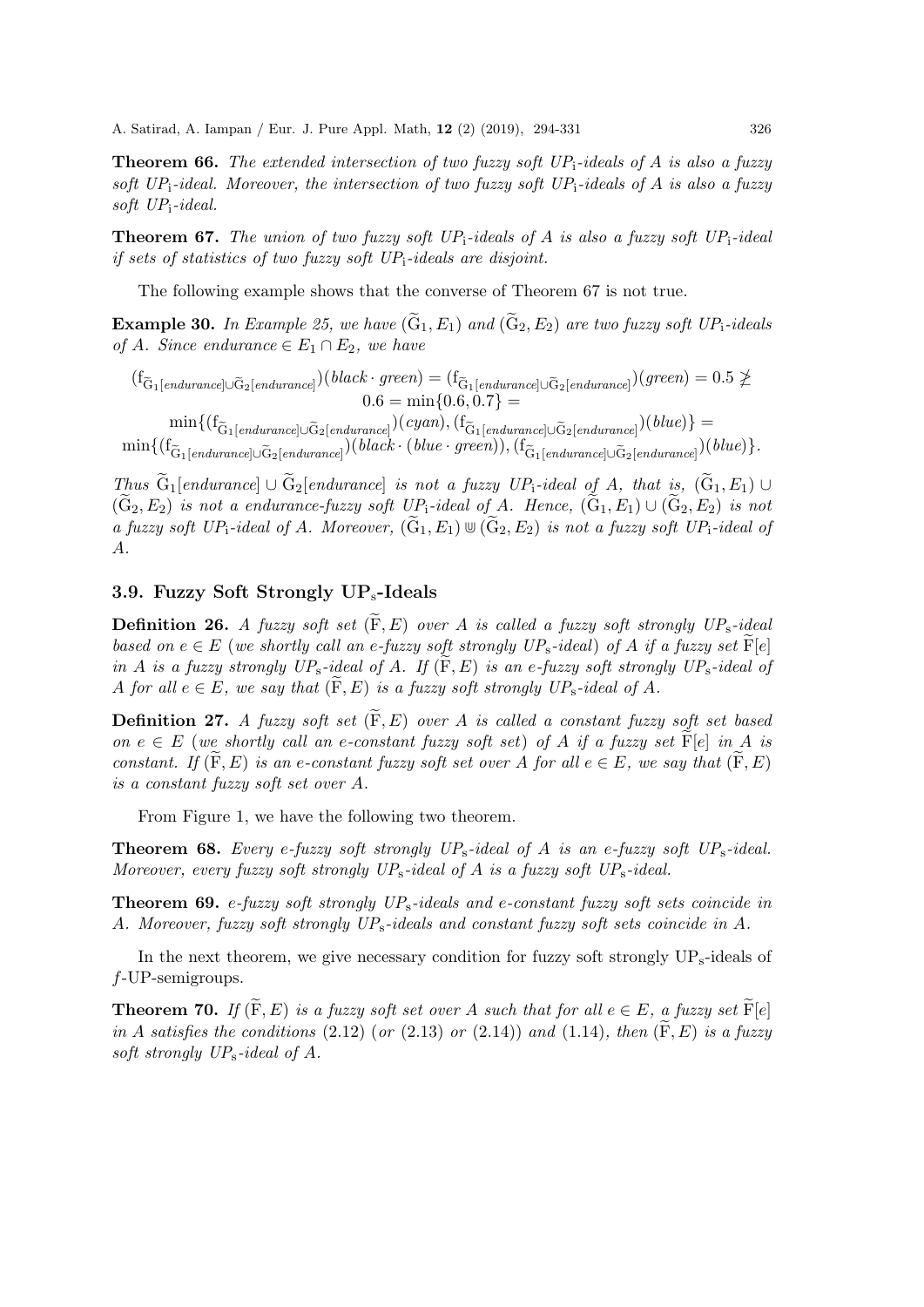*Proof.* It is straightforward by Propositions 9 (or 10 or 11) and Lemma 1 (1).

The following example shows that the converse of Theorem 68 is not true.

Example 31. Let A be a set of four brands of a pick-up truck, that is,

 $A = \{Toyota Hilux(TH), Mitsubishi Triton(MT), Ford Ranger(FR), Isuzu D-Max(ID)\}.$ 

Define two binary operations  $\cdot$  and  $*$  on A as the following Cayley tables:

| $\cdot$   $MT$ $FR$ $ID$ $TH$ |  |  | $*$   MT FR ID TH             |  |  |
|-------------------------------|--|--|-------------------------------|--|--|
| $MT \mid MT$ $FR$ $ID$ $TH$   |  |  | $MT$ $MT$ $MT$ $MT$ $MT$ $MT$ |  |  |
| $FR$   $MT$ $MT$ $ID$ $TH$    |  |  | $FR$   $MT$ $FR$ $MT$ $MT$    |  |  |
| $ID$ $MT$ $FR$ $MT$ $TH$      |  |  | $ID$ $MT$ $MT$ $ID$ $MT$      |  |  |
| $TH$   $MT$ $FR$ $ID$ $MT$    |  |  | $TH$   $MT$ $TH$ $MT$ $MT$    |  |  |

Then  $A = (A, \cdot, \ast, Mitsubishi\; Triton)$  is an f-UP-semigroup. Let  $(\widetilde{F}, E)$  be a fuzzy soft set over A where

 $E := \{displacement, horse power, torque\}$ 

with  $\widetilde{F}[displacement], \widetilde{F}[horse\ power]$ , and  $\widetilde{F}[torque]$  are fuzzy sets in A defined as follows:

| F,                     |               | MT FR ID                         |                           | - TH |
|------------------------|---------------|----------------------------------|---------------------------|------|
| $displacement \quad 1$ |               |                                  | $0.6 \quad 0.4 \quad 0.7$ |      |
| horse power            |               | $0.9\quad 0.6\quad 0.5\quad 0.5$ |                           |      |
| torque                 | $0.9^{\circ}$ |                                  | $0.7 \quad 0.6 \quad 0.5$ |      |

Then  $(F, E)$  is a torque-fuzzy soft UP<sub>s</sub>-ideal of A but  $\widetilde{F}[torque]$  is not a fuzzy strongly  $UP_s$ -ideal of A. Indeed,

$$
f_{\widetilde{F}[torque]}(ID) = 0.6 \ngeq 0.7 = \min\{0.9, 0.7\} = \min\{f_{\widetilde{F}[torque]}(MT), f_{\widetilde{F}[torque]}(FR)\} = \min\{f_{\widetilde{F}[torque]}((ID \cdot FR) \cdot (ID \cdot ID)), f_{\widetilde{F}[torque]}(FR)\}.
$$

Hence,  $(\widetilde{F}, E)$  is not a torque-fuzzy soft strongly  $UP_s$ -ideal of A.

The proof of the following theorem can be verified easily.

**Theorem 71.** If  $(F, E)$  is a fuzzy soft strongly  $UP_s$ -ideal of A and  $\emptyset \neq E^* \subseteq E$ , then  $(\widetilde{F}|_{E^*}, E^*)$  is a fuzzy soft strongly  $UP_s$ -ideal of A.

By using Theorem 6, we can obtain the following two theorems in the same way as Theorems 22 and 23.

**Theorem 72.** The extended intersection of two fuzzy soft strongly  $UP_s$ -ideals of A is also a fuzzy soft strongly  $UP_s$ -ideal. Moreover, the intersection of two fuzzy soft strongly  $UP_s$ -ideals of A is also a fuzzy soft strongly  $UP_s$ -ideal.

**Theorem 73.** The union of two fuzzy soft strongly  $UP_s$ -ideals is also a fuzzy soft strongly  $UP_s$ -ideal. Moreover, the restricted union of two fuzzy soft strongly  $UP_s$ -ideals of A is also a fuzzy soft strongly UPs-ideal.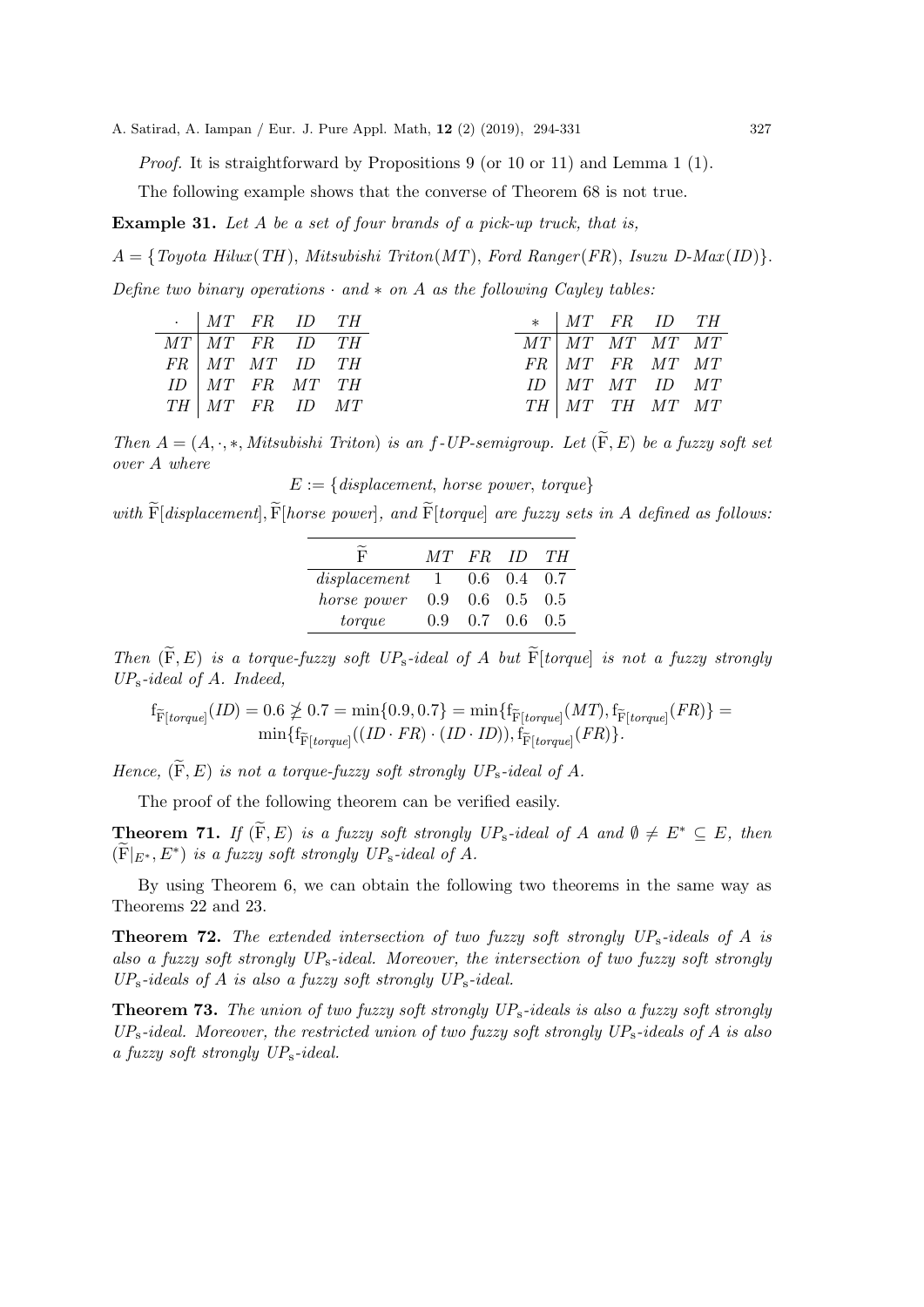# 3.10. Fuzzy Soft Strongly UPi-Ideals

**Definition 28.** A fuzzy soft set  $(\widetilde{F}, E)$  over A is called a fuzzy soft strongly UP<sub>i</sub>-ideal based on  $e \in E$  (we shortly call an e-fuzzy soft strongly UP<sub>i</sub>-ideal) of A if a fuzzy set  $\widetilde{F}[e]$ in A is a fuzzy strongly  $UP_i$ -ideal of A. If  $(F, E)$  is an e-fuzzy soft strongly  $UP_i$ -ideal of A for all  $e \in E$ , we say that  $(F, E)$  is a fuzzy soft strongly  $UP_i$ -ideal of A.

From Figure 1, we have the following two theorem.

**Theorem 74.** Every e-fuzzy soft strongly  $UP_i$ -ideal of A is an e-fuzzy soft  $UP_i$ -ideal. Moreover, every fuzzy soft strongly  $UP_i$ -ideal of A is a fuzzy soft  $UP_i$ -ideal.

**Theorem 75.** e-fuzzy soft strongly  $UP_1$ -ideals and e-constant fuzzy soft sets coincide in A. Moreover, fuzzy soft strongly UPi-ideals and constant fuzzy soft sets coincide in A.

Corollary 5. e-fuzzy soft strongly  $UP_s$ -ideals, e-fuzzy soft strongly  $UP_i$ -ideals, and econstant fuzzy soft sets coincide in A. Moreover, fuzzy soft strongly  $UP_s$ -ideals, fuzzy soft strongly  $UP_i$ -ideals and constant fuzzy soft sets coincide in A.

Proof. It is straightforward by Theorems 69 and 75.

In the next theorem, we give necessary condition for fuzzy soft strongly  $UP_i$ -ideals of f-UP-semigroups.

**Theorem 76.** If  $(\widetilde{F}, E)$  is a fuzzy soft set over A such that for all  $e \in E$ , a fuzzy set  $\widetilde{F}[e]$ in A satisfies the conditions (2.12) (or (2.13) or (2.14)) and (1.15), then  $(\widetilde{F}, E)$  is a fuzzy soft strongly  $UP_i$ -ideal of A.

Proof. It is straightforward by Proposition 9 (or 10 or 11) and Lemma 1 (2).

The following example shows that the converse of Theorem 74 is not true.

**Example 32.** In Example 31, we know that  $(\widetilde{F}, E)$  is a displacement-fuzzy soft UP<sub>i</sub>-ideal of A but  $F[displacement]$  is not a fuzzy strongly  $UP_i$ -ideal of A. Indeed,

$$
\begin{aligned} \mathbf{f}_{\widetilde{\mathbf{F}}[displacement]}(ID) &= 0.4 \ngeq 0.6 = \min\{1, 0.6\} = \\ \min\{ \mathbf{f}_{\widetilde{\mathbf{F}}[displacement]}(MT), \mathbf{f}_{\widetilde{\mathbf{F}}[displacement]}(FR) \} = \\ \min\{ \mathbf{f}_{\widetilde{\mathbf{F}}[displacement]}((ID \cdot FR) \cdot (ID \cdot ID)), \mathbf{f}_{\widetilde{\mathbf{F}}[displacement]}(FR) \}. \end{aligned}
$$

Hence,  $(\widetilde{F}, E)$  is not a displacement-fuzzy soft strongly  $UP_i$ -ideal of A.

The proof of the following theorem can be verified easily.

**Theorem 77.** If  $(\widetilde{F}, E)$  is a fuzzy soft strongly UP<sub>i</sub>-ideal of A and  $\emptyset \neq E^* \subseteq E$ , then  $(\widetilde{F}|_{E^*}, E^*)$  is a fuzzy soft strongly  $UP_i$ -ideal of A.

By using Theorem 6, we can obtain the following two theorems in the same way as Theorems 22 and 23.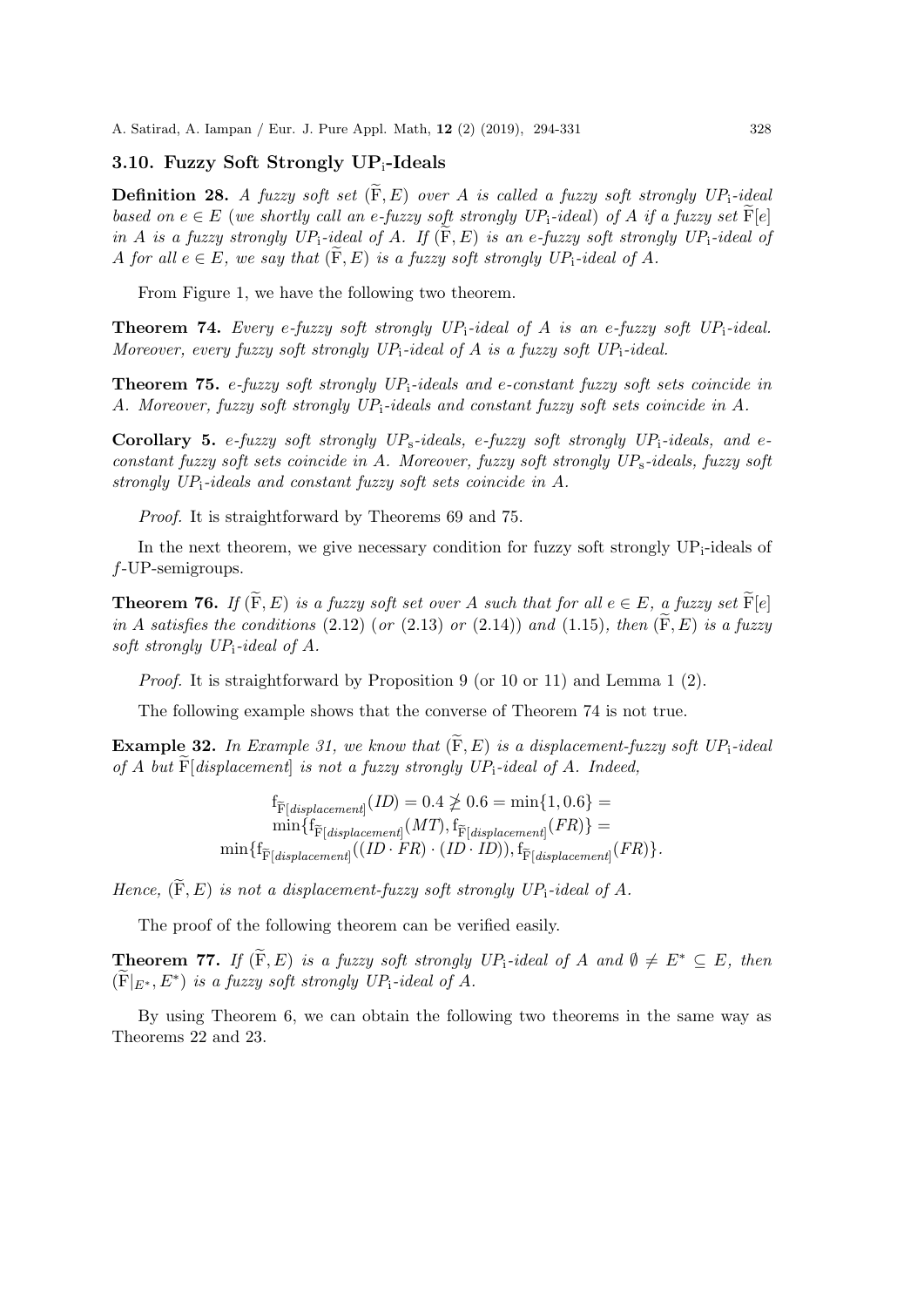#### REFERENCES 329

**Theorem 78.** The extended intersection of two fuzzy soft strongly  $UP_1$ -ideals of A is also a fuzzy soft strongly  $UP_1$ -ideal. Moreover, the intersection of two fuzzy soft strongly  $UP_i$ -ideals of A is also a fuzzy soft strongly  $UP_i$ -ideal.

**Theorem 79.** The union of two fuzzy soft strongly  $UP_1$ -ideals of A is also a fuzzy soft strongly  $UP_s$ -ideal. Moreover, the restricted union of two fuzzy soft strongly  $UP_i$ -ideals of A is also a fuzzy soft strongly  $UP_i$ -ideal.

### 4. Conclusions

In this paper, we have introduced the notions of fuzzy soft  $UP_s$ -subalgebras, fuzzy soft UP<sub>i</sub>-subalgebras, fuzzy soft near UP<sub>s</sub>-filters, fuzzy soft near UP<sub>i</sub>-filters, fuzzy soft  $UP_s$ -filters, fuzzy soft UP<sub>i</sub>-filters, fuzzy soft UP<sub>s</sub>-ideals, fuzzy soft UP<sub>i</sub>-ideals, fuzzy soft strongly  $UP_s$ -ideals, and fuzzy soft strongly  $UP_i$ -ideals of fully UP-semigroups and the conditions for fuzzy soft sets over fully UP-semigroups, proved its generalizations and investigated some of its important properties. Then, we get the diagram of generalization



Figure 3: Fuzzy soft sets over fully UP-semigroups

### Acknowledgements

The authors wish to express their sincere thanks to the referees for the valuable suggestions which lead to an improvement of this paper.

#### References

[1] B. Ahmad and A. Kharal. On fuzzy soft sets. Advances in Fuzzy Systems, 2009:Article ID 586507, 2009.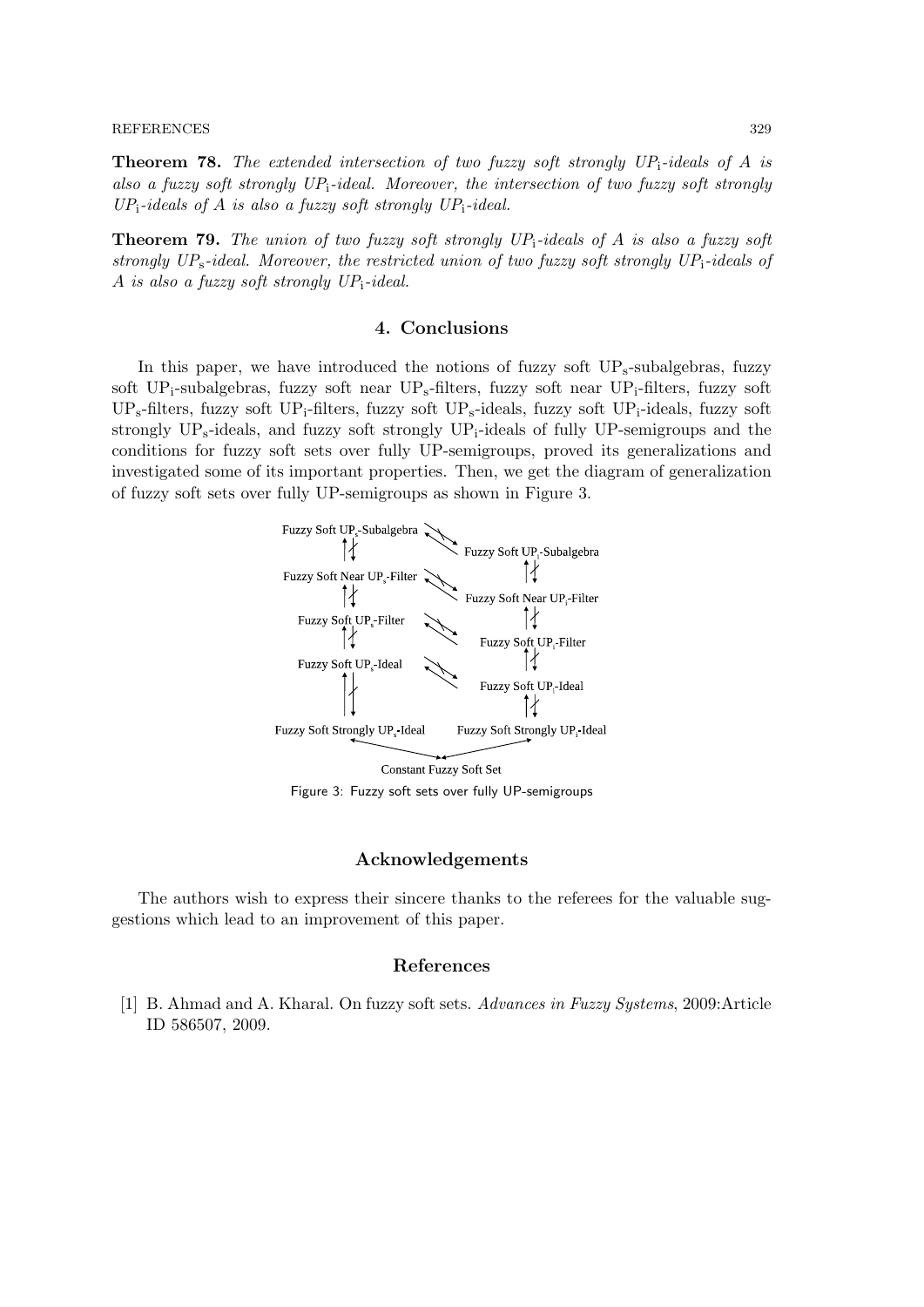- [2] J. C. Endam and M. D. Manahon. On fuzzy JB-semigroups. Int. Math. Forum, 11(8):379–386, 2016.
- [3] J. C. Endam and J. P. Vilela. On JB-semigroups. Appl. Math. Sci., 9(59):2901–2911, 2015.
- [4] T. Guntasow, S. Sajak, A. Jomkham, and A. Iampan. Fuzzy translations of a fuzzy set in UP-algebras. J. Indones. Math. Soc., 23(2):1–19, 2017.
- [5] A. Iampan. A new branch of the logical algebra: UP-algebras. J. Algebra Relat. Top., 5(1):35–54, 2017.
- [6] A. Iampan. Introducing fully UP-semigroups. Discuss. Math., Gen. Algebra Appl., 38(2):297–306, 2018.
- [7] A. Iampan. Multipliers and near UP-filters of UP-algebras. Manuscript submitted for publication, September 2018.
- [8] Z. Jianming and X. Dajing. Intuitionistic fuzzy associative I-ideals of IS-algebras. Sci. Math. Jpn. Online, 10:93–98, 2004.
- [9] Y. B. Jun, S. S. Ahn, J. Y. Kim, and H. S. Kim. Fuzzy I-ideals in BCI-semigroups. Southeast Asian Bull. Math., 2:147–153, 1998.
- [10] Y. B. Jun, S. M. Hong, and E. H. Roh. BCI-semigroups. Honam Math. J., 15(1):59– 64, 1993.
- [11] Y. B. Jun and M. Kondo. On transfer principle of fuzzy BCK/BCI-algebras. Sci. Math. Jpn. Online, 9:95–100, 2003.
- [12] Y. B. Jun, K. J. Lee, and C. H. Park. Fuzzy soft set theory applied to BCK/BCIalgebras. Comput. Math. Appl., 59:3180–3192, 2010.
- [13] Y. B. Jun, X. L. Xin, and E. H. Roh. A class of algebras related to BCI-algebras and semigroups. Soochow J. Math., 24(4):309–321, 1998.
- [14] K. H. Kim. On structure of KS-semigroups. Int. Math. Forum, 1(2):67–76, 2006.
- [15] N. Kuroki. On fuzzy semigroups. *Inf. Sci.*, 53:203-236, 1991.
- [16] K. H. Lee. First course on fuzzy theory and applications. Springer-Verlag Berlin Heidelberg, Republic of South Korea, 2005.
- [17] P. K. Maji, R. Biswas, and A. R. Roy. Fuzzy soft sets. J. Fuzzy Math., 9(3):589–602, 2001.
- [18] D. Molodtsov. Soft set theory-first results. Comput. Math. Appl., 37:19–31, 1999.